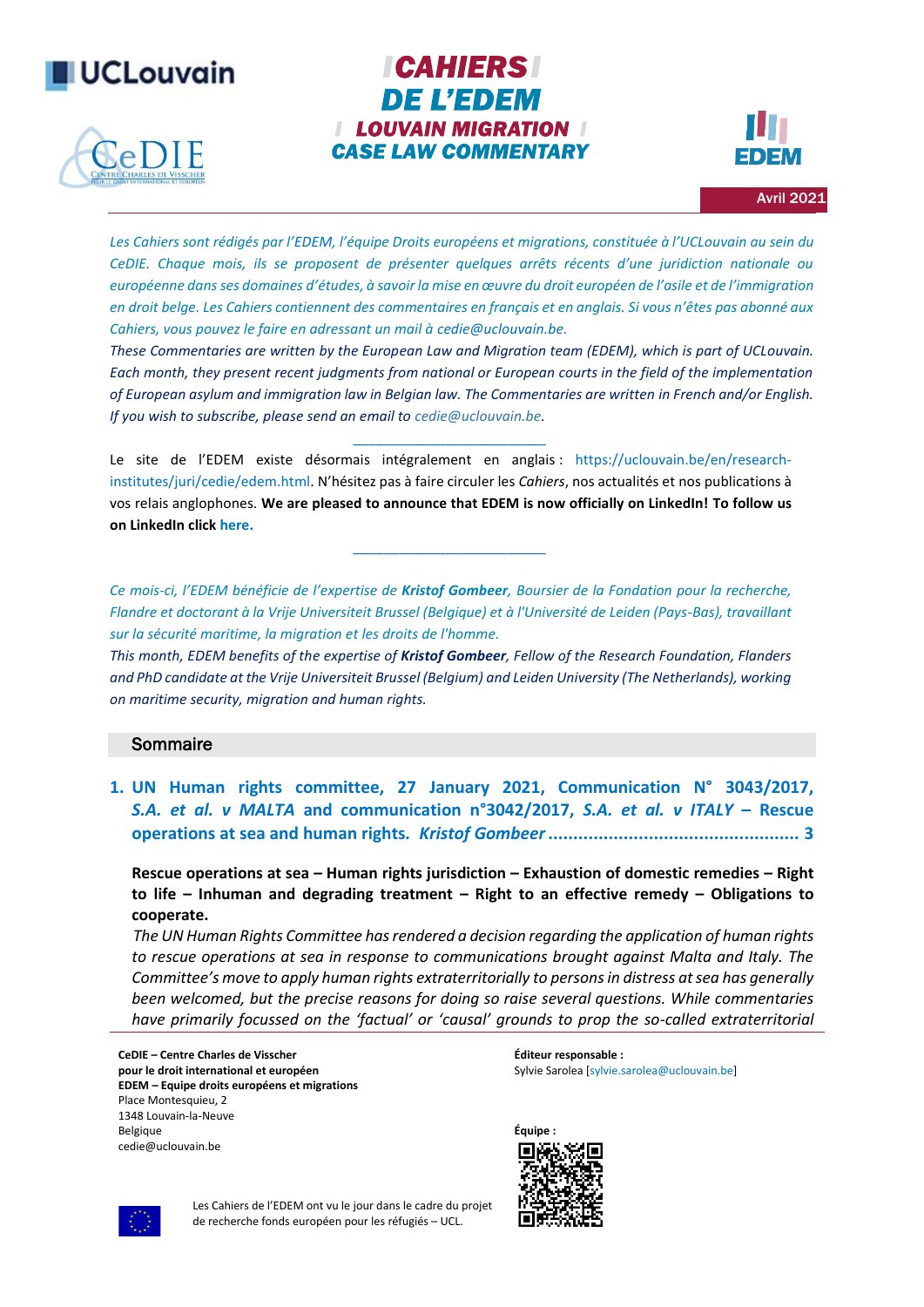#### *CAHIERS DE L'EDEM / LOUVAIN MIGRATION CASE LAW COMMENTARY*

*'human rights jurisdiction' of Malta and Italy, this contribution focuses on the role of legal obligations arising under the law of the sea in justifying 'human rights jurisdiction'.*

## **2. C.J.U.E, 11 MARS 2021, M.A., C-112/20, EU:C:2021:197 – L'affaire** *M.A.* **[: la Cour réaffirme](#page-15-0)  [la portée large du principe de l'intérêt supérieur de l'enfant dans le contexte de la](#page-15-0)  directive retour.** *[Laura Cools………………………………….…………………………………………………..](#page-15-0)***16**

**Directive 2008/115/CE, art. 5 – Décision de retour prise à l'encontre d'un ressortissant d'un Etat tiers qui est le père d'un enfant citoyen de l'UE – Intérêt supérieur de l'enfant – Droit au respect de la vie familiale - Charte des droits fondamentaux de l'Union européenne, art. 7 et 24 – Convention internationale relative aux droits de l'enfant, art. 3 - T.F.U.E., art. 20 - Droit de séjour dérivé aux membres de la famille d'un citoyen de l'Union « sédentaire ».**

*Dans son arrêt récent du 11 mars 2021, rendu dans l'affaire M.A. contre la Belgique, la Cour de justice de l'Union européenne a affirmé que l'article 5 de la directive retour, lu en combinaison avec l'article 24 de la Charte des droits fondamentaux de l'Union européenne, impose aux États membres de tenir dûment compte de l'intérêt supérieur de l'enfant avant d'adopter une décision de retour, même lorsque le destinataire de cette décision n'est pas le mineur lui-même, mais le père de celuici. Ainsi, la Cour souligne l'importance du principe de l'intérêt supérieur de l'enfant et la nécessité d'une interprétation large de ce principe.*

**3. [Court of cassation \(ITALY\), II Civil Chamber sent. 12 november 2020](#page-24-0) – 24 february 2021, n <sup>o</sup> 5022 – ["The ineliminable core constituting the base of personal dignity": the road](#page-24-0)-map for the protection of people [fleeing the effects of climate change?](#page-24-0)** *Francesca Raimondo* **[...................................................................................................................................25](#page-24-0)**

## **Court of Cassation (Italy) - Vulnerability - Environmental Disaster - Climate Change - Humanitarian Protection.**

*In the ordinance no. [5022/2021,](http://dirittifondamentali.it/wp-content/uploads/2021/03/Cass.-civ.-5022-2021.pdf) the Italian Court of Cassation has established the principle of law that trial judges should follow whilst evaluating the presence of serious threats in cases of repatriation to the country of origin, and the consequent vulnerability, that legitimates the need for humanitarian protection. Starting from the principles affirmed by the United Nations Human Rights Committee in the renowned case [Ioane Teitiota v. New Zealand,](https://tbinternet.ohchr.org/_layouts/15/treatybodyexternal/Download.aspx?symbolno=CCPR/C/127/D/2728/2016&Lang=en) the Court of Cassation establishes that "the ineliminable core constituting the base of personal dignity" represents the basic limit below which the right to life and the right to decent living conditions are not ensured. This limit must not be passed in the case of armed conflict as well as when there is a context that in concreto puts at risk of being breached (or going below the above-mentioned minimum threshold) the fundamental right to life and the paramount principles of freedom and self-determination, including situations of social, environmental or climate degradations, climate changes or the unsustainable exploitation of natural resources.*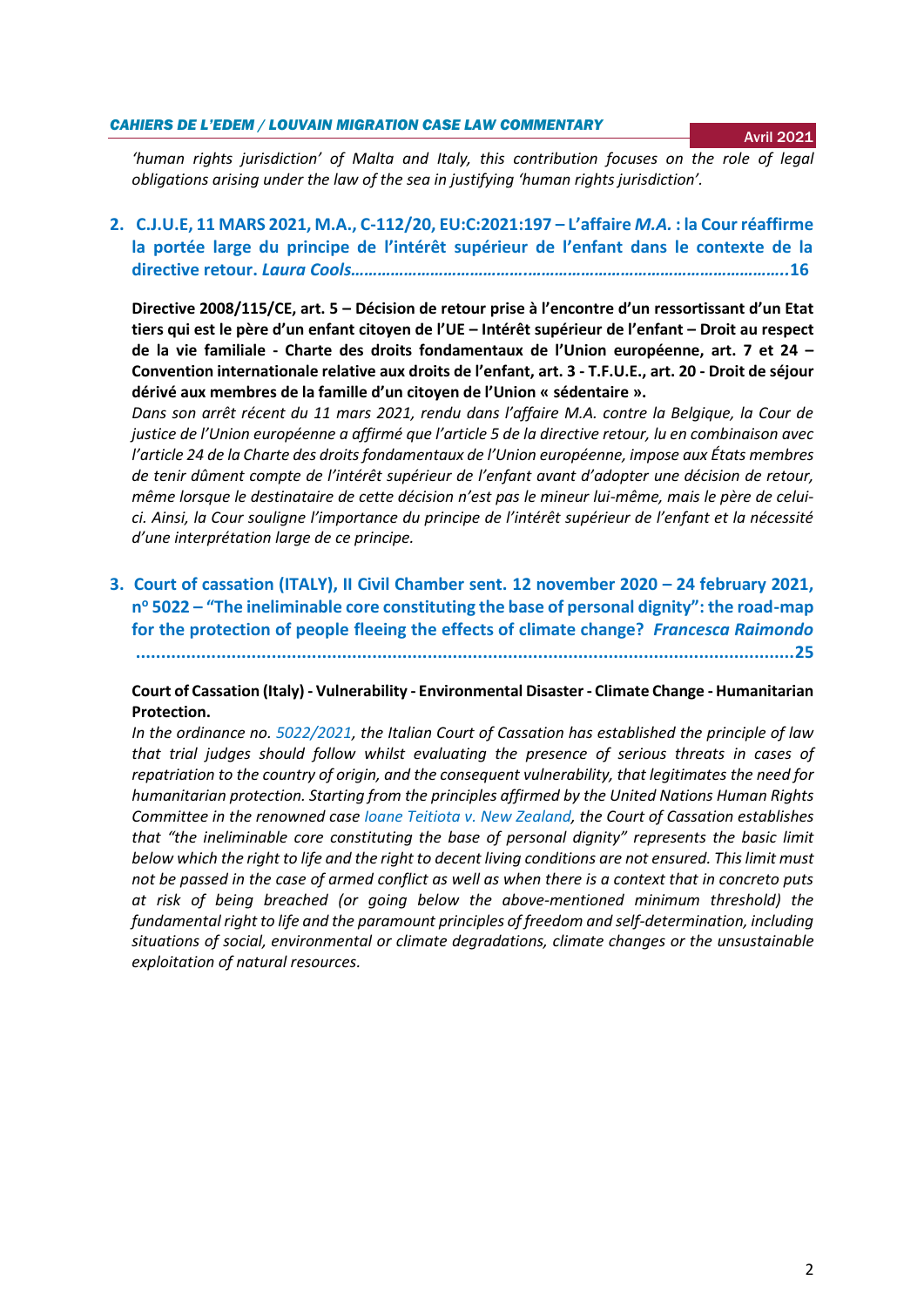# <span id="page-2-0"></span>**1. UN HUMAN RIGHTS COMMITTEE, 27 JANUARY 2021, COMMUNICATION N° 3043/2017,** *S.A. ET AL. V MALTA* **AND COMMUNICATION N°3042/2017,**  *S.A. ET AL. V ITALY*

## *Rescue operations at sea and human rights*

## *Kristof Gombeer*

For the first time, a human rights body has evaluated rescue operations at sea in the context of unauthorised migration. On 27 January 2021, the Human Rights Committee adopted two decisions – one concerning [Malta,](https://tbinternet.ohchr.org/_layouts/15/treatybodyexternal/Download.aspx?symbolno=CCPR/C/128/D/3043/2017&Lang=en) another concerning [Italy.](https://www.google.com/url?sa=t&rct=j&q=&esrc=s&source=web&cd=&ved=2ahUKEwjS8pDguY3wAhWK3KQKHUaIALsQFjAAegQICBAD&url=https%3A%2F%2Ftbinternet.ohchr.org%2FTreaties%2FCCPR%2FShared%2520Documents%2FITA%2FCCPR_C_130_DR_3042_2017_32338_E.docx&usg=AOvVaw3iA5Z1L9gw-vc3731GIzbQ) The decisions addressed communications brought by the relatives of Palestinian and Syrian nationals who lost their lives during a shipwreck in the Mediterranean Sea.

With regard to Malta, the Committee declared the communication inadmissible. Although the Committee considered the victims to have been within the 'jurisdiction' of Malta for the purposes of Article 2 (1) of the [International Covenant on Civil and Political Rights](https://www.ohchr.org/en/professionalinterest/pages/ccpr.aspx) ('ICCPR' or 'Covenant'), it determined that they had not exhausted remedies available in Malta. The Committee thus refrained from scrutinising Malta's obligations under the Covenant. With regard to Italy, however, the Committee found that the individuals came within the scope of application of the Covenant. Under the substantive limb of the right to life (Article 6 ICCPR) the Committee found that Italy failed to meet its due diligence obligations to protect the individuals at sea. Under the procedural limb of the right to life, it ruled that Italy failed to conduct a prompt investigation of the allegations relating to a violation of the right to life.

The two decisions have been accompanied by dissenting and concurring opinions by several independent experts serving in the Committee. They have moreover attracted attention in the wider legal community, with commentaries from [Busco,](https://opiniojuris.org/2021/03/02/not-all-that-glitters-is-gold-the-human-rights-committees-test-for-the-extraterritorial-application-of-the-iccpr-in-the-context-of-search-and-rescue-operations/) [Citroni,](https://opiniojuris.org/2021/03/09/no-more-elusion-of-responsibility-for-rescue-operations-at-sea-the-human-rights-committees-views-on-the-case-a-s-d-i-o-i-and-g-d-v-italy-and-malta/) [Milanovic,](https://www.ejiltalk.org/drowning-migrants-the-human-rights-committee-and-extraterritorial-human-rights-obligations/) and Vella de Fremeaux and Attard [\(Part I](http://opiniojuris.org/2021/03/03/rescue-at-sea-and-the-establishment-of-jurisdiction-new-direction-from-the-human-rights-committee-part-i/) and [Part II\)](http://opiniojuris.org/2021/03/03/rescue-at-sea-and-the-establishment-of-jurisdiction-new-direction-from-the-human-rights-part-ii-committee/).

This contribution reports on the facts of the case and the decisions of the Committee, which must be read closely together (A). Secondly, it discusses the Committee's reasoning with regard to the interaction between human rights law and the law of the sea (B).

## **A. Facts and Ruling**

**.** 

For obvious reasons, every minute counts for search and rescue operations at sea. Yet time also plays a crucial role in determining which party bears which legal responsibilities at a given moment. The facts in *S.A. and Others* read as a complex timeline whereby the conduct of the victims and the respondent governments is disputed to the minute.

Clear is that a fishing vessel provided by smugglers departed outside the Libyan port of Zawarah on the  $11<sup>th</sup>$  of October 2013 at 01:00 in the morning. Onboard: around four hundred individuals, including the relatives of the authors (one Palestinian and several Syrian nationals). 113 km south of

Kristof Gombeer is a Fellow of the Research Foundation, Flanders and PhD candidate at the Vrije Universiteit Brussel (Belgium) and Leiden University (The Netherlands), working on maritime security, migration and human rights.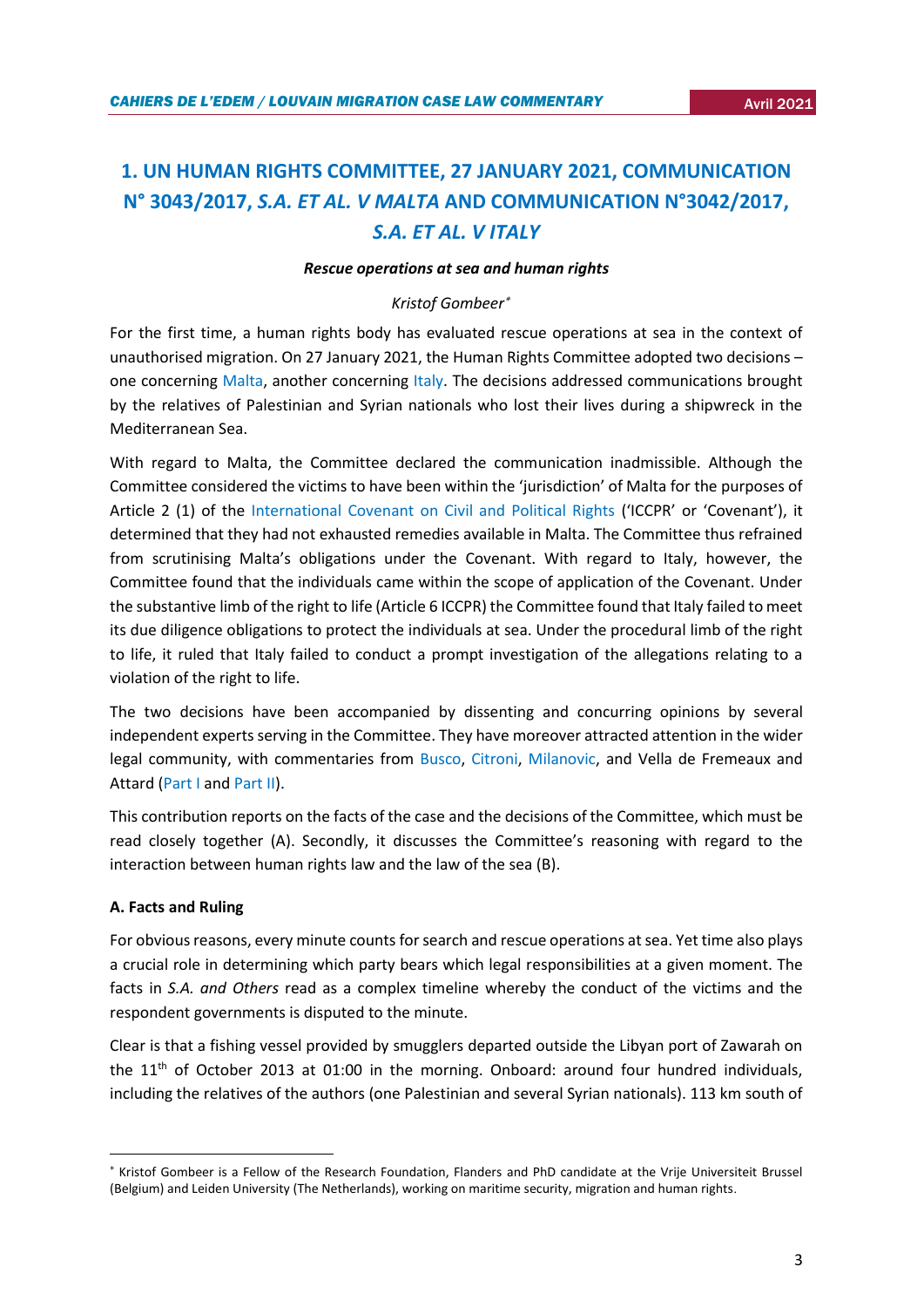Lampedusa and 218 km from Malta, the vessel was allegedly 'shot at by a boat flying a Berber flag' and started taking in water.

According to the authors of the communication, the individuals on board the vessel contacted the Italian emergency number at 11:00 in the morning. According to the Italian government, however, it only received the first call around 12:26 at noon. The parties more or less agreed that around 13:00, the Maritime Rescue Coordination Centre of Rome (MRCC) contacted the Rescue Coordination Centre of Malta (RCC), given that the vessel found itself within the Search and Rescue Region (SAR Region) of Malta based on the coordinates provided through the distress call. According to Italy, the MRCC informed the Maltese RCC about a vessel seeking assistance while also providing information on three vessels closest to the distress scene: two commercial vessels and one vessel of the Italian Navy, the *Libra*. Around 13:17, the individuals aboard the vessel called MRCC Rome again. They were told to contact RCC Malta. At 13:34, MRCC Rome issued a navigational warning to all the vessels in the relevant area. According to the authors, they called the Maltese RCC at 13:34, while according to the Maltese government, the first contact with the vessel occurred at 14:22 when the RCC itself called the vessel to receive an update about their situation. This occurred after MRCC Rome, acting as 'first RCC' (see further below, 2.), formally requested RCC Malta by fax to take over the coordination of the distress incident at 14:05.

At 14:35, Malta formally took over the coordination as the RCC responsible for the area in which the distress incident occurred. Yet already before taking over, RCC Malta instructed a Maltese coast guard vessel, the *P61*, to proceed to the distress scene (14:10), ordered one of its aircraft to conduct a flight over the relevant area (14:25) and issued another navigational warning to all vessels in the area (14:30). According to the Maltese government, it subsequently requested MRCC Rome to confirm the availability of any Italian vessels in the vicinity (14:35). MRCC replied that it had no Italian coast guard vessels available but that an Italian Navy vessel – the *Libra* – was in the vicinity of the distress scene (15:09). It appears from the facts that a disagreement ensued between MRCC Rome and the Italian Navy command. According to the authors, the Navy command ordered the *Libra* to move *away* from the distress scene (15:37). Maltese requests addressed to Italy asking to instruct the *Libra* to proceed to the distress scene as it was the vessel closest to the scene (16:22) and to put the *Libra* in direct contact with RCC Malta (16:38) were denied by Italy. The *Libra* was said to be engaged in surveillance activities from which it could not abscond. Finally, MRCC confirmed to RCC Malta at 16:42 that the *Libra* was going to proceed to the distress scene. Yet by 16:55, the *Libra* had still not changed it course in the direction of the scene. Malta's attempts to contact the Libra directly remained unanswered.

The vessel with 400 people on board capsized around 17:07. The Maltese *P61,* which had been on its way since 14:10 and a small boat launched from it, reached the scene between 17:45 and 17:50. Both started retrieving individuals from the capsized vessel and the sea and rescued 147 individuals. Ten minutes later, at 18:00, the *Libra* arrived. It rescued 56 individuals. Two hundred individuals, including 60 children, died.

The relatives of the victims contacted the Maltese Red Cross but did not pursue legal remedies in Malta. Malta itself did not initiate an investigation into the rescue incident. Neither Italy took the initiative to investigate the shipwreck. One of the authors, however, submitted a complaint to the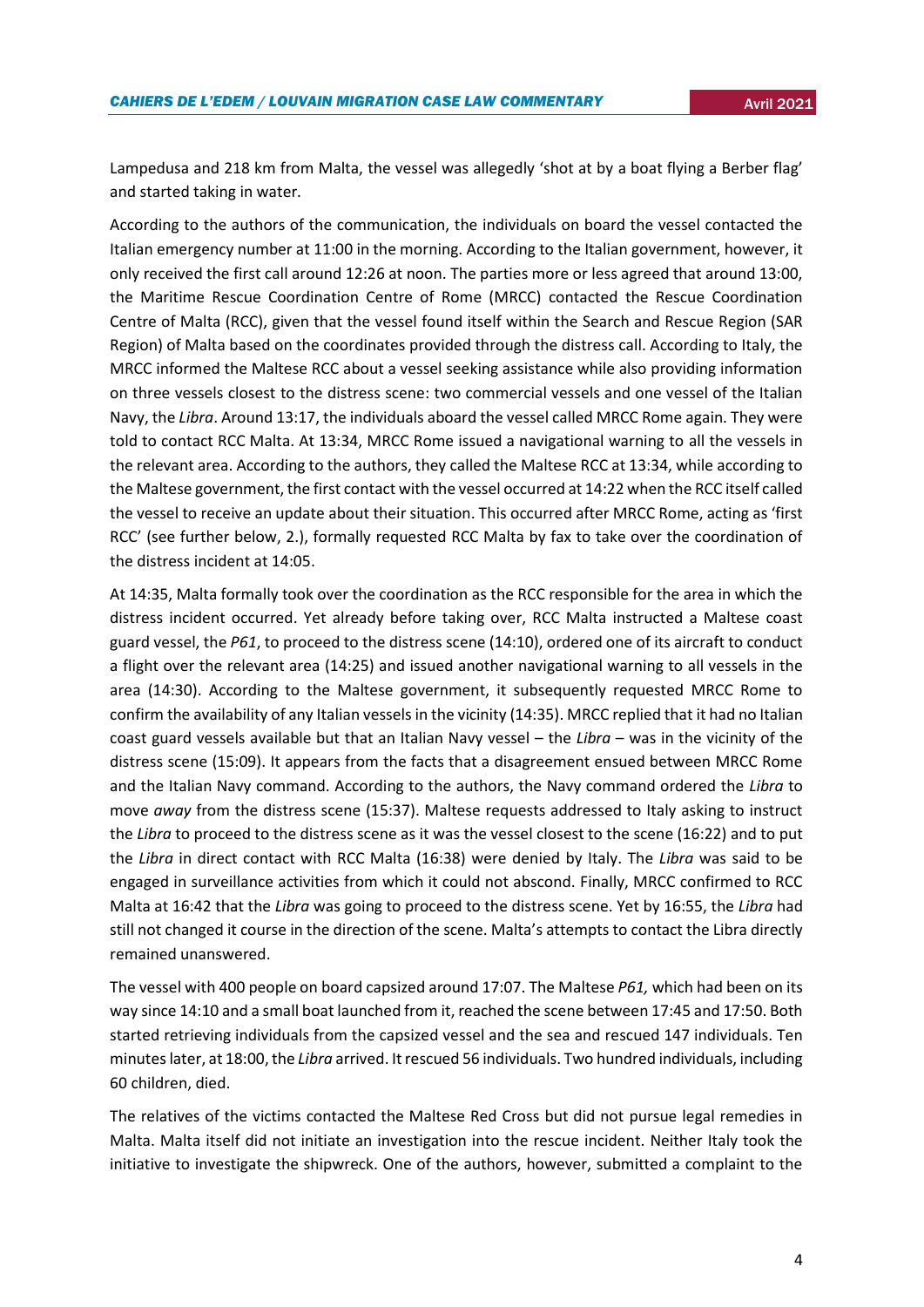Public Prosecutor of Agrigento, Sicily, while another submitted a complaint to the Prosecutor of Syracuse. The latter opened a criminal procedure against unknown persons, yet the author did not receive any information on its outcome. Following an additional complaint, a third criminal proceeding was initiated in Rome. By the end of 2018, this proceeding was still ongoing.

## *1. Complaint*

The authors complained that both Malta and Italy had violated both the substantive and procedural limb of the right to life by failing to take all appropriate steps to safeguard the lives of their relatives and by failing to investigate the incident.

With regard to Malta, they submitted that RCC Malta did not promptly respond to the distress calls and had delayed the request for an intervention by the Italian Navy, knowing that Maltese vessels were unable to provide prompt assistance. Had the *Libra* received a prompt request, it could have rescued their relatives (Malta decision, *§ 3.1*). They also claimed that Malta had failed to undertake any investigation into the shipwreck, which not only violated the procedural limb of the right to life (*§ 3.2*) but also caused the authors anguish, amounting to inhuman and degrading treatment (*§ 3.3*).

With regard to Italy, the authors complained that Italy had violated the substantive obligations pertaining to the right to life by failing to promptly pass the distress calls that the MRCC Rome received to the competent SAR authorities, namely RCC Malta. They also allegedly failed to promptly inform the people on board to contact RCC Malta and had thereby delayed the rescue operation. They also submitted that had the Italian authorities instructed the *Libra* to proceed to the distress scene, the vessel could have reached the one in distress in one hour and thus well before it capsized (Italy decision, *§ 3.1*). Similar to their complaint directed to Malta, the authors argued that Italy had breached the procedural limb of the right to life and the prohibition of inhuman and degrading treatment by failing to undertake an investigation to identify and punish those responsible for the loss of life (*§§ 3.2-3*).

## *2. Admissibility*

While the Committee found that the victims had come within the 'human rights jurisdiction' of Malta for the purposes of triggering the applicability of the Covenant, it declared the communication inadmissible because the authors had failed to pursue any legal remedies in Malta. With regard to Italy, the Committee was satisfied that the authors had sufficiently pursued a remedy in the Italian legal system while also affirming that the victims had moreover come within the 'jurisdiction' of Italy.

Of particular importance is the Committee's reasoning with regard to establishing the applicability of the Covenant both with regard to Malta and Italy ('human rights jurisdiction').

Malta argued that the shipwreck had occurred on the high seas and not within the Maltese territorial sea. It moreover submitted that rescue operations do not amount to an exercise of jurisdiction. It therefore concluded that there was no jurisdictional link between the victims and Malta that would justify human rights scrutiny under the Covenant (Malta decision, *§ 4.3*). The Committee stated that

it is undisputed that the vessel in distress was located in the SAR area for which the State party authorities undertook responsibility to provide for overall coordination of search and rescue operations, in accordance with section 2.1.9 of the SAR Convention and Regulation 33 of the SOLAS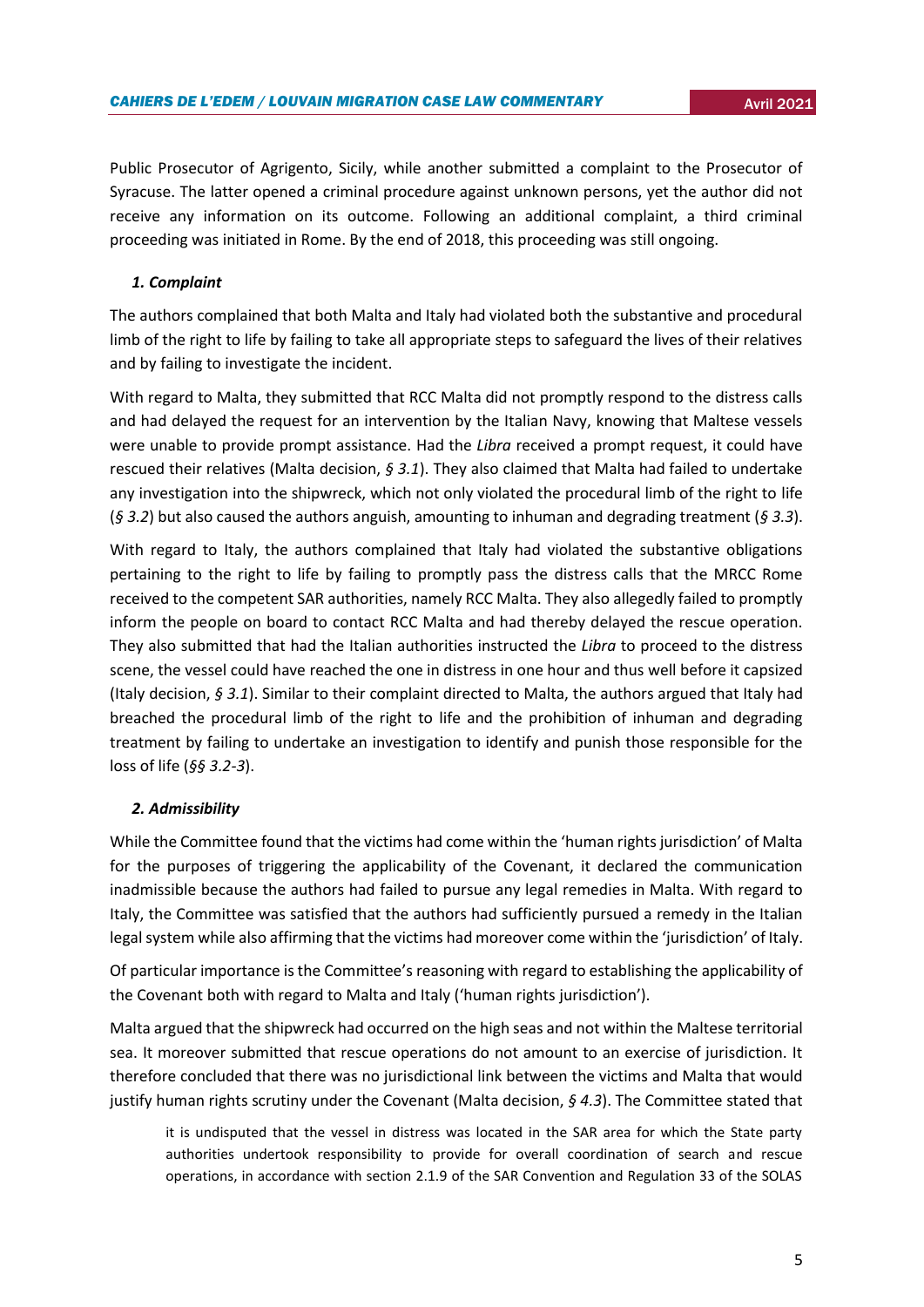Convention *(sic)*. It further notes that it is undisputed that the State party authorities formally accepted to assume the coordination of the rescue efforts at 2.35 p.m. on the day of the shipwreck. The Committee therefore considers that the State party exercised effective control over the rescue operation, potentially resulting in a direct and reasonably foreseeable causal relationship between the State parties' acts and omissions and the outcome of the operation (§ *6.7*).

Because the distress incident occurred within the Maltese SAR Region, the Committee had to rely on a different argument to establish human rights jurisdiction vis-à-vis Italy. Italy itself argued that 'the responsibility for protecting the lives onboard a vessel on the high seas belongs to the competent MRCC of the State responsible for the SAR area' and that in the present case, that responsibility belonged to RCC Malta (Italy decision, *§ 4.5*). It submitted that just because Italy intervened in distress situations in an 'autonomous and non-obligatory manner' in another SAR area did not amount to assuming responsibility for that area (*§ 4.5*). The Committee established the human rights jurisdiction of Italy in the following words, which are worth citing in full:

The Committee considers that in the particular circumstances of the case, *a special relationship of dependency* had been established between the individuals on the vessel in distress and Italy. This relationship comprised of *factual elements* – in particular, the initial contact made by the vessel in distress with the MRCC, the close proximity of ITS Libra to the vessel in distress and the ongoing involvement of the MRCC in the rescue operation and – as well as *relevant legal obligations* incurred by Italy under the international law of the sea, including a duty to respond in a reasonable manner to calls of distress pursuant to SOLAS Regulations and a duty to appropriately cooperate with other states undertaking rescue operations pursuant to the International Convention on Maritime Search and Rescue. As a result, the Committee considers that the individuals on the vessel in distress were directly affected by the decisions taken by the Italian authorities in a manner that was reasonably foreseeable in light of the relevant legal obligations of Italy, and that they were thus subject to Italy's jurisdiction for the purposes of the Covenant, notwithstanding the fact that they were within the Maltese search and rescue region and thus also subject concurrently to the jurisdiction of Malta. The conduct of criminal investigations in Italy regarding the conduct of various naval officers involved in the incident further underscores the potential legal responsibility (albeit under domestic law) of Italian officials visà-vis the victims of the incident (*§ 7.8,* italics added).

According to the Committee, both *factual* and *legal* elements justified the establishment of human rights jurisdiction. As the communication was therefore admissible with regard to Italy, the Committee continued to evaluate Italy's conduct in the light of the right to life.

## *3. Merits*

Under the substantive limb of the right to life, the Committee considered that Italy failed in its due diligence obligations (Italy decision, *§ 8.5*). Even though the responsibility for coordinating SAR in the relevant area lay with Malta, the Committee found that Italy had not promptly answered the distress call, did not correctly communicate with RCC Malta with a view to handing over the coordination of the incident, and failed to explain as to why it had not dispatched the *Libra* to the incident but instead instructed it to move away from it.

Under the procedural limb of the right to life, the Committee considered that Italy provided 'no clear explanation for the long duration of the ongoing domestic proceedings, other than a general reference to their complexity.' Together with the fact that Italy had no timeline for its conclusion in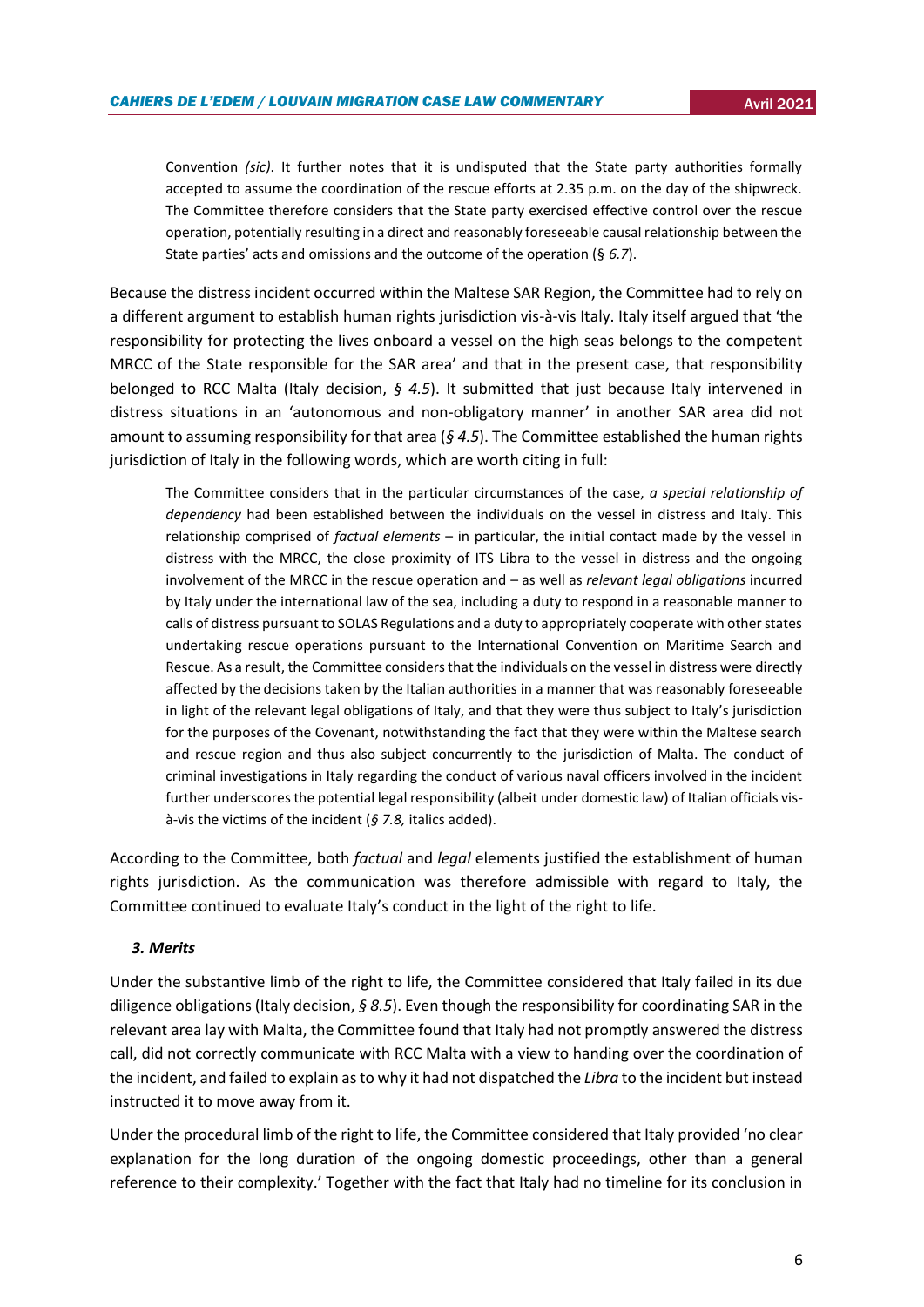view, the Committee found that it had also failed to meet its obligation to conduct a prompt investigation of alleged violations of the right to life (*§ 8.7*).

## **B. Discussion**

It is the first time that a human rights body evaluates rescue operations at sea in the context of unauthorised migration. Several human rights bodies have, of course, rendered decisions in the context of unauthorised maritime migration: from the Inter-American Commission on Human Rights in 1997 (*[Haitian Centre for Human Rights et al v the United States of America](http://www.cidh.org/annualrep/96eng/USA10675.htm)*) and the Committee against Torture in 2008 (*[JHA v Spain](https://juris.ohchr.org/Search/Details/76)*), to the European Court of Human Rights ('ECtHR') in 2012 (*[Hirsi](https://hudoc.echr.coe.int/spa#{"itemid":["001-109231"]})  [Jamaa et al v Italy](https://hudoc.echr.coe.int/spa#{"itemid":["001-109231"]})*). Yet these cases concerned persons already rescued or intercepted and not situations in which persons in distress still needed assistance. The ECtHR has ruled on a maritime rescue operation in the past in *[Leray et al v France](https://www.google.com/url?sa=t&rct=j&q=&esrc=s&source=web&cd=&ved=2ahUKEwih2caC26DwAhWDwAIHHVfKDz4QFjABegQIBhAD&url=http%3A%2F%2Fhudoc.echr.coe.int%2Fapp%2Fconversion%2Fdocx%2Fpdf%3Flibrary%3DECHR%26id%3D001-64553%26filename%3DCEDH.pdf&usg=AOvVaw3-VcTM6iKOYBtbrCScRGhD)* (2001). The incident, however, concerned the shipwreck of a commercial vessel and occurred in a context predating the international legal rescue regime as it is in force today. The Court moreover declared the application inadmissible as far as France's conduct in light of the substantive limb of the right to life was at issue. To that end, it relied on the findings of the French courts that had ruled that the authorities had made no serious mistakes during the rescue operation. To the extent that the ECtHR has evaluated rescue operations on the merits, it has only done so in the context of a climber accident in mountainous terrain within the territory of a state (*[Furdík v Slovakia](https://international.vlex.com/vid/furdik-v-slovakia-51463338)*, 2008).

This discussion firstly provides a brief legal analysis under the law of the sea (**1**). When subsequently discussing the human rights approach to rescue operations, the focus does not lie as much on the competing 'models' that circulate for triggering human rights obligations (covered in the academic commentaries mentioned above), but on how the Committee sets up the interaction between human rights law and the international law of the sea (**2** and **3**).

## *1. Two types of obligations under the law of the sea*

Paolo Busco has [remarked](https://opiniojuris.org/2021/03/02/not-all-that-glitters-is-gold-the-human-rights-committees-test-for-the-extraterritorial-application-of-the-iccpr-in-the-context-of-search-and-rescue-operations/) that 'there is little doubt that conduct by Italy and Malta was in breach of fundamental provisions on search and rescue of the [United Nations Convention on the Law of the](https://www.google.com/url?sa=t&rct=j&q=&esrc=s&source=web&cd=&cad=rja&uact=8&ved=2ahUKEwjBrcGW7aDwAhXGgf0HHSPVAXwQFjAAegQIAhAD&url=https%3A%2F%2Fwww.un.org%2Fdepts%2Flos%2Fconvention_agreements%2Ftexts%2Funclos%2Funclos_e.pdf&usg=AOvVaw3m2o47nYrcmHai_RFTRDVT)  [Sea](https://www.google.com/url?sa=t&rct=j&q=&esrc=s&source=web&cd=&cad=rja&uact=8&ved=2ahUKEwjBrcGW7aDwAhXGgf0HHSPVAXwQFjAAegQIAhAD&url=https%3A%2F%2Fwww.un.org%2Fdepts%2Flos%2Fconvention_agreements%2Ftexts%2Funclos%2Funclos_e.pdf&usg=AOvVaw3m2o47nYrcmHai_RFTRDVT) ('UNCLOS'), the [International Convention on Maritime Search and Rescue](https://www.imo.org/en/About/Conventions/Pages/International-Convention-on-Maritime-Search-and-Rescue-(SAR).aspx) ('SAR Convention') and the Regulations adopted pursuant to the [International Convention for the Safety of Life at Sea](https://www.imo.org/en/About/Conventions/Pages/International-Convention-for-the-Safety-of-Life-at-Sea-(SOLAS),-1974.aspx) ('SOLAS Convention').' While this is certainly true with regard to Italy, this is not that clear-cut when it comes to Malta's conduct. In this regard, one must distinguish between two types of obligations arising under the law of the sea: obligations of assistance and obligations under the search and rescue regime.

## - *Obligations of assistance*

Firstly, there is the obligation of every captain at sea – irrespective of whether they are navigating a private or a state vessel – under the domestic law of the flag state to proceed to distress scenes in order to assist those in peril. The obligation of flag states to enshrine this obligation into their domestic law is itself based in Article 98 (1) UNCLOS, Regulation 33 of the SOLAS Convention and in customary international law. Under the law of the sea, a state will violate this obligation when it does not impose an obligation to assist in its domestic law or fails to investigate and enforce violations of this obligation vis-à-vis the captains who fail to assist. Moreover, a state will violate this obligation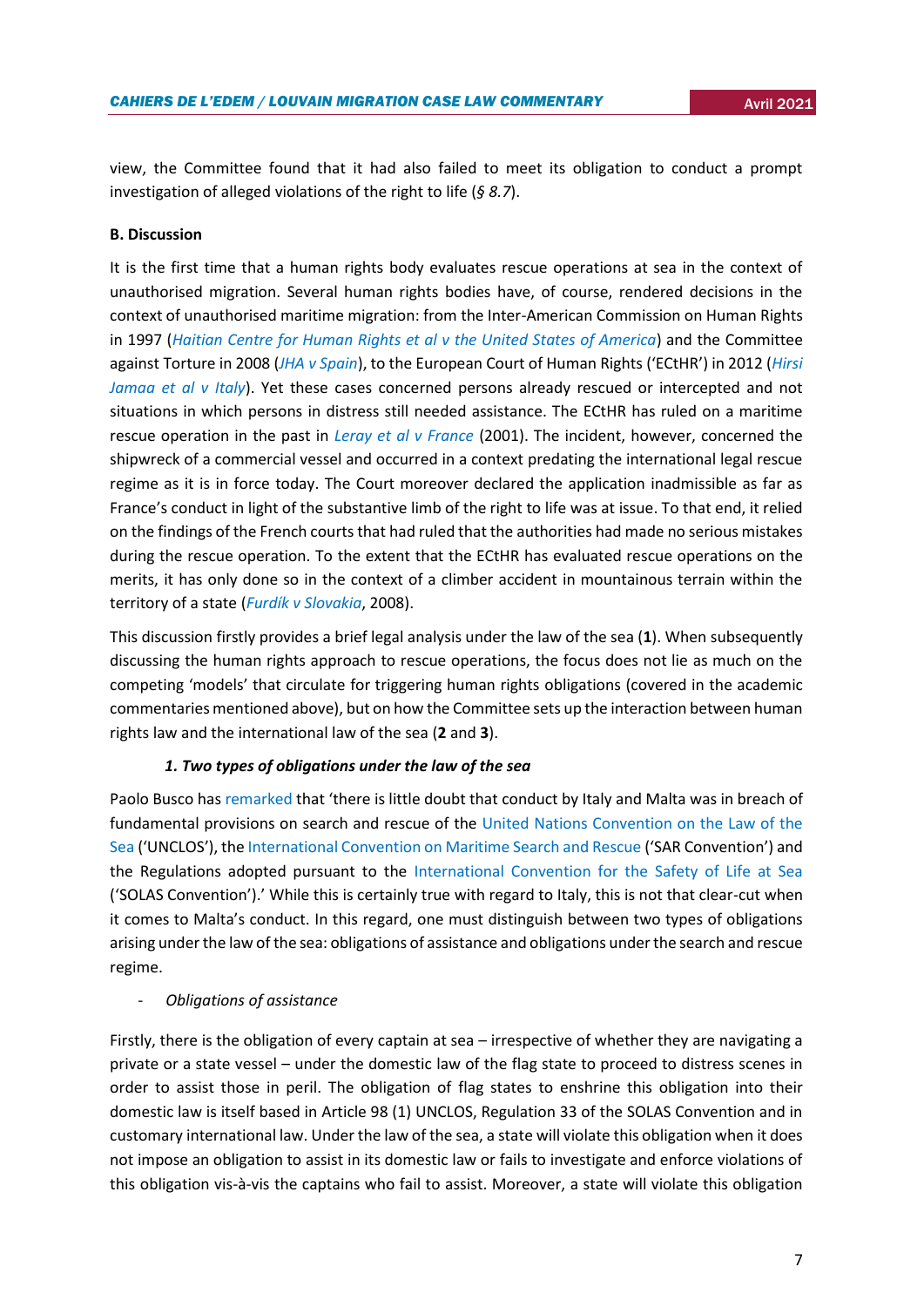when state vessels do not assist people in distress. While a flag state may not have the direct control over private vessels necessary to force them to assist people and may thus only be able to sanction them after the facts, authorities ordinarily have the necessary control over their own state assets to ensure interventions at sea. In this regard, Malta did not fail to meet its obligations: once it had information about the distress situation and the approximate location, it dispatched both state aerial and naval assets to the area, even though the naval asset – the *P61* – was a few hours away from the incident and other vessels (two commercial ones and the *Libra*) were known to be closer to the distress scene. Italy, however, clearly violated its obligation because a state vessel over which it had control – the *Libra* – did not immediately proceed to the distress scene, even though it was – like two other commercial vessels – in the vicinity of the scene.

## - *Obligations under the search and rescue regime*

Secondly, the obligation to assist must be distinguished from obligations of coastal states arising under the search and rescue (SAR) regime, a regime that complements and supports the system of obligations of captains. The basis of SAR obligations can be found in Article 98 (2) UNCLOS and in more detail in the SAR Convention.

Under the SAR Convention, each coastal state is responsible for establishing a SAR service within their respective SAR Region. Aside from basic elements like SAR vessels and equipment as well as communication facilities to receive distress calls and coordinate SAR operations, a SAR service must have *a legal framework that clarifies which authorities are responsible for search and rescue and which rules apply to their organisation and operations*. The IMO has developed manuals, guidelines, and principles on search and rescue, the most important of which are the [IAMSAR Manuals](https://www.imo.org/en/OurWork/Safety/Pages/IAMSARManual.aspx) and the [IMO Guidelines on the Treatment of Persons Rescued at Sea](https://wwwcdn.imo.org/localresources/en/OurWork/Facilitation/Documents/MSC.167%20(78).pdf) ('IMO Guidelines'). While these instruments are not legally binding as such, states have to, as far as practicable, follow these minimum standards and guidelines in their implementation of the SAR Convention.

Paramount in every case of distress at sea is to determine which MRCC is responsible under the SAR regime. The starting point is that, in principle, the MRCC state in whose SAR Region an incident occurs is responsible for the coordination of assistance (Section 2.1.1 SAR Convention). As the IMO Guidelines make clear, 'SAR services throughout the world depend on ships at sea to assist persons in distress. It is *impossible* to arrange SAR services that depend totally upon dedicated shore-based rescue units to provide timely assistance to all persons in distress at sea' (Section 5.1). If necessary, however, MRCC states must launch and coordinate of search and rescue operations (Section 2.1.9 SAR Convention). Sometimes, however, the MRCC receiving a distress call is a different one than the one in whose SAR Region the distress situation unfolds. That is what happened in the present case. In those situations, it is up to the so-called 'first MRCC' to take initial action – whether that is calling on vessels in the vicinity to assist or to initiate search and rescue. The principally responsible MRCC must then be notified without delay (Section 4.2.1. SAR Convention). Until this MRCC takes over, the 'first MRCC' is required to coordinate the situation (Section 4.3 SAR Convention; Section 3.6 IAMSAR Manual, *Vol. II*). In the instant case, Italy did not immediately inform the Maltese RCC and thus violated the SAR Convention. On the other hand, a coastal state that is *de jure* responsible, like Malta, for a SAR Region in which an incident occurs cannot be legally scrutinised if it did not have any intelligence of that incident in the first place.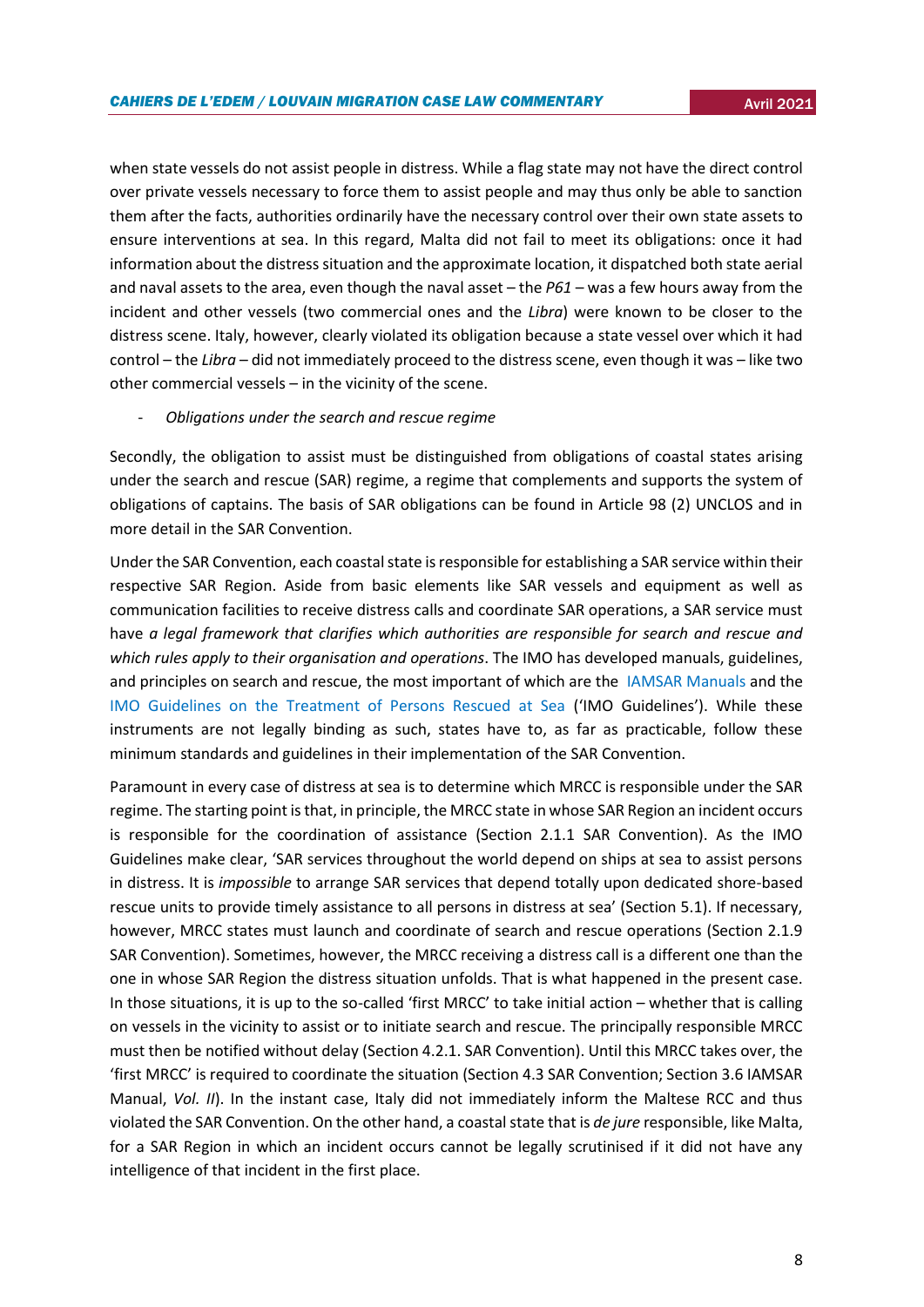The rationale behind the 'first MRCC' system is to ensure that there is always an actor in charge to make sure that assistance is rendered to any person in distress at sea. They can do so firstly by *relaying distress information to vessels in the relevant area (the so-called 'navigational warnings')* and secondly by *undertaking and coordinating search and rescue operations* where necessary. In the present case, Malta issued a navigational warning as soon as it became formally responsible as a SAR coordinator. It moreover immediately dispatched aerial and naval assets to the area. Given that it may be challenging to identify small vessels at sea depending on the weather conditions and information available, it is thus not necessarily straightforward that Malta violated any of its obligations under the SAR regime. Neither can RCC Malta be blamed for not being able to engage the Italian *Libra* ship into the operation, as MRCC states have no authority over foreign vessels within their SAR Region. So-called SAR-instructions by an MRCCs to vessels in its SAR Region must indeed be seen as *requests for cooperation*, reminding the captain of the vessel of their obligations to assist under the legislation of the flag state. Not only are SAR areas no jurisdictional areas, then, but also discrete SAR instructions do not constitute an exercise of 'jurisdiction', 'authority' or 'control' over vessels at sea [\(Gombeer and Fink\)](http://www.marsafelawjournal.org/wp-content/uploads/2018/06/MarSafeLaw-Journal_Issue-4_Gombeer-and-Fink.pdf).

The judgement for Italy is different: if it indeed received the first distress call at 11:00 as the authors claim, it manifestly failed to respond promptly in terms of issuing a navigational warning, in terms of contacting the Maltese RCC, and in terms of setting up a rescue operation in case no vessels in the vicinity would be able to assist. Particularly problematic is Italy's failure to rely on a Navy vessel, the *Libra*, to contribute to the saving of lives of the victims: not only in terms of Italy's obligation to ensure that captains of a ship flying an Italian flag render assistance at sea (a violation of the law of the sea identified already above), but in terms of Italy's obligation *as an MRCC state* to have a proper SAR system in place, which includes a clear legal framework and operational plans when it comes to knowing which SAR units a coastal state can rely on. Pursuant to the IAMSAR Manual, a state can and should integrate different types of SAR capacities into a state's operational SAR system:

States may wish to designate specific facilities as SRUs. These designated SRUs may be under the direct jurisdiction of the SAR service *or other State authorities* or may belong to non-Governmental or voluntary organisations. In the latter situation, agreements between the SAR service and these organisations should be developed. SRUs need not be dedicated solely to SAR operations but should have the training and equipment necessary for proficient operations (Section 2.5.3 IAMSAR Manual, *Vol. I*).

The incident in the present case painfully lays bare the limits of the Italian SAR capacities and a lack of internal coordination within the Italian state apparatus. Italy, in its submissions, mentioned it carried out 23 rescue operations that day (*§ 4.2*). It can be therefore assumed that all the SAR units under the authority of the Italian coast guard may have been occupied. In this sense, one should consider a state's limits in being able to provide SAR services. On the other hand, SAR states are required to integrate where necessary units that may perform SAR services but which resort under different governmental authorities, such as in this case, the Italian Navy. As already mentioned above, it is clear that an MRCC has no authority over foreign vessels on the high seas. That an MRCC is unable to request vessels that are part of the state's own fleet, however, points at inadequacies that a state should internally seek to resolve in to comply with its obligations under the SAR regime. In other words, Italy should have had an internal mechanism in place for an MRCC to be able to rely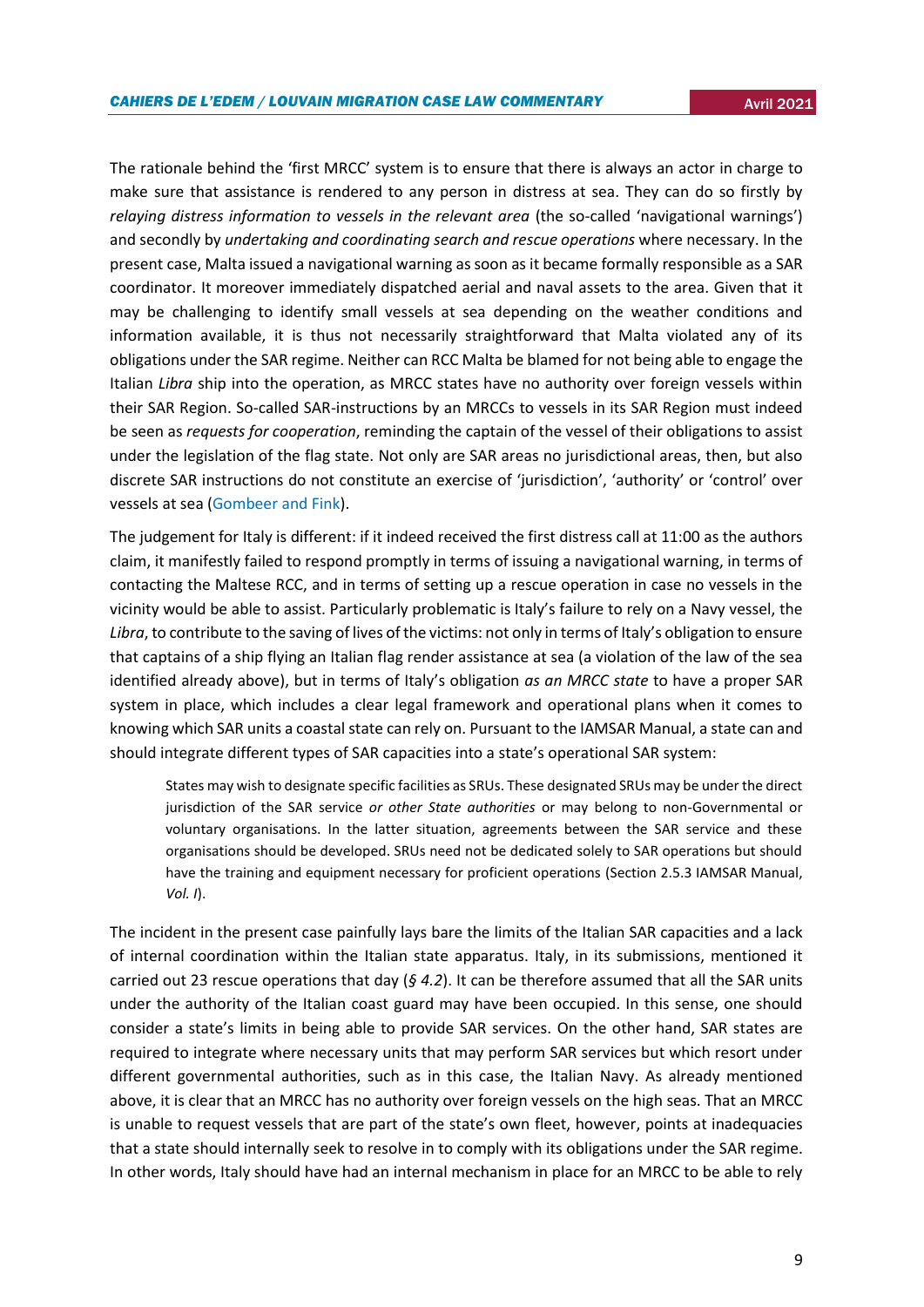on Navy assets when this is reasonable and necessary to save lives. In sum, the instructions given to the *Libra* amounted to not only a violation of the obligation to assist but also a breach of Italy's obligations under the SAR regime.

When every actor does their part, whether as a captain, as a flag state, or as a coastal state responsible for SAR activities, the law of the sea provides a complementary system for coping with distress incidents. Nearby captains will assist, and flag states will ensure that. Nearby coastal states will coordinate such assistance and will dispatch assets of their own where necessary and possible. That does not mean that every person in distress can be helped (on time), as the sea remains an inhospitable environment and resources are limited. In this sense, the law of the sea is about coordinating collective efforts, not about creating rights – neither for states nor for those in distress. In this sense, the law of the sea is also about relations between flag states and those using their flag and between flag states and coastal states cooperating and coordinating their moves.

While the eventual object of this entire regime certainly is the saving of lives, the state obligations under public international law involved are in principle not geared towards creating direct effects and subjective rights which private individuals may seek to enforce. When interacting with human rights law, however, the Committee's decisions suggest that interactive effects may take place: firstly, the law of the sea becomes a legal hook to establish 'human rights jurisdiction' between states and individuals, where human rights law would ordinarily fail to do so absent state power over the individual in distress (**2**). Secondly, human rights law, in turn, becomes a legal hook in order to enforce and elaborate state obligations under a different public international law regime, in the present case: the law of the sea (**3**).

## *2. Factual and legal elements for establishing human rights jurisdiction*

Commentators have devoted careful attention to the issue of 'human rights jurisdiction', the concept that functions as a catalyst for triggering relations of duty between state and individual (see references provided in the introduction). The gist is that human rights obligations are justified in relation to individuals when a state exercises *power over* individuals or over stakes in society relevant to the human rights of individuals. Or when they have the *power to* do so. In a territorial context, both have been relatively uncontroversial. Yet, in the extraterritorial context, relations of duty have so far only arisen when a state *exercises* its power, either *over* individuals directly or *over* an area in which an individual finds herself. As an additional ground for justifying relations of duty for human rights purposes, both human rights bodies and commentators have pointed at the relevance of specific *factual relations* between states and individuals, i.e. the *producing of effects* on the enjoyment of rights or the *capacity to produce effects* on the enjoyment of rights.

Almost nobody believes Malta or Italy exercised authority or control over the victims of the distress incident. For many lawyers, the discussion ends there (see, for example, the dissenting Individual Opinion of Andres Zimmermann in Malta decision, Annex; dissenting Individual Opinion of Yuval Shany, Christof Heyns and Photini Pazartzis in Italy decision, Annex 1). The Human Rights Committee in the present decisions (Malta decision, *§ 6.7*; Italy decision, *§ 7.8*) and several commentators have thought otherwise. Most attention has gone to the above-mentioned additional justifications of relations of duty when the commentaries on *S.A. et al v Malta* and *v Italy* came out: the *factual, causal* relations between the respondent states and the victims. For example, [Milanovic](https://www.ejiltalk.org/drowning-migrants-the-human-rights-committee-and-extraterritorial-human-rights-obligations/) has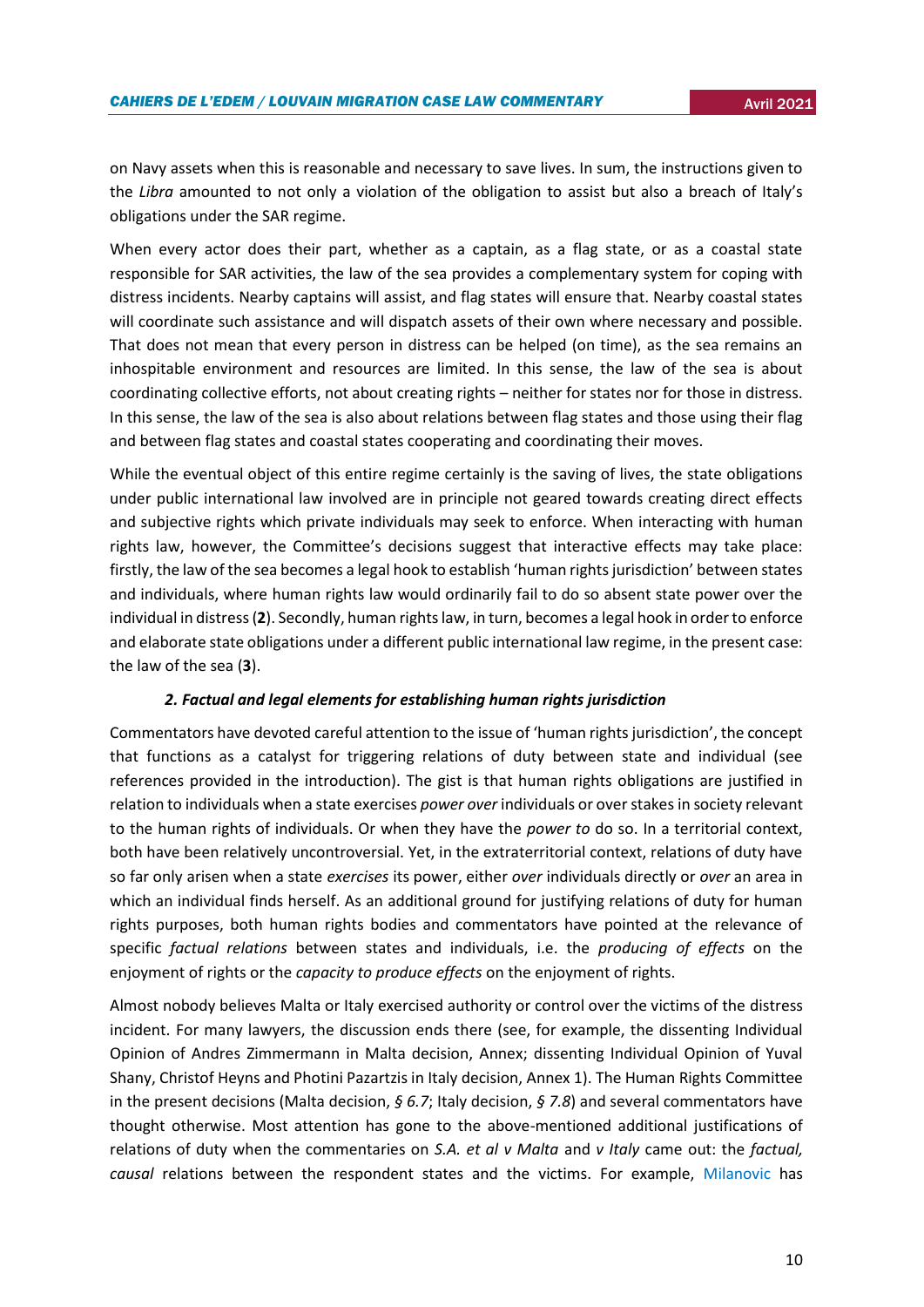discussed the 'undoubtedly functional' approach the Committee took by focusing on Italy's 'capacity to help the vessel in distress'. Similarly, [Busco](https://opiniojuris.org/2021/03/02/not-all-that-glitters-is-gold-the-human-rights-committees-test-for-the-extraterritorial-application-of-the-iccpr-in-the-context-of-search-and-rescue-operations/) has highlighted the 'impact model', while Vella de [Fremaux and Attard](http://opiniojuris.org/2021/03/03/rescue-at-sea-and-the-establishment-of-jurisdiction-new-direction-from-the-human-rights-part-ii-committee/) found it 'more plausible to focus' on 'the causal link' created through a delay or failure to act following a distress call. These analyses show that only pragmatism can delimit the consequences of 'functional', 'impact' of 'effects' models for justifying relations of duty between states and individuals; that is, for triggering the applicability of human rights instruments. Elements such as 'proximity', a relationship of dependency that is 'special' (through contact over a phone, for example), or effects of state conduct that are 'direct' and 'reasonably foreseeable' function as filters to be able to draw a line 'somewhere' that somehow seems reasonable. Yet, as Marko Milanovic has pointed out, where can that line be drawn? What is 'proximate'? A vessel an hour away; two hours, perhaps three but not four? Is dependency not 'special' when there has been no contact over the phone?

Less attention has gone to the *legal* elements in the considerations of the Human Rights Committee for establishing 'jurisdiction', namely the two types of obligations arising under the law of the sea (above, **B.***1.*): flag state obligations regarding legislating and enforcing assistance (Malta decision, *§ 6.6*; Italy decision, *§ 7.6*), and coastal state obligations regarding search and rescue (Malta decision, *§ 6.6* and *6.7*; Italy decision, *§ 7.6*). Thus concerning Italy, for instance, the Committee held that the 'special relationship of dependency' not only consisted of factual elements but also on 'relevant legal obligations incurred by Italy under the international law of the sea' (Italy decision, *§ 7.8*).

SAR Regions do not constitute areas of jurisdiction. Persons present within them, therefore, cannot be considered as falling within the 'human rights jurisdiction' of the relevant coastal state. That much everyone seems to agree on (see the academic commentaries referred to above). As submitted above (**B.** *1.*), *specific actions* related to search and rescue also do not amount to jurisdiction, neither over persons, nor over vessels requested to assist.

Arguably, jurisdiction over someone (be it a person in distress or vessels able to assist) is not what the Committee was aiming at when referring to the relevance of legal obligations arising from another regime of public international law such as the law of the sea. What matters, it seems, is that public international law imposes legal obligations on states that are directly relevant to the enjoyment of human rights of persons, not that public international law allows or imposes obligations to exercise 'jurisdiction' over persons (out of academic fashion for a while since the focus came to lie on actual power). What is perhaps most remarkable about the Committee's decisions, then, is not how 'low' the threshold has become in terms of *factual* relations (a shift from power over persons to the power to do something or to affect someone causally), which is undoubtedly a critical issue of its own, but that *obligations under other treaty regimes are considered as relevant elements for establishing relations of duty for human rights purposes*. State obligations under international law – even when ordinarily perceived as having not directly to do with creating subjective rights or power over individuals – may thus come to function as bases for justifying relations of duty vis-à-vis individuals for human rights purposes if they have a bearing on the enjoyment of rights by individuals.

The repercussion of setting up such an interaction between human rights law and other treaty regimes of public international law would be to widen the bases for establishing 'human rights jurisdiction' significantly; whether it concerns state obligations under international humanitarian law,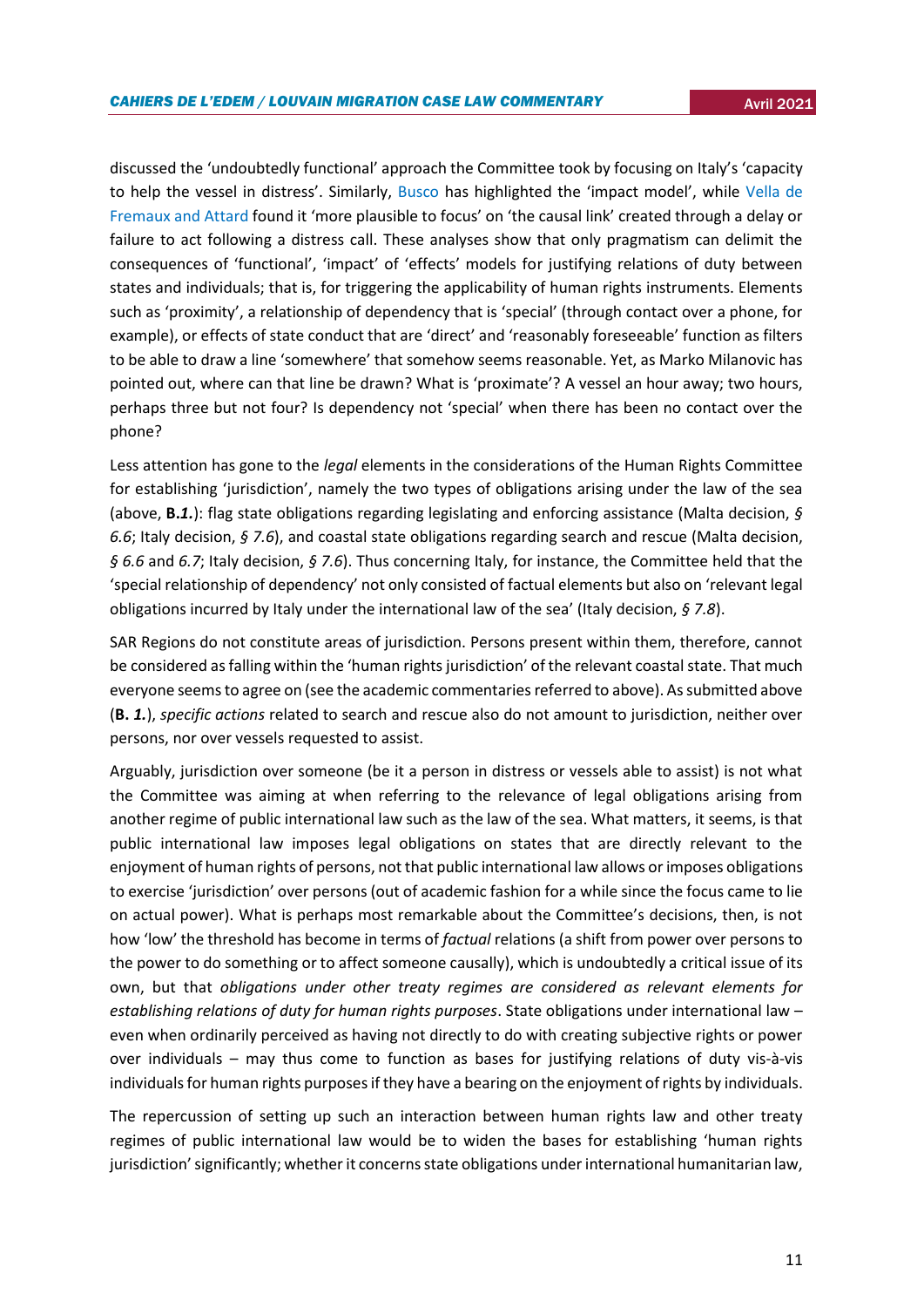international and transnational criminal law, or environmental law to name a few<sup>1</sup>. In the present case, this move towards international legal obligations as a basis of 'jurisdiction' may not seem noticeable, as the issue of the widening of the type of *factual* relations is much more 'out there' in the Committee's decision and in the academic commentaries it has received. The 'capacity' and 'proximity' elements seem more decisive in the present case (perhaps rightly so). Yet, the seeds for new jurisprudential developments drawing on this novel use of international legal obligations as *de jure* bases for establishing 'human rights jurisdiction' (not to be confused with using 'jurisdiction under public international law', such as flag state jurisdiction, as a *de jure* basis for establishing 'human rights jurisdiction', as argued above) may have been laid nonetheless.

One may ask how wide the gap is between the Human Rights Committee's decisions and the jurisprudence of other human rights bodies. While the Inter-American Court of Human Rights in a 2017 Advisory Opinion rejected the role of international legal obligations in triggering 'human rights jurisdiction' (*[The Environment and Human Rights](https://www.corteidh.or.cr/docs/opiniones/seriea_23_ing.pdf)*, *§ 88*) 2 , it has accepted the broadening of relevant *factual* relations from control to causation to the end *(§§ 101* and *104*). In all likelihood, the ECtHR will not embrace a broadening of factual relations to justify relations of duty ('jurisdiction') for human rights purposes. Thus, the Strasbourg Court has only considered a factual effects model to a minimal extent, namely when the effects produced by state conduct are 'isolated, specific and proximate' such as the targeted shooting of persons from a relatively close range. And it has certainly not considered the mere *capacity* of states to produce such effects as normatively relevant for triggering the Convention. However, the water between the Human Rights Committee's reliance on *legal*  elements and a growing trend in the Strasbourg case law may not be as deep as one would expect.

Two recent examples involving the procedural limb of the right to life illustrate the point. In *[Hanan v](https://hudoc.echr.coe.int/fre#%7B%22itemid%22:[%22001-208279%22]%7D)  [Germany](https://hudoc.echr.coe.int/fre#%7B%22itemid%22:[%22001-208279%22]%7D)* (2021), the ECtHR considered that

Germany was obliged under customary international humanitarian law to investigate the airstrike at issue, as it concerned the individual criminal responsibility of members of the German armed forces for a potential war crime *(§ 137*).

That Germany in *Hanan* had started its own investigation did not suffice for human rights obligations to be triggered vis-à-vis an airstrike that had occurred in Afghanistan. Yet the fact that Germany had an obligation under international law (obligation to investigate) that had a direct bearing on an aspect of the right to life (its procedural limb) created a relation of duty ('jurisdiction') under the ECHR, even

 $\overline{a}$ 

<sup>1</sup> Compare: Joint Partly Dissenting Opinion of Judges Grozev, Ranzone and Eicke, §21 in ECHR, 16 February 2021, *Hanan v Germany* App. no. 4871/16 (writing that 'if a State's acceptance of an obligation within the UN framework to conduct criminal investigations creates a jurisdictional link for the Court to apply the Convention, then *any* obligation under international humanitarian law might have the same effect. If not, what is the legal rationale and what are the criteria to distinguish one obligation from the other? As the list of the international obligations potentially engaged is so broad, we are concerned that preserving "jurisdiction" as a tenable concept will become impossible or, at least, will entail a haphazard application of the concept, dependent on unclear legal considerations.')(own italics).

<sup>2</sup> Stating in § 88 of the Advisory Opinion that '[the] request presented by Colombia suggests the possibility of equating the environmental obligations imposed under these regimes [to prevent, reduce and control pollution] to human rights obligations so that the State's conduct in the area of application of these regimes is considered an exercise of the State's jurisdiction under the American Convention. However, … [even] though compliance with environmental obligations may contribute to the protection of human rights, this does not equate to the establishment of a special jurisdiction common to the States parties to those treaties in which it is understood that any action of a State in compliance with the treaty obligations constitutes an exercise of the jurisdiction of that State under the American Convention.'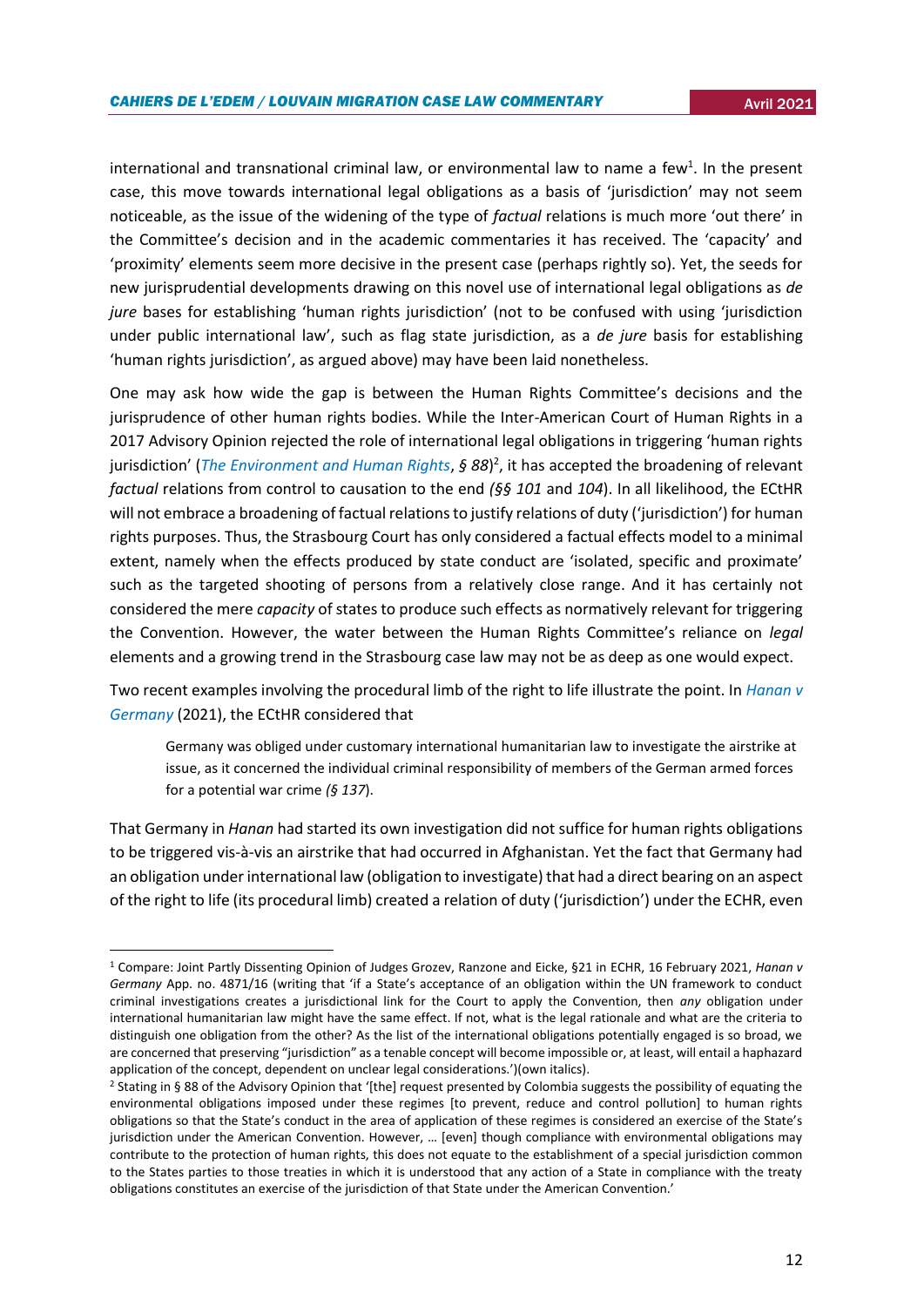though Germany never had factual power over the victims (to the degree embraced by the Strasbourg case law) and without having to accept a functional approach to 'human rights jurisdiction'. In *[Makuchyan and Minasyan](https://hudoc.echr.coe.int/eng#{"itemid":["001-202524"]})* (2020), the ECtHR held that Azerbaijan's obligation to enforce a prison sentence by virtue of the right to life under the Convention was triggered by Azerbaijan's obligations under the Council of Europe's Transfer Convention *(§ 50*). This accrued, even though the underlying facts in that case (murder in a hotel in Hungary committed by an Azeri national, investigated and prosecuted under the Hungarian criminal justice system before transferring the convicted person to Azerbaijan to sit out the remainder of his prison sentence) never came under the authority or control of Azerbaijan.

In both these cases, the consequences of 'human rights jurisdiction' based on legal elements have, however, been limited to obligations under the procedural limb of the right to life. Unlike the Human Rights Committee's decisions, they have not led the Court to consider substantive obligations: for example, Germany's role in the airstrike in Afghanistan as such; or Azerbaijan's hypothetical obligations to prevent the murder in a Hotel in Budapest. For rescue operations and human rights, the question, then, is whether the Strasbourg Court will similarly rely on legal obligations arising under the law of the sea (for instance of flag states to investigate and enforce the obligation to assist of captains under domestic flag state legislation, above **B.***1.*) to embrace – be it a circumscribed – 'human rights jurisdiction' accompanied by obligations to investigate under the procedural limb under the right to life.

## *3. Individuals' enforcement of state obligations under public international law*

The previous section highlighted how the law of the sea could become a legal hook to establish relations of duty between states and individuals ('jurisdiction'), where human rights law would ordinarily fail to do so absent state power over the individual in distress. This final section notes how, the other way around, human rights law, in turn, can become a legal hook to enforce state obligations under a different public international law regime (the law of the sea) and provides an opportunity to elaborate on certain types of state obligations, such as the obligation to cooperate.

Firstly, where the traditional subjects of international law (states) may sometimes seek enforcement against other states (for instance, on behalf of their nationals or vessels flying their flag) before an adjudicative body like the ICJ, ITLOS or an arbitral tribunal, states lack an incentive to seek enforcement of the two types of obligations discussed (the obligation to legislate and enforce assistance and obligations under the SAR regime) in the context of unauthorised seaborne migration. In the present case, it was indeed unlikely that Malta or Italy, or any other state for that matter, would have taken up the plight of the victims and their relatives and seek to address what went down during the rescue operation. For example, it is unlikely that Malta would have taken the initiative to seek an adjudicative forum to complain about Italy's conduct in the present case. The ability for individuals to bring in the law of the sea regime via the human rights door, however, means that state obligations under such regimes may become increasingly subjected to the scrutiny of human rights bodies, even though they may express a sense of restraint in that regard<sup>3</sup>.

**.** 

<sup>3</sup> Compare: ECHR, 26 May 2020, *Makuchyan and Minasyan v Azerbaijan and Hungary* App. no. 17247/13§161 (stating that 'the Court stresses in this context that it does not have authority to review the Contracting Parties' compliance with instruments other than the European Convention on Human Rights and its Protocols; even if other international treaties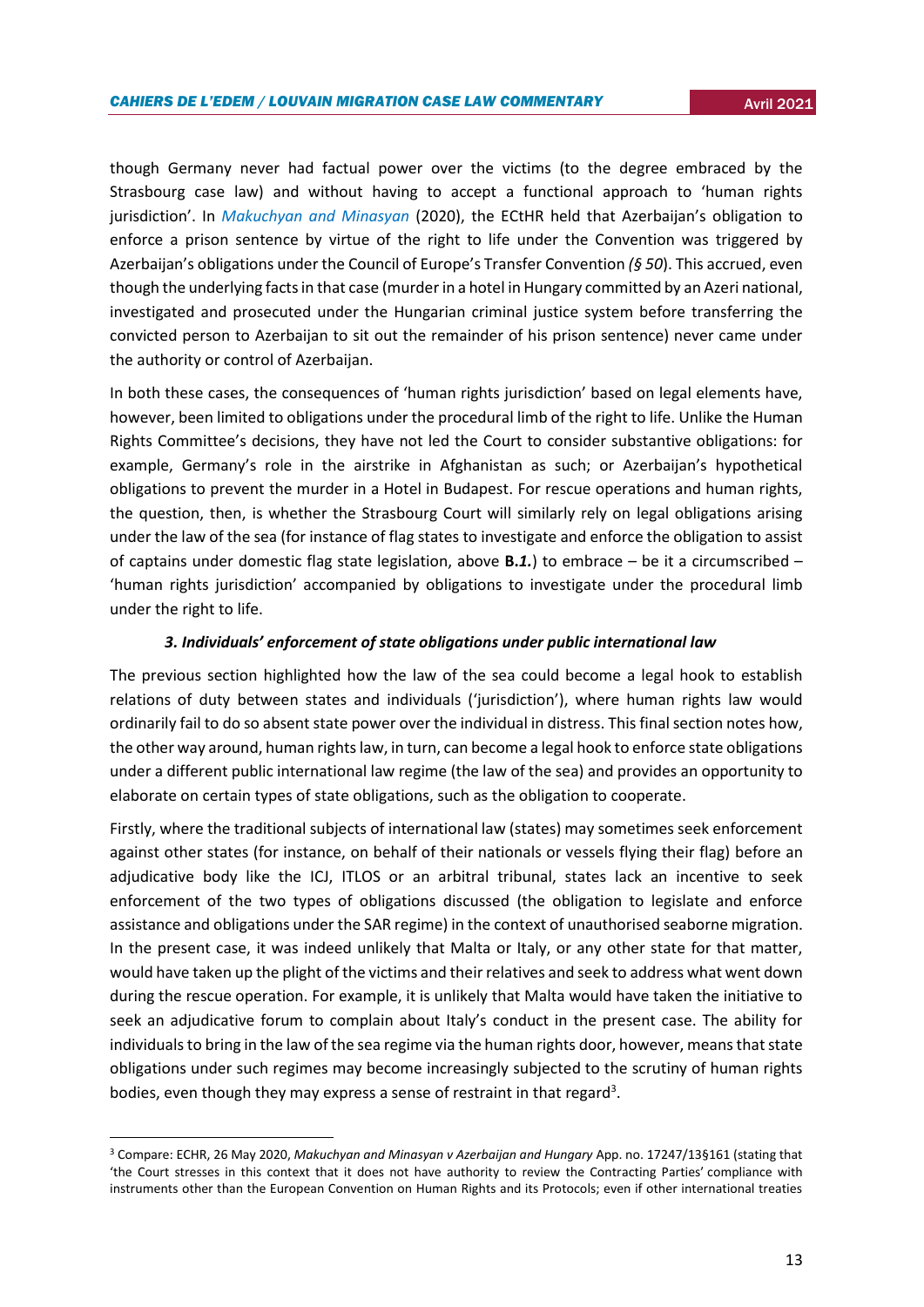Secondly, bringing in the scrutiny of the law of the sea obligations via the human rights door allows elaborating on obligations such as the obligations to cooperate (for an analysis of due diligence obligations in the present case, se[e Vella de Fremeaux and Attard\)](http://opiniojuris.org/2021/03/03/rescue-at-sea-and-the-establishment-of-jurisdiction-new-direction-from-the-human-rights-part-ii-committee/). The Human Rights Committee, in the present case, unfortunately did not go into depth when it comes to how human rights jurisprudence may shed light on obligations of cooperation in the context of rescue operations (see also dissenting Individual Opinion Hélène Tigroudja in the Malta decision, Annex 3). Therefore, one will need to wait for other adjudicative bodies to address the collective dimension so particular to the law of the sea regime governing distress incidents.

## **C. Suggested Reading**

**To read the case:** HRC, 27 January 2021, *S.A. et al v [Malta](https://tbinternet.ohchr.org/_layouts/15/treatybodyexternal/Download.aspx?symbolno=CCPR/C/128/D/3043/2017&Lang=en)* Comm. no. 3043/2017; HRC, 27 January 2021, *S.A. et al v [Italy](https://www.google.com/url?sa=t&rct=j&q=&esrc=s&source=web&cd=&ved=2ahUKEwjS8pDguY3wAhWK3KQKHUaIALsQFjAAegQICBAD&url=https%3A%2F%2Ftbinternet.ohchr.org%2FTreaties%2FCCPR%2FShared%2520Documents%2FITA%2FCCPR_C_130_DR_3042_2017_32338_E.docx&usg=AOvVaw3iA5Z1L9gw-vc3731GIzbQ)* Comm. no. 3042/2017.

## **Case law:**

IACmHR, [13 March 1997,](http://www.cidh.org/annualrep/96eng/USA10675.htm) *Haitian Centre for Human Rights et al v the United States of America* Case 10.675.

ECtHR, [16 January 2001,](https://www.google.com/url?sa=t&rct=j&q=&esrc=s&source=web&cd=&ved=2ahUKEwiC3J-slaHwAhWajaQKHdfHBFkQFjABegQIBhAD&url=http%3A%2F%2Fhudoc.echr.coe.int%2Fapp%2Fconversion%2Fdocx%2Fpdf%3Flibrary%3DECHR%26id%3D001-43930%26filename%3DCEDH.pdf&usg=AOvVaw02PVlcn6_Yfo5zQ-JLvKJR) *Leray and Others v France* App. no. 44617/98.

ECtHR, [20 December 2001,](https://www.google.com/url?sa=t&rct=j&q=&esrc=s&source=web&cd=&ved=2ahUKEwiC3J-slaHwAhWajaQKHdfHBFkQFjAAegQICBAD&url=http%3A%2F%2Fhudoc.echr.coe.int%2Fapp%2Fconversion%2Fdocx%2Fpdf%3Flibrary%3DECHR%26id%3D001-64553%26filename%3DCEDH.pdf&usg=AOvVaw3-VcTM6iKOYBtbrCScRGhD) *Leray and Others v France* App. no. 44617/98.

CAT[, 21 November 2008,](https://juris.ohchr.org/Search/Details/76) *JHA v Spain* Comm. no. 323/2007.

ECtHR, 2 December 2008, *Milan Furdík v Slovakia* App. no. 42994/05.

ECtHR, [23 February 2012,](https://hudoc.echr.coe.int/spa#%7B%22itemid%22:%5B%22001-109231%22%5D%7D) *Hirsi Jamaa and Others v Italy* App. No. 27765/09.

IACtHR[, 15 November 2017,](https://hudoc.echr.coe.int/fre#%7B%22itemid%22:[%22001-208279%22]%7D) *The Environment and Human Rights* OC-23/17.

ECtHR, [26 May 2020,](https://hudoc.echr.coe.int/eng#{"itemid":["001-202524"]}) *Makuchyan and Minasyan v Azerbaijan and Hungary* App. no. 17247/13.

ECtHR, [16 February 2021,](https://hudoc.echr.coe.int/fre#%7B%22itemid%22:[%22001-208279%22]%7D) *Hanan v Germany* App. no. 4871/16.

## **Doctrine:**

**.** 

GOMBEER, K and FINK, M, 'Non-Governmental Organisations and Search and Rescue at Sea' (2018) 4 *[Maritime Safety and Security Law Journal](http://www.marsafelawjournal.org/wp-content/uploads/2018/06/MarSafeLaw-Journal_Issue-4_Gombeer-and-Fink.pdf)* 1-25.

MILANOVIC, M, *Extraterritorial Application of Human Rights Treaties: Law, Principles, and Policy* (Oxford University Press 2011).

RAIBLE, L, *Human Rights Unbound: A Theory of Extraterritoriality* (Oxford University Press 2020).

SHANY, Y, 'Taking universality seriously: functional approach to extraterritoriality in international human rights law' (2013) 7 (1) *Law & Ethics of Human Rights* 47-71.

may provide it with a source of inspiration it has no jurisdiction to interpret the provisions of such instruments (…). It has no authority, therefore, to determine whether Azerbaijan has complied with its obligations under the Transfer Convention.').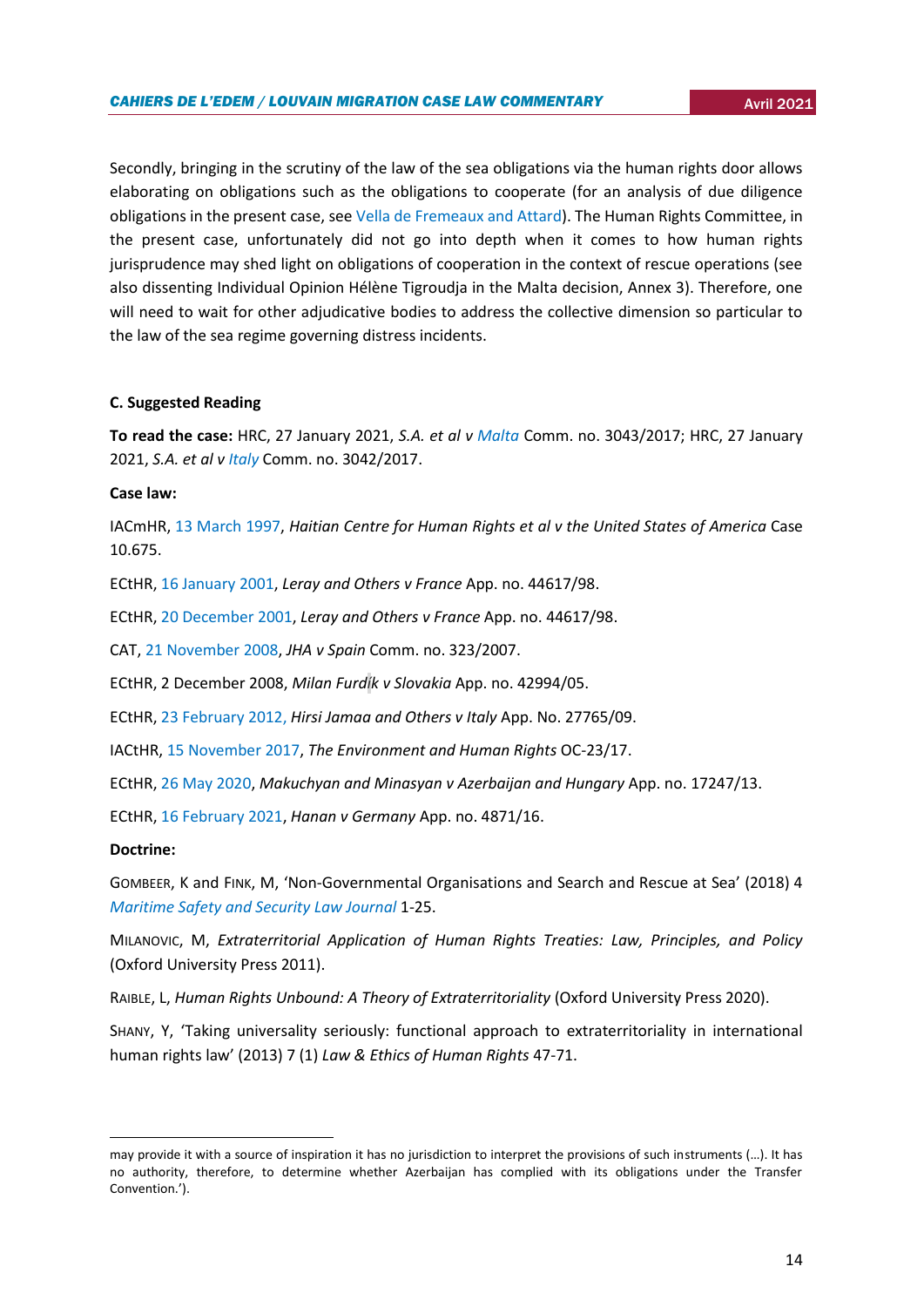TREVISANUT, S, 'Is there a right to be rescued at sea? A constructive view' (2014) 4 *[Questions of](file:///C:/Users/chflamand/AppData/Local/Microsoft/Windows/INetCache/Content.Outlook/MD3GMIO0/Trevisanut,%20S,%20‘Is%20there%20a%20right%20to%20be%20rescued%20at%20sea%3f%20A%20constructive%20view’%20(2014)%204%20Questions%20of%20International%20Law)  [International Law](file:///C:/Users/chflamand/AppData/Local/Microsoft/Windows/INetCache/Content.Outlook/MD3GMIO0/Trevisanut,%20S,%20‘Is%20there%20a%20right%20to%20be%20rescued%20at%20sea%3f%20A%20constructive%20view’%20(2014)%204%20Questions%20of%20International%20Law)* 3-15.

TREVISANUT, S, 'Search and Rescue Operations at Sea' in A Nollkaemper and I Plakokefalos (eds), *The Practice of Shared Responsibility in International Law* (Cambridge University Press 2017) 426-50.

TZEVELEKOS, VP and KATSELLI PROUKAKI, E, 'Migrants at Sea: A Duty of Plural States to Protect (Extraterritorially)?' (2017) 86 *[Nordic Journal of International Law](https://brill.com/view/journals/nord/86/4/article-p427_427.xml?language=en)* 427-69.

**To cite this contribution**: K. GOMBEER, "Rescue operations at sea and human rights", *Cahiers de l'EDEM*, April 2021.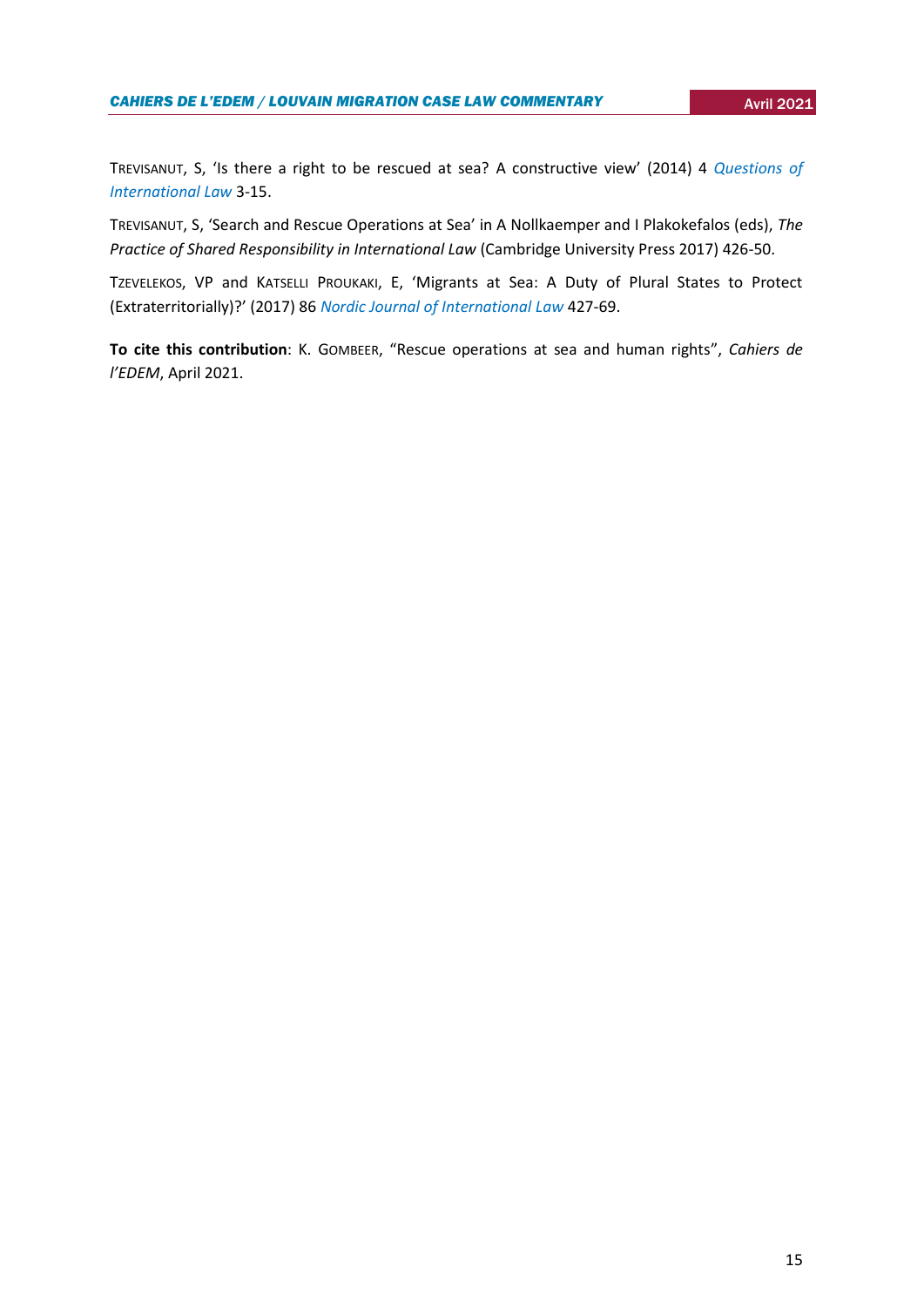# **2. C.J.U.E, 11 MARS 2021,** *M.A.***, C-112/20, EU:C:2021:197**

<span id="page-15-0"></span>*L'affaire* **M.A***. : la Cour réaffirme la portée large du principe de l'intérêt supérieur de l'enfant dans le contexte de la directive retour*

 *Laura Cools*

## **A. Arrêt**

## 1. *Litige au principal : faits et question préjudicielle*

Les faits du litige au principal donnant lieu à la question préjudicielle peuvent être résumés comme suit. Le 24 mai 2018, le requérant, M.A., a fait l'objet d'un ordre de quitter le territoire belge ainsi que d'une interdiction d'entrée. Ces décisions, prises par l'Etat belge, étaient fondées sur les infractions que *M.A*. avait commises sur le territoire belge (vol à l'étalage) et, partant, sur le fait qu'il devait être considéré comme pouvant compromettre l'ordre public. Cependant, à ce moment-là, *M.A*. avait une partenaire de nationalité belge et une fille née en Belgique une dizaine de jours avant la délivrance de l'ordre de quitter le territoire belge. Le recours contre ces décisions, introduits par *M.A*., a été rejeté par le Conseil du contentieux des étrangers (ci-après : le CCE), dans so[n arrêt](https://www.rvv-cce.be/sites/default/files/arr/a217230.an_.pdf) du 21 février 2019.

*M.A*. a introduit un pourvoi contre cet arrêt devant la juridiction de recours, *in casu* le Conseil d'Etat, qui estime que le CCE avait considéré, de manière implicite mais certaine, que l'intérêt supérieur de l'enfant ne doit être pris en compte que si la décision administrative en cause vise explicitement l'enfant (voy. *infra*, titre B.1.). Une telle affirmation porte sur l'interprétation de l'article 74/13 de la loi du 15 décembre 1980 sur [l'accès au territoire, l'établissement, le séjour et l'éloignement des](http://www.ejustice.just.fgov.be/cgi_loi/change_lg.pl?language=fr&la=F&cn=1980121530&table_name=loi)  [étrangers](http://www.ejustice.just.fgov.be/cgi_loi/change_lg.pl?language=fr&la=F&cn=1980121530&table_name=loi) (ci-après, « Loi des Étrangers »), qui transpose l'article 5 de la [Directive 2008/115/CE](https://eur-lex.europa.eu/legal-content/FR/TXT/?uri=celex%3A32008L0115)  [relative aux normes et procédures communes applicables dans les États membres au retour des](https://eur-lex.europa.eu/legal-content/FR/TXT/?uri=celex%3A32008L0115)  [ressortissants de pays tiers en séjour irrégulier](https://eur-lex.europa.eu/legal-content/FR/TXT/?uri=celex%3A32008L0115) (ci-après, « la directive retour »), imposant aux Etats membres de tenir dûment compte, entre autres, de l'intérêt supérieur de l'enfant lorsqu'ils mettent en œuvre cette directive.

*In casu*, la juridiction de renvoi a demandé à la Cour si cette obligation s'applique également si le destinataire d'une décision de retour, assortie d'une interdiction d'entrée, est non pas un mineur, mais le père de celui-ci.

## *2. Raisonnement de la Cour*

La Cour a répondu à cette question par l'affirmative, en stipulant que l'article 5 de la directive retour, lu en combinaison avec l'article 24 de la [Charte](https://www.europarl.europa.eu/charter/pdf/text_fr.pdf) des droits fondamentaux de l'Union Européenne, (ciaprès Charte) impose aux Etats membres de tenir dûment compte de l'intérêt supérieur de l'enfant, citoyen de l'Union, même lorsque la décision de retour est prise à l'égard du seul parent de l'enfant (pt. 43).

Pour arriver à cette conclusion, la Cour remarque d'abord que l'article 5, sous a) de ladite directive constitue une règle générale qui s'impose aux Etats membres dès qu'ils mettent en œuvre cette directive. Ceci est notamment le cas lorsque, comme en l'occurrence, une décision de retour, assortie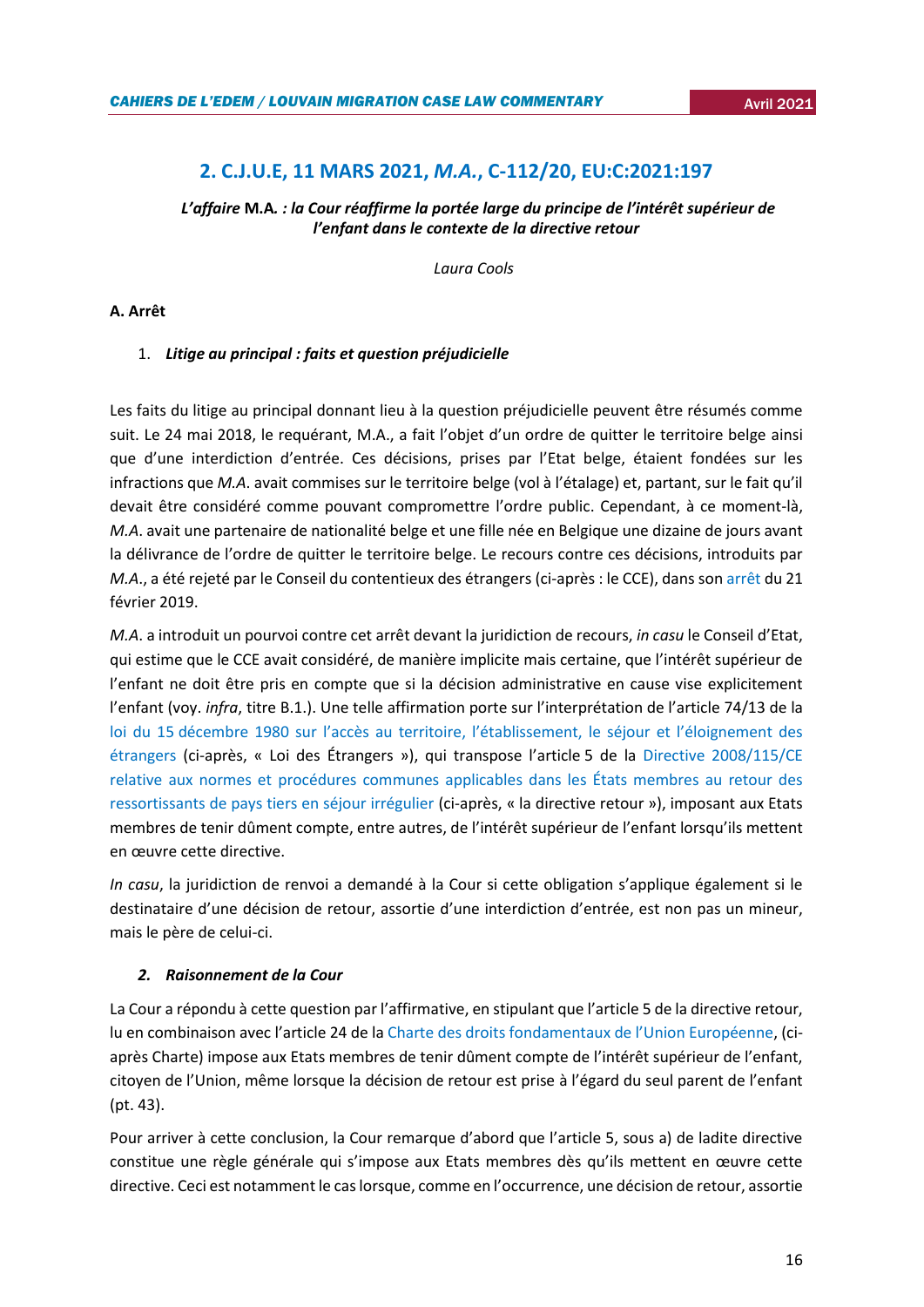d'une interdiction d'entrée, est prise à l'égard d'un ressortissant d'un pays tiers, en séjour irrégulier sur le territoire d'un Etat membre, et qui est, par ailleurs, le père d'un mineur en séjour régulier sur ce territoire (pt. 32).

Ensuite, la Cour conclut à la nécessité d'une interprétation large de cet article 5. Elle souligne, dans la lignée de s[a jurisprudence antérieure](https://curia.europa.eu/juris/document/document.jsf?text=&docid=201821&doclang=FR), qu'il ne saurait être déduit de cette disposition que l'intérêt supérieur de l'enfant ne doit être pris en compte que lorsque la décision de retour est prise à l'égard d'un mineur, à l'exclusion des décisions de retour adoptées contre les parents de ce mineur (pt. 33).

À l'appui de cette interprétation large de l'article 5 de la directive retour, la Cour invoque, d'une part, l'objectif poursuivi par cette disposition et d'autre part, le contexte général de ladite directive.

Premièrement, par rapport à la finalité poursuivie par l'article 5 de la directive retour, la Cour rappelle que, comme le confirment les considérants 22 et 24 de cette directive, cette disposition vise à garantir le respect de plusieurs droits fondamentaux, dont les droits de l'enfant, tels qu'ils sont consacrés à l'article 24 de la Charte. Elle ajoute qu'une telle interprétation large se déduit également du libellé en des termes larges de l'article 24, § 2 de la Charte et de l'article 3, § 1 de la [Convention](https://www.ohchr.org/FR/ProfessionalInterest/Pages/CRC.aspx)  [internationale relative aux droits de l'enfan](https://www.ohchr.org/FR/ProfessionalInterest/Pages/CRC.aspx)[t](https://www.ohchr.org/FR/ProfessionalInterest/Pages/CRC.aspx) (ci-après, « CIDE »), (pts. 35 - 38) (voy. *infra*, titre B.1.).

Deuxièmement, s'agissant du contexte dans lequel s'insère l'article 5, a) de la directive retour, la Cour fait valoir trois arguments. En premier lieu, elle attire l'attention sur l'article 5, c) qui stipule, de façon explicite et à la différence de l'article 5, sous a) et b), que les Etats membres ne doivent prendre dûment en compte que l'état de santé du « ressortissant concerné d'un pays tiers », à savoir, le destinataire de la décision de retour. Ainsi, si le législateur de l'Union avait voulu que les éléments énumérés à cet article ne soient pris en compte que dans le chef du ressortissant d'un pays tiers faisant l'objet de la décision de retour, il l'aurait prévu expressément (pt. 39). En deuxième lieu, elle se réfère à l'article 5, sous b), imposant également de tenir dûment compte de la vie familiale lors de la mise en œuvre de ladite directive (pt. 41). En effet, il est de jurisprudence constante de la Cour que l'article 7 de la Charte, relatif notamment au droit au respect de la vie familiale, doit être lu en combinaison avec l'article 24, §2 de la Charte (voy. e.g. les arrêts *[S.M.](https://curia.europa.eu/juris/document/document.jsf?text=&docid=212226&pageIndex=0&doclang=fr&mode=lst&dir=&occ=first&part=1&cid=2027680)* pt. 67 et *[Chavez-Vilchez](https://curia.europa.eu/juris/document/document.jsf?text=&docid=190502&pageIndex=0&doclang=fr&mode=lst&dir=&occ=first&part=1&cid=2027680)* pt. 70). Finalement, toujours dans le cadre du contexte général de la directive retour, la Cour évoque que cette directive contient également quelques autres dispositions qui imposent de tenir compte l'intérêt supérieur de l'enfant, y compris lorsque la décision en cause n'est pas prise à l'encontre de celui-ci (pt. 42).

En conclusion, la Cour déduit de ce qui précède que l'article 5 de la directive retour, lu en combinaison avec l'article 24 de la Charte, doit être interprété en ce sens que les Etats membres sont tenus de prendre dûment en compte l'intérêt supérieur de l'enfant avant d'adopter une décision de retour, assortie d'une interdiction d'entrée, même lorsque le destinataire de cette décision n'est pas le mineur lui-même, mais le père de celui-ci (pt. 43).

## **B. Éclairage**

- *1. Le principe de l'intérêt supérieur de l'enfant et la portée de la notion « décisions qui concernent les enfants »* 
	- La non-prise en compte du principe de l'intérêt supérieur de l'enfant par le CCE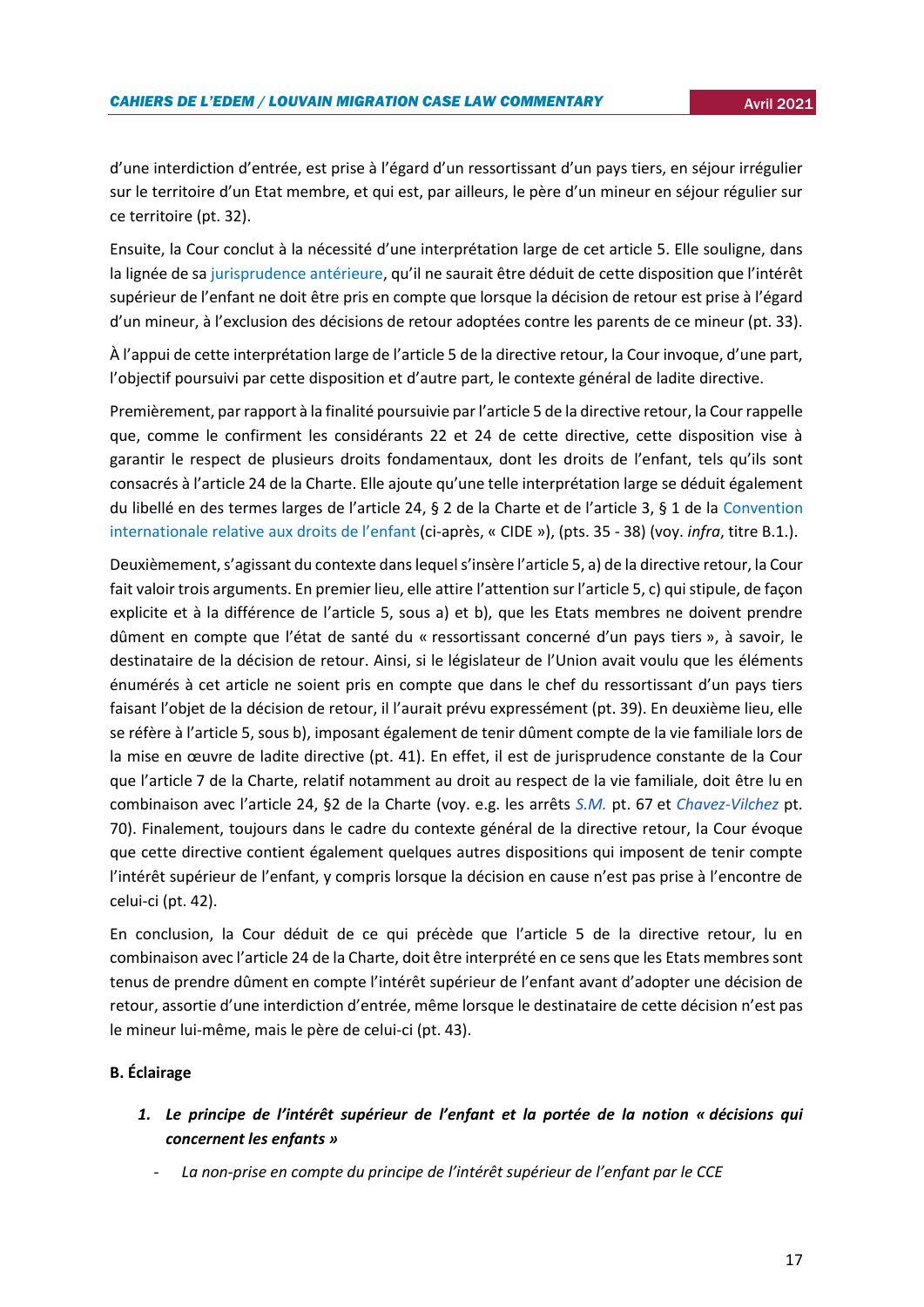Dans le cas d'espèce, *M.A.* avait notamment invoqué, devant le CCE, la violation de son droit à la vie familiale (au titre de l'article 8 de la [CEDH](https://www.echr.coe.int/documents/convention_fra.pdf), ainsi que de l'article 7 de la Charte), le principe de l'intérêt supérieur de l'enfant (article 24 (2) de la Charte) et l'article 74/13 de la [Loi des Étrangers](http://www.ejustice.just.fgov.be/cgi_loi/change_lg.pl?language=fr&la=F&cn=1980121530&table_name=loi) qui stipule que « *lors de la prise d'une décision d'éloignement, le ministre ou son délégué tient compte de l'intérêt supérieur de l'enfant, de la vie familiale, et de l'état de santé du ressortissant d'un pays tiers concerné* ».

Toutefois, malgré son analyse approfondie d'une violation éventuelle du droit à la vie familiale, le CCE ne s'est pas penché sur l'existence éventuelle d'une violation du principe de l'intérêt supérieur de l'enfant. A l'exception de deux petits paragraphes, le CCE n'invoque nulle part le principe de l'intérêt supérieur de l'enfant, et ne procède pas à une appréciation détaillée ni individualisée de ce principe en ce qui concerne la fille de *M.A*. En effet, dans son [arrêt](https://www.rvv-cce.be/sites/default/files/arr/a217230.an_.pdf) de rejet, le CCE fait valoir qu'il n'aperçoit pas l'intérêt de *M.A.* au grief pris de la violation de l'article 24 de la Charte, dès lors qu'il n'indique pas agir au nom de son enfant mineur (pt. 4.1.). Ensuite, dans son analyse de l'article 74/13 de la Loi des Étrangers, le CCE juge, dans une phrase simple, que « *la partie défenderesse a pris en considération la vie familiale du requérant, dans les actes attaqués* » (pt. 4.2.3.). De cette façon, le CCE semble présumer que l'intérêt supérieur de l'enfant ne doit être pris en compte que si la décision administrative en cause vise explicitement cet enfant. Cependant, une telle interprétation n'est pas compatible avec le principe de l'intérêt supérieur de l'enfant en tant que principe fondamental et transversal de droit international (tel que prévu par l'article 3 de la CIDE).

- *Le principe de l'intérêt supérieur de l'enfant et la notion de « décisions qui concernent les enfants »*

La prise en compte de l'intérêt supérieur de l'enfant est *le* principe essentiel du droit de l'enfant. En droit international, la source principale du principe est l'article 3 (1) de la CIDE, qui prévoit, comme règle transversale, que l'intérêt supérieur de l'enfant doit être une considération primordiale dans toute décision qui le concerne. Par ailleurs, le principe a été codifié à différents niveaux et dans différents contextes. Au niveau de l'UE, par exemple, le principe ne figure pas seulement en droit dérivé (e.g. dans la directive retour), mais il est aussi incorporé comme droit fondamental dans l'article 24 (2) de la Charte, qui se fonde directement sur l'article 3 (1) de la CIDE (voy. « [Explications](https://eur-lex.europa.eu/legal-content/FR/TXT/?uri=CELEX%3A32007X1214%2801%29)  [relatives à la Charte des Droits Fondamentaux](https://eur-lex.europa.eu/legal-content/FR/TXT/?uri=CELEX%3A32007X1214%2801%29) »).

Dans l'arrêt commenté, la Cour invoque, entre autres, l'article 24 (2) de la Charte à l'appui de la nécessité d'une interprétation extensive de l'article 5, sous a) de la directive retour. En effet, la Cour déduit du « libellé en des termes larges » de cet article 24 (2), « *qu'[il] s'applique à des décisions qui, telle une décision de retour adoptée contre un ressortissant d'un pays tiers, parent d'un mineur, n'ont pas pour destinataire ce mineur, mais emportent des conséquences importantes pour ce dernier* » (pt. 36).

Un tel constat est confirmé par l'article 3 (1) de la CIDE, prévoyant, également en des termes larges, que :

« *Dans toutes les décisions qui concernent les enfants, qu'elles soient le fait des institutions publiques ou privées de protection sociale, des tribunaux, des autorités administratives ou des organes législatifs, l'intérêt supérieur de l'enfant doit être une considération primordiale.* »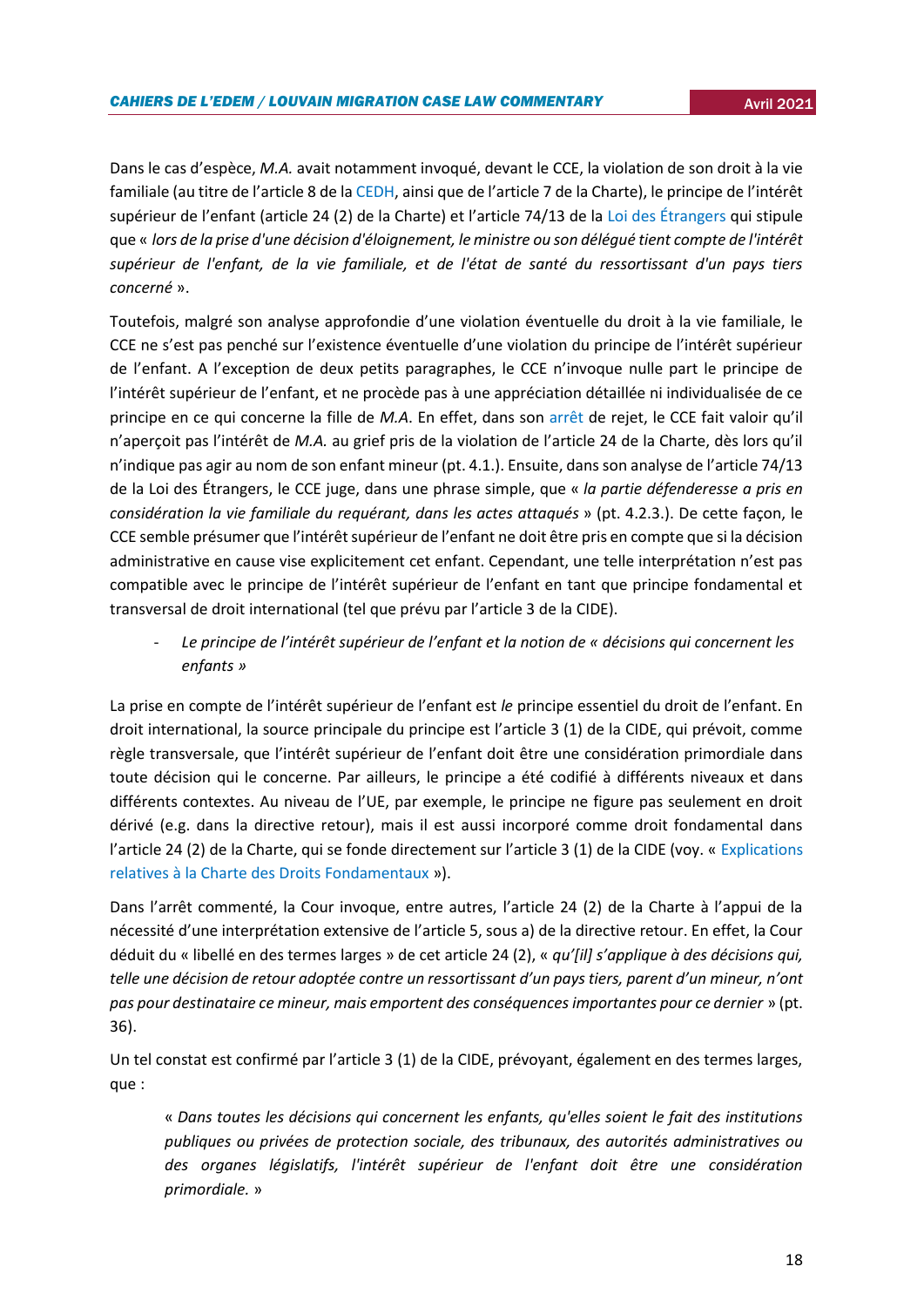Bien que tous les éléments de cette définition nécessitent une analyse approfondie, c'est notamment la portée de la notion « décisions qui concernent les enfants » qui est sujet de discussion dans le contexte de l'arrêt analysé. En effet, la question se pose de savoir dans quelle mesure cette notion peut impliquer une décision prise à l'encontre d'un adulte.

A cet égard, le Comité des droits de l'enfant – qui est chargé d'interpréter la CIDE et de surveiller la mise en œuvre de celle-ci par ses États parties – a fourni quelques instructions pertinentes. Dans son [Observation Générale n° 14,](https://docstore.ohchr.org/SelfServices/FilesHandler.ashx?enc=6QkG1d%2fPPRiCAqhKb7yhsqIkirKQZLK2M58RF%2f5F0vEAXPu5AtSWvliDPBvwUDNUcLY%2bjlY9LwV%2bqu%2f76ghnF%2baUQn2TVpxfQJuaZ63OcSIgS3GLsZmifOGAZjGqixsZ) le Comité a clarifié que l'obligation de tenir dûment compte de l'intérêt supérieur de l'enfant *« s'applique à toutes les décisions et à toutes les actions qui touchent directement ou indirectement les enfants* », ce qui implique les « *mesures qui ont un effet sur un enfant […], même s'il n'est pas la cible directe de la mesure* » (p. 4). Dès lors, le Comité conclut que la notion de « décisions qui concernent les enfants » doit s'entendre dans un sens très large, comprenant toutes les mesures prises par un État qui touchent les enfants d'une manière ou d'une autre.

Bien que dans le cas d'espèce, la décision d'éloignement prise à l'égard de *M.A*., ne vise pas directement son enfant, elle peut avoir un impact réel sur la petite fille. Dans cette hypothèse, le Comité recommande d'apprécier un tel effet « *au regard des circonstances propres à chaque cas* » (voy. CDE, Obs. Gén. n° 14, p. 4). Toutefois, dans l'arrêt, la Cour ne procède pas à une telle appréciation. Elle rappelle simplement que l'article 3 (1) de la CIDE est une disposition qui « *vise, de manière générale, toutes les décisions et toutes les actions qui touchent directement ou indirectement les enfants, comme l'a relevé le Comité* » (pt. 38). Ainsi, la Cour semble présumer qu'une décision d'éloignement prise à l'égard d'un parent ressortissant d'un pays tiers, peut être considéré comme ayant un impact non simplement 'indirect' mais même 'direct' sur son enfant citoyen de l'Union. Une telle présomption s'inscrit dans la jurisprudence de la Cour dans le contexte du regroupement familial impliquant une situation interne, où la Cour attache une importance considérable à l'impact d'une décision de refus de séjour au parent ressortissant d'un Etat tiers sur son enfant citoyen de l'UE (voy*. infra*, titre B.3).

## *2. L'arrêt M.A. à la lumière de la jurisprudence de la Cour relative à l'article 5 de la directive retour*

Là où l'interprétation large du principe de l'intérêt supérieur de l'enfant, telle que prévue par l'article 5 de la directive retour, n'est pas une conclusion surprenante, il y a deux autres enseignements de l'arrêt qui méritent d'être abordés. En effet, l'arrêt commenté donne lieu à une discussion, d'une part, sur la jurisprudence de la Cour par rapport à l'application de l'article 5 de la directive retour, et notamment celle en cas d'éloignement d'un mineur étranger non accompagné, et d'autre part, sa jurisprudence relative au regroupement familial dans le cadre de situations internes, au titre de l'article 20 [T.FU.E.](https://eur-lex.europa.eu/legal-content/FR/TXT/?uri=celex%3A12012E%2FTXT)

- *La jurisprudence pertinente de la Cour en contexte de la directive retour* 

Dans son arrêt *[Boudjlida](https://curia.europa.eu/juris/document/document.jsf?text=&docid=160563&pageIndex=0&doclang=fr&mode=lst&dir=&occ=first&part=1&cid=535914)*, qui est relatif au contenu du droit d'être entendu (art. 41 de la Charte) d'un étranger (adulte) ressortissant d'un pays tiers en situation irrégulière devant faire l'objet d'une décision de retour, la Cour s'est exprimée, pour la première fois, sur l'article 5 de la directive retour. En effet, dans cet arrêt, elle a souligné que, en application de l'article 5 de la directive retour,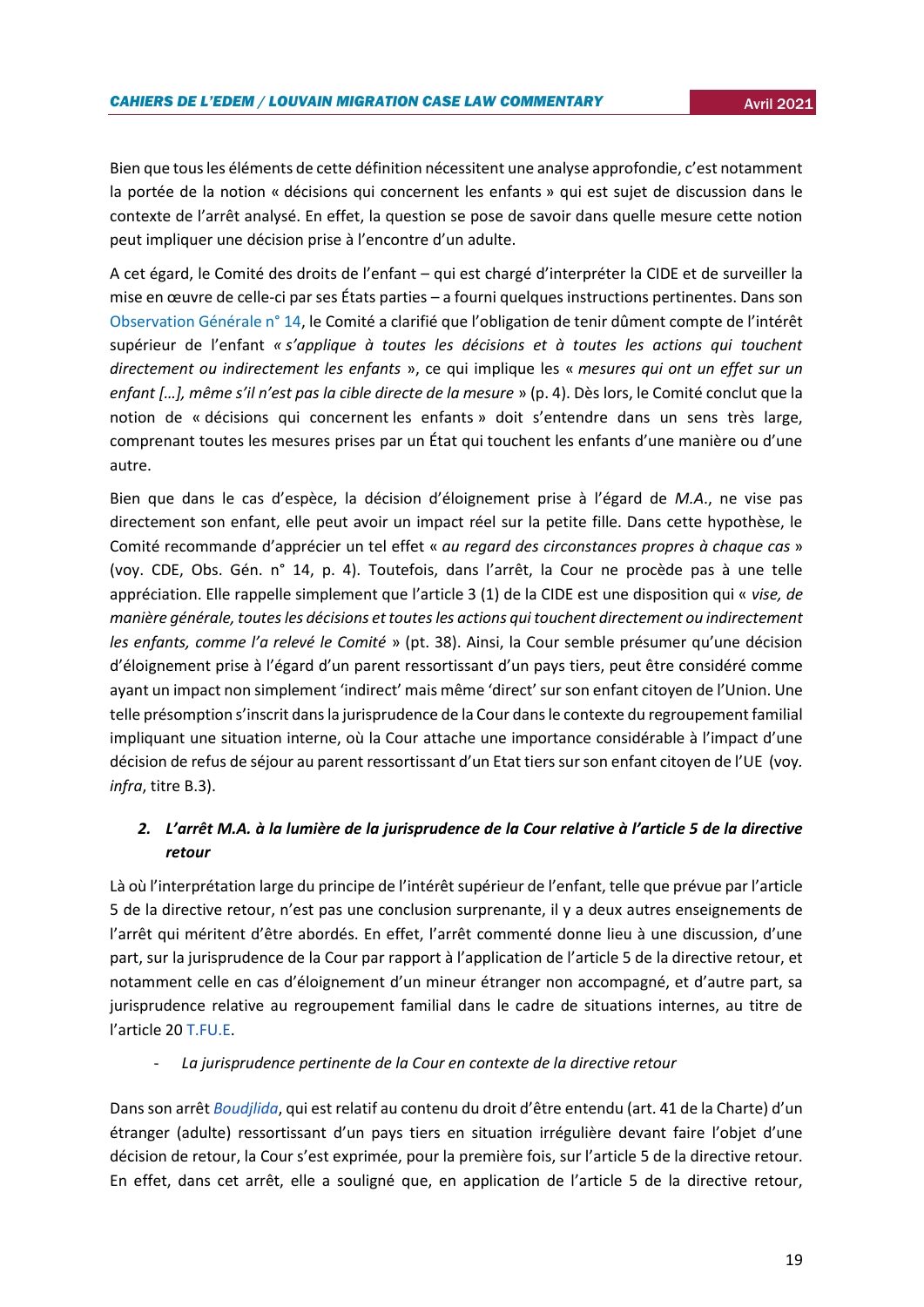lorsqu'un État membre envisage d'adopter une décision de retour, il doit, d'une part, tenir dûment compte de l'intérêt supérieur de l'enfant, de la vie familiale et de l'état de santé du ressortissant concerné d'un pays tiers, ainsi que, d'autre part, respecter le principe de non-refoulement. En plus, il est tenu d'entendre l'intéressé à ce sujet (*Boudjlida*, pts. 48-49). Toutefois, cet arrêt *Boudjlida* ne concerne pas des décisions de retour ayant des incidences sur un enfant, ni directement, ni indirectement.

Ensuite, dans un arrêt *[K.A. et autres,](https://curia.europa.eu/juris/document/document.jsf?text=&docid=201821&doclang=FR)* plus pertinent dans ce contexte, la Cour a dénoncé la pratique des autorités belges consistant à refuser de prendre en considération des demandes de regroupement familial (y inclus des demandes d'un parent d'un enfant citoyen de l'Union) au motif que le regroupé fait l'objet d'une interdiction d'entrée encore en vigueur, sans que soient pris en compte les éléments de sa vie familiale, et notamment l'intérêt supérieur de son enfant mineur. Par ailleurs, dans cet arrêt, la Cour a pour la première fois jugé qu'il ne saurait être déduit de l'article 5 de la directive retour que l'intérêt supérieur de l'enfant ne doit être pris en compte que lorsque la décision de retour est prise à l'égard d'un mineur, à l'exclusion des décisions de retour adoptées contre les parents de ce mineur. Ainsi, l'arrêt *K.A. et autres* constitue la base du raisonnement de la Cour dans l'arrêt commenté.

De plus, l'arrêt commenté fait suite à un autre arrêt très récent sur l'interprétation de la directive retour, prononcé par la Cour le 14 janvier 2021 dans l'affaire *[T.Q.](https://curia.europa.eu/juris/document/document.jsf?text=&docid=236422)* (pour un commentaire de cet arrêt, voy. [ici\)](https://uclouvain.be/fr/instituts-recherche/juri/cedie/actualites/c-j-u-e-14-janvier-2021-tq-c-441-19-eu-c-2021-9.html). Dans cet arrêt, la Cour s'est prononcée sur, entre autres, l'obligation pour l'Etat, en cas de renvoi d'un mineur étranger non accompagné (ci-après, « MENA ») vers son pays d'origine, de procéder à des investigations par rapport à l'accueil sur place, qui doit être adapté et conforme à l'intérêt supérieur de l'enfant. *In casu*, la Cour a souligné que l'article 5 de la directive retour a pour effet que les Etats membres doivent nécessairement prendre en compte l'intérêt supérieur de l'enfant, à tous les stades de la procédure, lorsqu'ils entendent prendre une décision de retour à l'encontre d'un MENA (pt. 44). A cet égard, seule une appréciation générale et approfondie de la situation individuelle du MENA en cause permet d'identifier son intérêt supérieur (pt. 46).

Dans l'arrêt commenté, la Cour a prolongé son raisonnement adopté dans l'arrêt *T.Q*., en ce sens qu'elle a confirmé que, en contexte de retour, le principe de l'intérêt supérieur s'impose également lorsque le destinataire d'une telle décision n'est pas un enfant, mais le père de celui-ci. Ainsi, la Cour a érigé la prise en compte de l'intérêt supérieur de l'enfant comme un principe de fond absolu lorsqu'une décision d'éloignement affecte un enfant, soit directement (*T.Q*), soit indirectement (*M.A.*).

Alors que la Cour n'invoque l'article 3 CIDE que dans l'arrêt analysé, elle fait bien référence, dans les deux arrêts (*T.Q.* en cas de retour d'un MENA, et *M.A.* en cas de retour d'un père d'un enfant accompagné), à l'article 24 (2) de la Charte. A cet égard, dans son arrêt *T.Q,* la Cour a même estimé que « *[l'article 24 (2) de la Charte], lu en combinaison avec l'article 51, § 1 de la Charte, affirme le caractère fondamental des droits de l'enfant, y compris dans le cadre du retour des ressortissants de pays tiers en séjour irrégulier dans un État membre* » (pt. 45). Notons que, en optant pour une telle formulation large (incluant le retour des « ressortissants de pays tiers » au lieu de seulement le retour des « MENA »), la Cour a, déjà dans son arrêt *T.Q*. laissé une porte ouverte à l'application des droits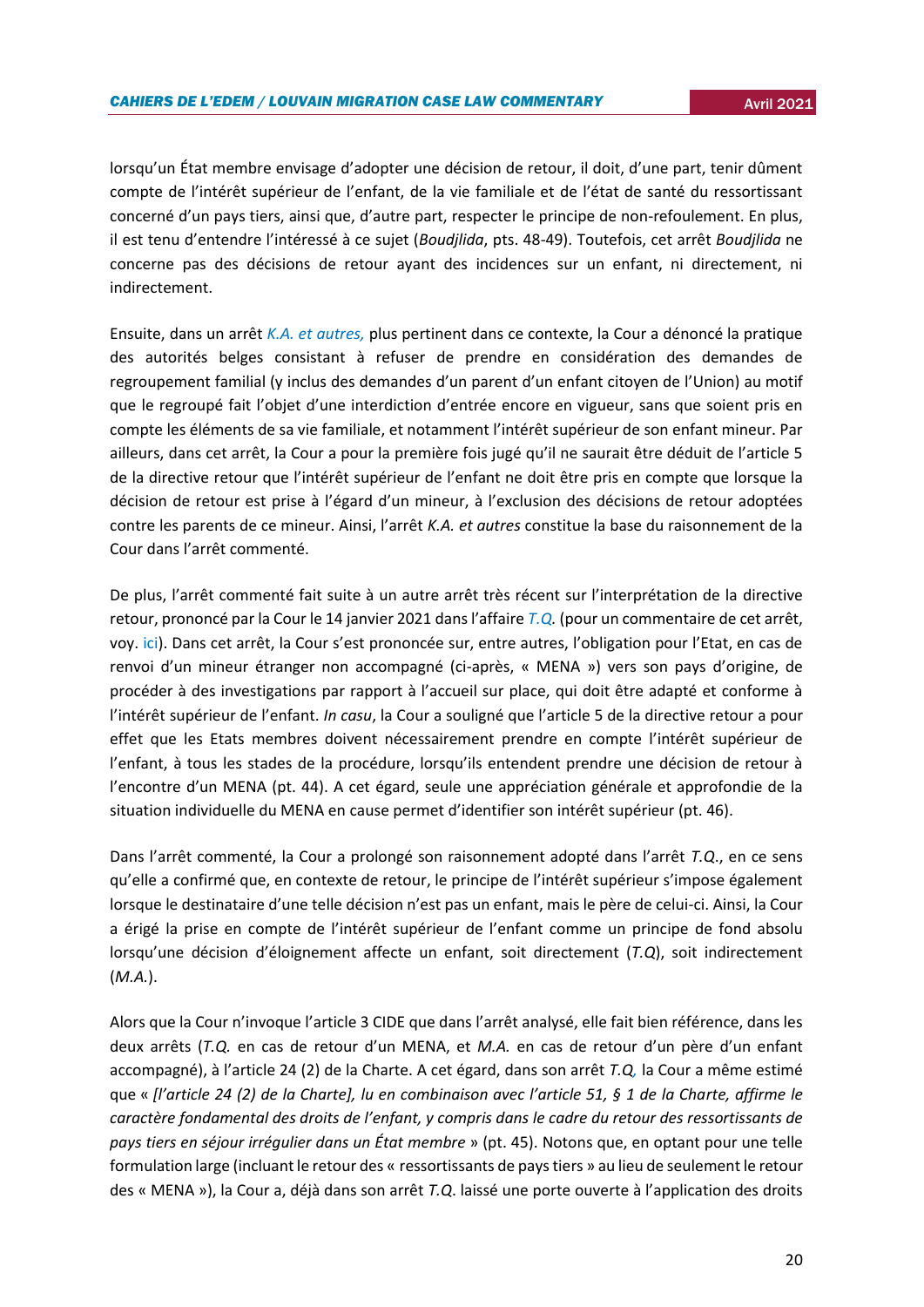de l'enfant, dont le principe de l'intérêt supérieur est l'élément central, à la situation de l''éloignement d'un ressortissant étranger majeur, qui est le père d'un enfant en séjour légal.

# 3. *Le rôle croissant de l'intérêt supérieur de l'enfant en contexte de la jurisprudence de la Cour par rapport au regroupement familial au titre de l'article 20 TFUE*

Malgré le fait que dans l'arrêt commenté, il s'agit d'une affaire d'expulsion plutôt que d'une affaire relative à l'octroi d'un titre de séjour, la Cour a profité de l'occasion pour rappeler les grands principes de sa jurisprudence concernant l'octroi éventuel d'un droit de séjour dérivé aux membres de la famille d'un citoyen de l'Union « sédentaire » au titre de l'article 20 [T.FU.E.](https://eur-lex.europa.eu/legal-content/FR/TXT/?uri=celex%3A12012E%2FTXT) Ainsi, la Cour souligne qu'il ressort de sa [jurisprudence antérieure](https://curia.europa.eu/juris/document/document.jsf?text=&docid=223844&p) que, *in casu*, *M.A*. pourrait prétendre à la reconnaissance d'un titre de séjour sur le territoire belge si, à défaut de celui-ci, lui et sa fille de nationalité belge se voyaient contraints de quitter le territoire de l'Union (voy. e.g. les arrêts *[Subdelegacion del Gobierno](https://curia.europa.eu/juris/document/document.jsf?text=&docid=223844&p)  [en Ciudad Real](https://curia.europa.eu/juris/document/document.jsf?text=&docid=223844&p)* pt. 41, *[K.A. et autres](https://curia.europa.eu/juris/document/document.jsf?text=&docid=201821&doclang=FR)* pt. 52, *[Chavez-Vilchez](https://curia.europa.eu/juris/document/document.jsf?text=&docid=190502&pageIndex=0&doclang=fr&mode=lst&dir=&occ=first&part=1&cid=2027680)* pt. 69).

De cette façon, l'arrêt peut être considéré comme une affirmation de la protection accordée à la relation entre un enfant et son parent étranger par la Cour dans sa jurisprudence relative au regroupement familial (situations internes). En effet, à plusieurs reprises, la Cour s'est penchée sur l'octroi éventuel d'un droit de séjour dérivé, au titre de l'article 20 T.FU.E. (citoyenneté de l'Union), aux parents ressortissants d'un pays tiers d'un enfant citoyen de l'Union « sédentaire ». Dans le contexte de cette jurisprudence, le principe de l'intérêt supérieur de l'enfant a progressivement occupé une place de plus en plus importante.

Dans son célèbre arrêt *[Ruiz Zambrano,](https://curia.europa.eu/juris/document/document.jsf?text=&docid=80236&pageIndex=0&doclang=FR&mode=lst&dir=&occ=first&part=1&cid=5263481)* la Cour a jugé que les Etats membres de l'UE ne peuvent éloigner les ressortissants d'un pays tiers, membres de la famille d'un citoyen de l'Union, si ce faisant, ledit citoyen se voyait forcé *de facto* de quitter le territoire de l'UE, ce qui priverait le citoyen de la jouissance effective de l'essentiel des droits attachés au statut de citoyen de l'Union (et en particulier, le droit de séjourner sur le territoire de l'UE).

Dans les affaires faisant suite à *Ruiz Zambrano*, la Cour a progressivement développé cette jurisprudence, afin d'y inclure une approche favorisant les droits de l'enfant et d'y introduire une notion de « dépendance ». Ainsi, le refus d'accorder un droit de séjour à un ressortissant d'un pays tiers n'est susceptible de mettre en cause l'effet utile de la citoyenneté de l'Union que s'il existe, entre ce ressortissant d'un pays tiers et le citoyen de l'Union, membre de sa famille, *une relation de dépendance* telle qu'elle aboutirait à ce que ce dernier soit contraint d'accompagner le ressortissant d'un pays tiers en cause et de quitter le territoire de l'Union, pris dans son ensemble (*K.A. et autres* pt. 52).

Dans son arrêt clé *[Chavez-Vilchez et autres](https://curia.europa.eu/juris/document/document.jsf?text=&docid=190502&pageIndex=0&doclang=fr&mode=lst&dir=&occ=first&part=1&cid=2027680)*, la Cour a apporté plus de précisions sur l'appréciation de cette relation de dépendance. A cet effet, il faut déterminer, d'une part, quel est le parent qui assume la garde de l'enfant, et d'autre part, s'il existe une relation de dépendance effective à l'égard de ce parent ressortissant d'un pays tiers. De plus, la Cour ajoute que dans le cadre de cette appréciation, les autorités doivent tenir compte du droit au respect de la vie familiale (art. 7 de la Charte) et accorder une attention particulière à l'intérêt supérieur de l'enfant (art. 24 (2) de la Charte). A cet égard, la circonstance que l'autre parent, citoyen de l'Union, est réellement capable à assumer seul la charge quotidienne et effective de l'enfant constitue un élément pertinent. Toutefois, ce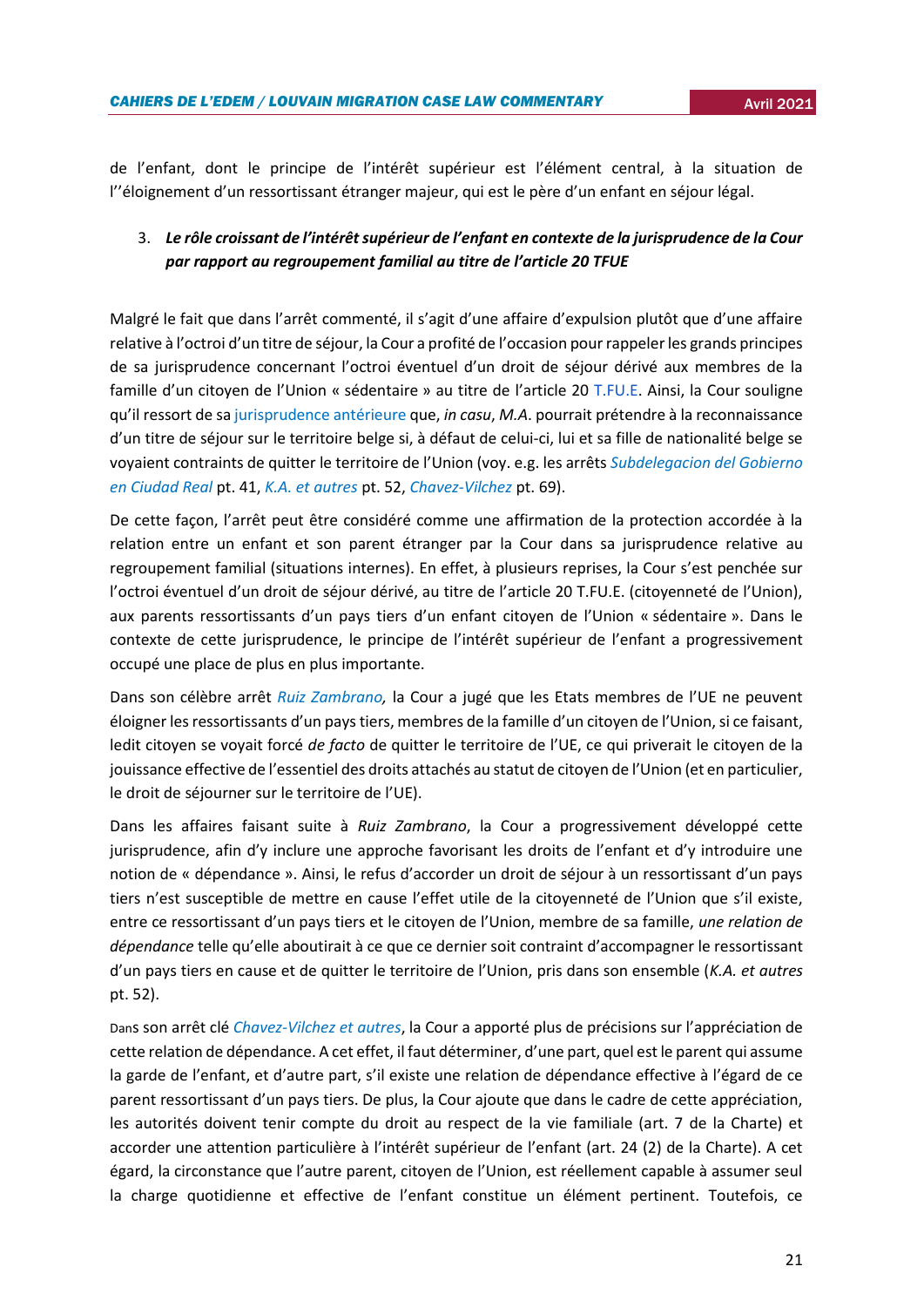paramètre n'est pas à lui seul suffisant pour pouvoir constater qu'il n'existe pas, entre le parent ressortissant d'un pays tiers et l'enfant une relation de dépendance. En effet, une telle constatation doit être fondée sur la prise en compte, dans l'intérêt supérieur de l'enfant concerné, de l'ensemble des circonstances de l'espèce, notamment de son âge, de son développement physique et émotionnel, du degré de sa relation affective tant avec le parent citoyen de l'Union qu'avec le parent ressortissant d'un pays tiers, ainsi que du risque que la séparation d'avec ce dernier engendrerait pour son équilibre (*Chavez-Vilchez*, pt. 71).

Notons que, dans les premiers arrêts par rapport à ce sujet (e.g. *Ruiz Zambrano*, *[Dereci et autres](https://curia.europa.eu/juris/document/document.jsf?text=&docid=114222&pageIndex=0&doclang=FR&mode=lst&dir=&occ=first&part=1&cid=5268414)*, etc.) la Cour n'a même pas mentionné le principe de l'intérêt supérieur de l'enfant, ni le droit au respect de la vie familiale. Depuis l'arrêt *Chavez-Vilchez*, la prise en compte de l'intérêt supérieur de l'enfant ainsi que du respect à la vie familiale ont joué un rôle croissant dans ce type de jurisprudence.

Dans l'arrêt clé rendu dans l'affaire *[K.A. et autres](https://curia.europa.eu/juris/document/document.jsf?text=&docid=201821&doclang=FR)*, la Cour a dénoncé la pratique des autorités belges consistant à refuser de prendre en considération des demandes de regroupement familial au motif que le regroupé fait l'objet d'une interdiction d'entrée encore en vigueur, sans que soient pris en compte les éléments de sa vie familiale, et notamment l'intérêt de son enfant mineur. Par cet arrêt, la Cour a confirmé, à l'égard des mineurs, la ligne jurisprudentielle « généreuse » de l'arrêt *Chavez-Vilchez* plutôt que celle beaucoup plus restrictive de l'arrêt *Dereci et autres*, dans lequel la Cour avait exclu la situation d'enfants séparés d'un de leurs parents si l'autre parent pouvait demeurer avec eux.

L'arrêt *K.A. et autres* démontre par ailleurs que l'approche adoptée par la Cour varie considérablement selon qu'il s'agit de citoyens mineurs ou de citoyens majeurs. S'agissant d'un adulte, la Cour estime que, à la différence des mineurs, un adulte est en principe, en mesure de mener une existence indépendante des membres de sa famille. Ainsi, la reconnaissance d'une relation de dépendance entre deux adultes de nature à créer un droit de séjour dérivé au titre de l'article 20 T.FU.E., n'est envisageable que dans des cas exceptionnels, dans lesquels, "eu égard à l'ensemble des circonstances pertinentes, la personne concernée ne devrait, d'aucune manière, être séparée du membre de sa famille dont elle dépend" (*K.A. et autres,* pt. 65). S'agissant, par contre, d'un citoyen mineur, l'octroi d'un droit de séjour dérivé à son parent ressortissant d'un Etat tiers n'est pas considéré comme exceptionnel par la Cour. Au contraire, lorsqu'il est question d'un citoyen mineur, la Cour souligne l'importance de la prise en compte du droit à la vie familiale et de l'intérêt supérieur de l'enfant.

Dès lors, le principe de l'intérêt supérieur de l'enfant a joué un rôle croissant dans la jurisprudence de la Cour par rapport au droit de séjour dérivé au titre de l'article 20 T.FU.E. Dans l'arrêt commenté, la Cour invoque cette jurisprudence, avant même de se pencher sur la question préjudicielle. Ainsi, la Cour semble suggérer que, dans le cas d'espèce, la prise en compte de l'intérêt supérieur de l'enfant de *M.A*. pourrait non seulement aboutir à l'annulation de la décision d'éloignement ou de l'interdiction d'entrée, mais également à l'octroi éventuel d'un droit de séjour à *M.A.*

## **C. Conclusion**

Par cet arrêt, la Cour a confirmé la nécessité d'une interprétation large du principe de l'intérêt supérieur de l'enfant dans le contexte de la directive retour. Les Etats membres doivent tenir dûment compte de l'intérêt supérieur de l'enfant, non seulement lorsqu'ils prennent une décision de retour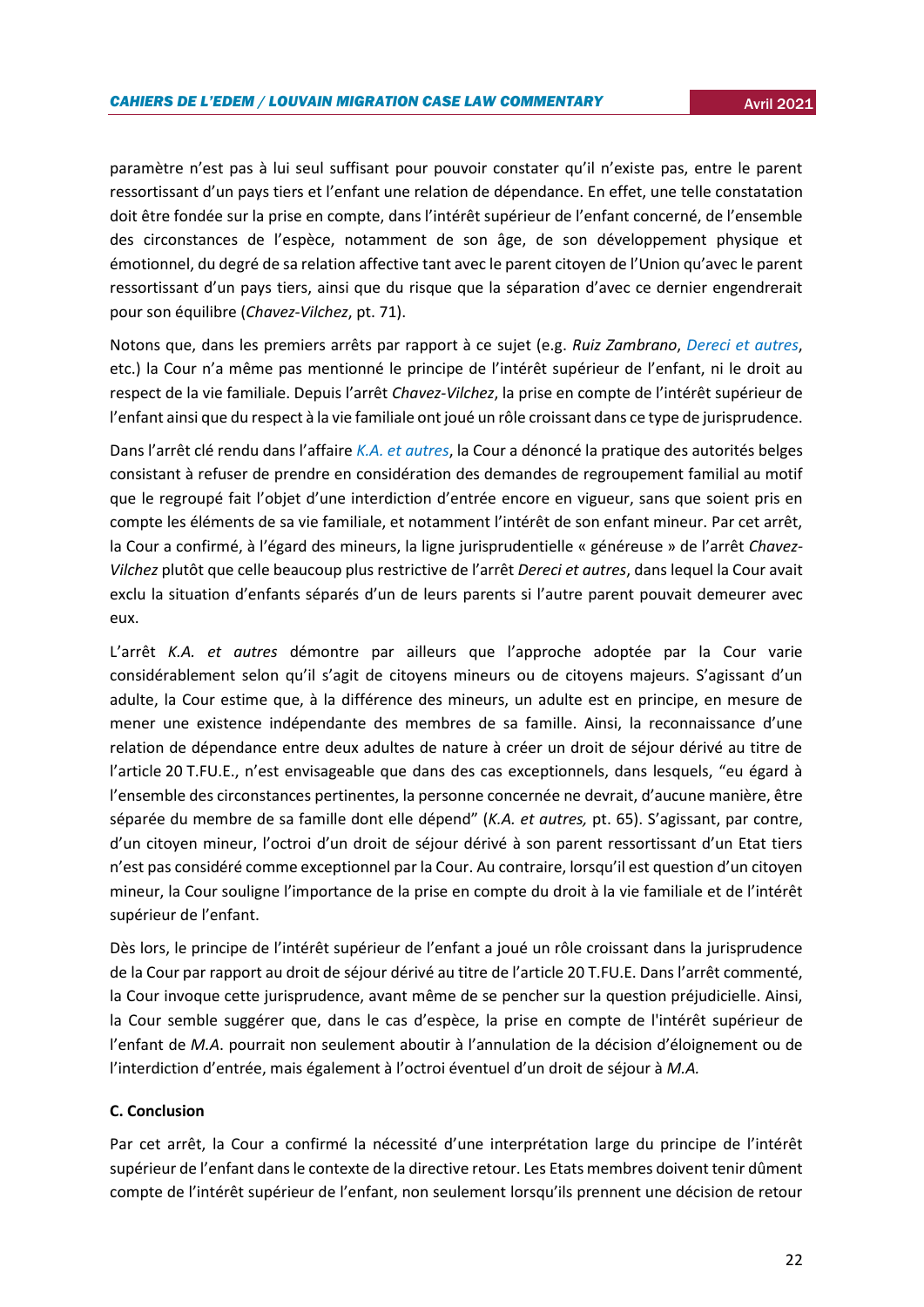à l'encontre d'un mineur non accompagné (*T.Q*), mais également lorsque la décision de retour est prise à l'égard du seul parent de l'enfant. Une telle conclusion est fondée sur l'interprétation de l'article 5 de la directive retour, lu en combinaison de l'article 24 de la Charte. De cette façon, la Cour a érigé la prise en compte de l'intérêt supérieur de l'enfant comme un principe de fond absolu lorsqu'une décision d'éloignement affecte un enfant, soit directement (*T.Q*), soit indirectement (*M.A.*).

Une telle évolution s'inscrit dans la jurisprudence de la Cour relative au regroupement familial au titre de l'article 20 T.FU.E. Dans ce contexte, la Cour a progressivement accordé plus de poids au principe de l'intérêt supérieur de l'enfant et au droit à la vie familiale afin de déterminer si un droit de séjour dérivé doit être accordé au parent ressortissant d'un Etat tiers d'un enfant citoyen de l'UE

#### **D. Pour aller plus loin**

**Lire l'arrêt :** [C.J.U.E., 11 mars 2021,](https://curia.europa.eu/juris/document/document.jsf?text=&docid=238749&pageIndex=0&doclang=fr&mode=lst&dir=&occ=first&part=1&cid=24097) *[M.A.](https://curia.europa.eu/juris/document/document.jsf?text=&docid=238749&pageIndex=0&doclang=fr&mode=lst&dir=&occ=first&part=1&cid=24097)*[, C-112/20, EU](https://curia.europa.eu/juris/document/document.jsf?text=&docid=238749&pageIndex=0&doclang=fr&mode=lst&dir=&occ=first&part=1&cid=24097) :C :2021 :197.

## **Jurisprudence :**

[C.J.U.E., 14 janvier 2021,](https://curia.europa.eu/juris/document/document.jsf?text=&docid=236422) *[T.Q](https://curia.europa.eu/juris/document/document.jsf?text=&docid=236422)*[.,](https://curia.europa.eu/juris/document/document.jsf?text=&docid=236422) C‑[441/19, EU:C:2021:9](https://curia.europa.eu/juris/document/document.jsf?text=&docid=236422) ;

[C.J.U.E., 27 février 2020,](https://curia.europa.eu/juris/document/document.jsf?text=&docid=223844&p) *[Subdelegacion del Gobierno en Ciudad Real](https://curia.europa.eu/juris/document/document.jsf?text=&docid=223844&p)*[, C-836/18, EU](https://curia.europa.eu/juris/document/document.jsf?text=&docid=223844&p) :C :2020 :119 ;

[C.J.U.E. \(G.C.\), 26 mars 2019,](https://curia.europa.eu/juris/document/document.jsf?text=&docid=212226&pageIndex=0&doclang=fr&mode=lst&dir=&occ=first&part=1&cid=2027680) *[S.M.](https://curia.europa.eu/juris/document/document.jsf?text=&docid=212226&pageIndex=0&doclang=fr&mode=lst&dir=&occ=first&part=1&cid=2027680)*[, C-129/18, EU:C:2019:248](https://curia.europa.eu/juris/document/document.jsf?text=&docid=212226&pageIndex=0&doclang=fr&mode=lst&dir=&occ=first&part=1&cid=2027680) ;

[C.J.U.E. \(G.C.\), 8 mai 2018,](https://curia.europa.eu/juris/document/document.jsf?text=&docid=201821&doclang=FR) *[K.A. et autres](https://curia.europa.eu/juris/document/document.jsf?text=&docid=201821&doclang=FR)*[, C-82/16, EU:C:2018:308](https://curia.europa.eu/juris/document/document.jsf?text=&docid=201821&doclang=FR) ;

[C.J.U.E. \(G.C.\) 10 mai 2017, Chavez-Vilchez, C-133/15, EU:C:2017:354](https://curia.europa.eu/juris/document/document.jsf?text=&docid=190502&pageIndex=0&doclang=fr&mode=lst&dir=&occ=first&part=1&cid=2027680) ;

[C.J.U.E. \(G.C.\), 8 mars 2011,](https://curia.europa.eu/juris/document/document.jsf?text=&docid=80236&pageIndex=0&doclang=FR&mode=lst&dir=&occ=first&part=1&cid=5263481) *[Ruiz Zambrano](https://curia.europa.eu/juris/document/document.jsf?text=&docid=80236&pageIndex=0&doclang=FR&mode=lst&dir=&occ=first&part=1&cid=5263481)*[, C-34/09, EU:C:2011:124](https://curia.europa.eu/juris/document/document.jsf?text=&docid=80236&pageIndex=0&doclang=FR&mode=lst&dir=&occ=first&part=1&cid=5263481) ;

[C.E., 6 février 2020, n° 246.987,](https://curia.europa.eu/juris/showPdf.jsf?text=best%2Binterests&docid=225614&pageIndex=0&doclang=FR&mode=req&dir=&occ=first&part=1&cid=5758562) *[M.A.](https://curia.europa.eu/juris/showPdf.jsf?text=best%2Binterests&docid=225614&pageIndex=0&doclang=FR&mode=req&dir=&occ=first&part=1&cid=5758562)* [c. l'Etat belge](https://curia.europa.eu/juris/showPdf.jsf?text=best%2Binterests&docid=225614&pageIndex=0&doclang=FR&mode=req&dir=&occ=first&part=1&cid=5758562);

[C.C.E., 21 février 2019, n° 217 230.](https://www.rvv-cce.be/sites/default/files/arr/a217230.an_.pdf)

#### **Doctrine :**

L. COOLS, « Kafala, 'descendant direct' et 'autre membre de la famille' : commentaire de l'arrêt S.M. contre Entry Clearance Officer, UK, Visa Section de la Cour de justice de l'Union européenne du 26 mars 2019 », *JDJ*, 2019, n° 394, pp. 3 – 10;

Ch. FLAMAND, « [Pas d'éloignement sans une solution durable réelle et effective pour le MENA](https://uclouvain.be/fr/instituts-recherche/juri/cedie/actualites/c-j-u-e-14-janvier-2021-tq-c-441-19-eu-c-2021-9.html) », *Cahiers de l'EDEM*, février 2021;

M. KLAASEN ET P. RODRIGUES, « The best interests of the child in EU family reunification law: a plea for more guidance on the role of article 24(2) Charter », *European Journal of Migration and Law*, 19(2), pp. 191 – 218;

K. LALLAM, « [Quel poids conférer à l'intérêt supérieur de l'enfant dans la balance à effectuer entre](https://uclouvain.be/fr/instituts-recherche/juri/cedie/actualites/cour-eur-d-h-8-mars-2016-i-a-a-et-autres-c-royaume-uni-req-n-25960-13.html)  protectio[n de l'intérêt général et protection de la vie familiale ?](https://uclouvain.be/fr/instituts-recherche/juri/cedie/actualites/cour-eur-d-h-8-mars-2016-i-a-a-et-autres-c-royaume-uni-req-n-25960-13.html) », *Newsletter EDEM*, avril 2016;

L. LEBOEUF, « [Une interdiction d'entrée n'implique pas le rejet systématique de toute demande](https://uclouvain.be/fr/instituts-recherche/juri/cedie/actualites/c-j-u-e-8-mai-2018-k-a-et-autres-aff-c-82-16-eu-c-2018-308.html)  [de regroupement familial ultérieure](https://uclouvain.be/fr/instituts-recherche/juri/cedie/actualites/c-j-u-e-8-mai-2018-k-a-et-autres-aff-c-82-16-eu-c-2018-308.html) », *Cahiers de l'EDEM*, mai 2018;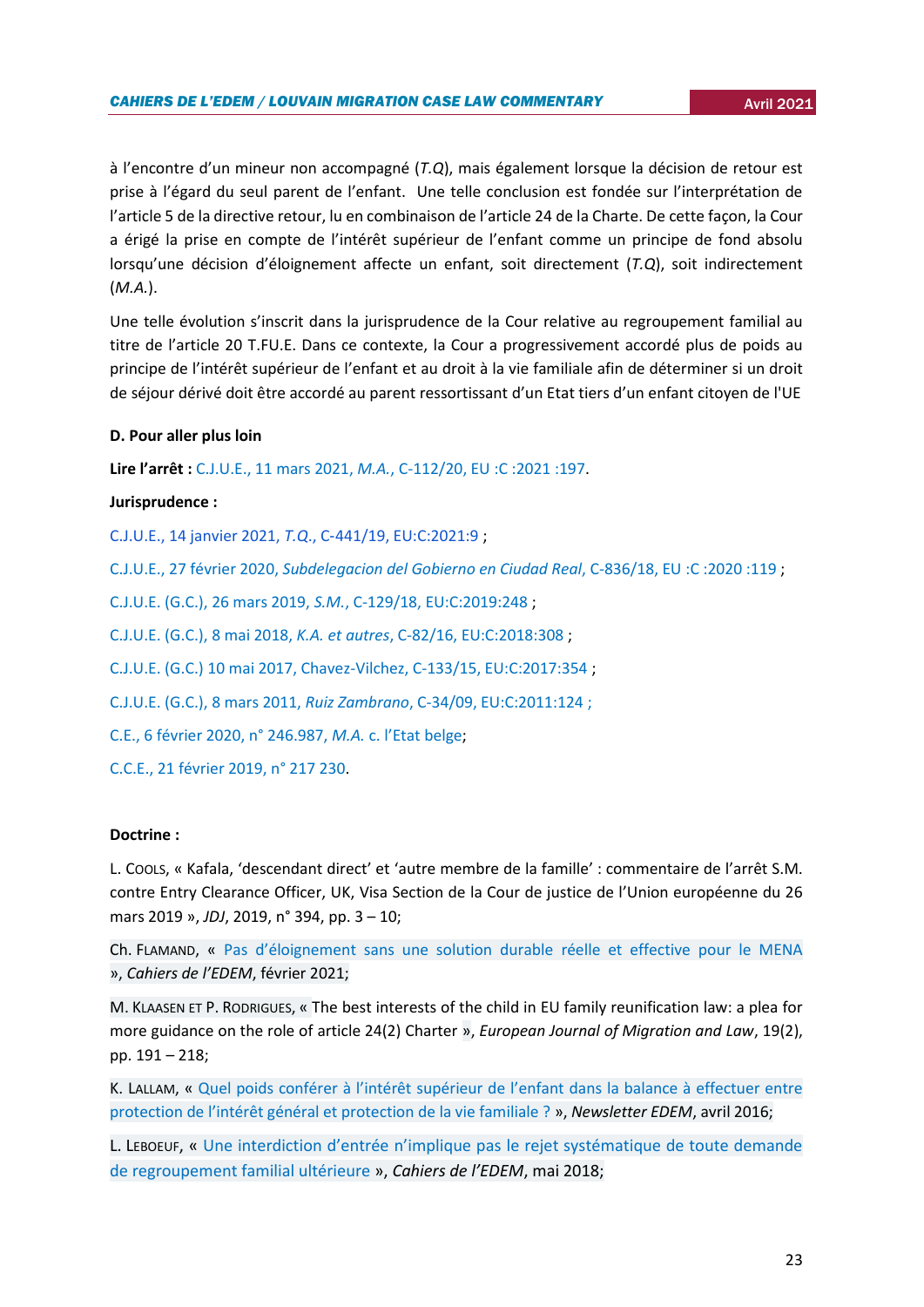S. PLATON, « Droit de séjour des membres de la fa[mille d'un citoyen de l'Union 'sédentaire'](https://revue-jade.eu/article/view/2291) : la CJUE [précise encore sa jurisprudence Ruiz Zambrano](https://revue-jade.eu/article/view/2291) », *JADE*, 2018, n° 12;

M. HAAG, « [Case C-133/15 Chavez-Vilchez and Others](https://europeanlawblog.eu/2017/05/30/case-c-13315-chavez-vilchez-and-others-taking-eu-childrens-rights-seriously/) – Taking EU Children's Rights seriously », *European Law Blog,* mai 2017.

## **Autres :**

Comité des droits de l'enfant, « [Observation générale no](https://docstore.ohchr.org/SelfServices/FilesHandler.ashx?enc=6QkG1d%2fPPRiCAqhKb7yhsqIkirKQZLK2M58RF%2f5F0vEAXPu5AtSWvliDPBvwUDNUcLY%2bjlY9LwV%2bqu%2f76ghnF%2baUQn2TVpxfQJuaZ63OcSIgS3GLsZmifOGAZjGqixsZ) 14 (2013) sur le droit de l'enfant à ce que son intérêt supérieur soit une [considération primordiale](https://docstore.ohchr.org/SelfServices/FilesHandler.ashx?enc=6QkG1d%2fPPRiCAqhKb7yhsqIkirKQZLK2M58RF%2f5F0vEAXPu5AtSWvliDPBvwUDNUcLY%2bjlY9LwV%2bqu%2f76ghnF%2baUQn2TVpxfQJuaZ63OcSIgS3GLsZmifOGAZjGqixsZ) », CRC/C/GC/14.

**Pour citer cette note** : L. COOLS, « L'affaire M.A. : la Cour réaffirme la portée large du principe de l'intérêt supérieur de l'enfant dans le contexte de la directive retour », *Cahiers de l'EDEM*, avril 2021.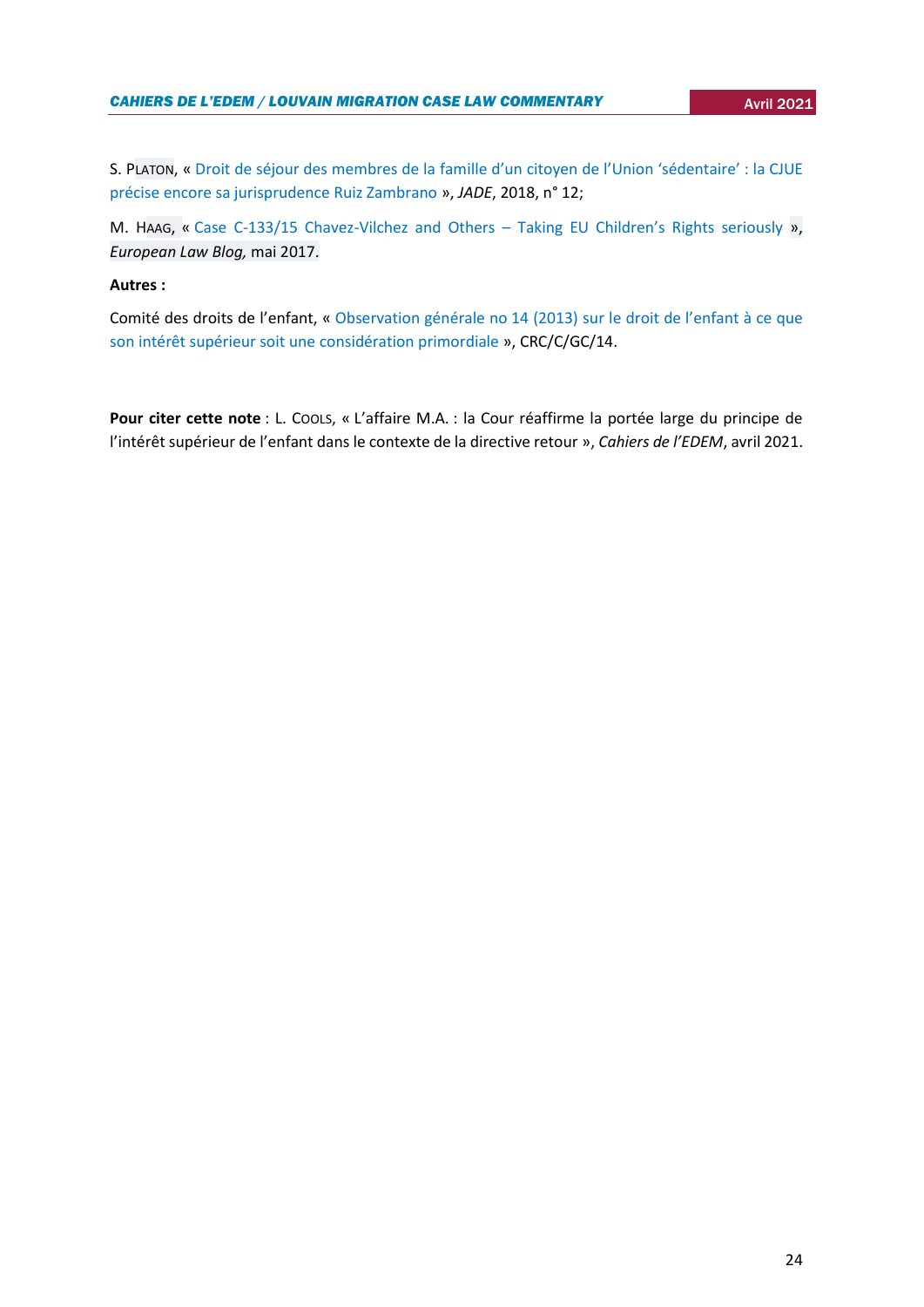# <span id="page-24-0"></span>**3. COURT OF CASSATION (ITALY), II CIVIL CHAMBER SENT. 12 NOVEMBER 2020 – 24 FEBRUARY 2021, N<sup>O</sup> 5022**

*"The ineliminable core constituting the base of personal dignity": the road-map for the protection of people fleeing the effects of climate change?*

 *Francesca Raimondo*

## **A. Facts and Ruling**

On November 12<sup>th</sup> 2020 the Second Civil Chamber of the Italian Court of Cassation (Seconda Sezione Civile, Corte di Cassazione) by way of ordinance no[. 5022/2021](http://dirittifondamentali.it/wp-content/uploads/2021/03/Cass.-civ.-5022-2021.pdf) upheld the appeal against the decision of the court (Tribunale di Ancona) that had declined to recognize humanitarian protection to an applicant on the basis of the situation of environmental degradation in the country of origin. The applicant came from the Niger Delta, in Nigeria. This area is characterized by environmental degradation [caused by oil exploitation](https://www.amnesty.org/en/latest/news/2018/03/niger-delta-oil-spills-decoders/) – carried out mainly by Western companies – and by longlasting ethnic and political conflicts.

In its decision, the Tribunal of Ancona had acknowledged the complexities and the instabilities of the [Niger Delta,](https://www.easo.europa.eu/country-guidance-nigeria/122-militant-groups-niger-delta) and the fact that situation could be subsumed to an environmental. Various paramilitary groups operate in the area, and sabotages and thefts to oil infrastructures have led to numerous oil spills which result in contamination of the soil. In addition, the population lives in extreme poverty – not benefiting of the natural resources of the area – and there is a high level of insecurity due to sabotages, damages, attacks, kidnapping and widespread acts of violence, carried out against the police as well. Notwithstanding, the Tribunal established that this situation did not amount to generalized violence, relevant to the recognition of subsidiary protection, due to the fact that it is not an armed conflict or an equivalent situation. Moreover, the Tribunal did not take into account the possibility of recognizing humanitarian protection in light of the environmental degradation and the widespread insecurity of Niger Delta.

Based on this latter point, the Court of Cassation developed its reasoning and affirmed an important principle of law that must be followed by the Tribunal of Ancona, with a different composition, when it issues a new decision on the case at stake, but which also represents a step forward in the field of the protection of people fleeing the effects of environmental degradation and climate change.

Starting from the principles established by the United Nations Human Rights Committee (hereinafter the UN Committee) in the renowned case *[Ioane Teitiota v. New Zealand](https://tbinternet.ohchr.org/_layouts/15/treatybodyexternal/Download.aspx?symbolno=CCPR/C/127/D/2728/2016&Lang=en)*, the Court of Cassation widened the grounds that breach the right to life and the right to an existence with dignity. Therefore, the Court established that the trial judge, whilst evaluating the presence of serious threats in cases of repatriation to the country of origin and the consequent vulnerability that legitimates the need for humanitarian protection, should consider that environmental degradation, climate change and unsustainable development could hinder the enjoyment of the right to life and to the right to an existence with dignity. The Court of Cassation specified that besides armed conflicts, social and environmental conditions could also endanger human life and breach the right to life and the principles of freedom and self-determination or, in any case, restrict them beyond the threshold of their core significance. To this end, the Court of Cassation established the criterion that should be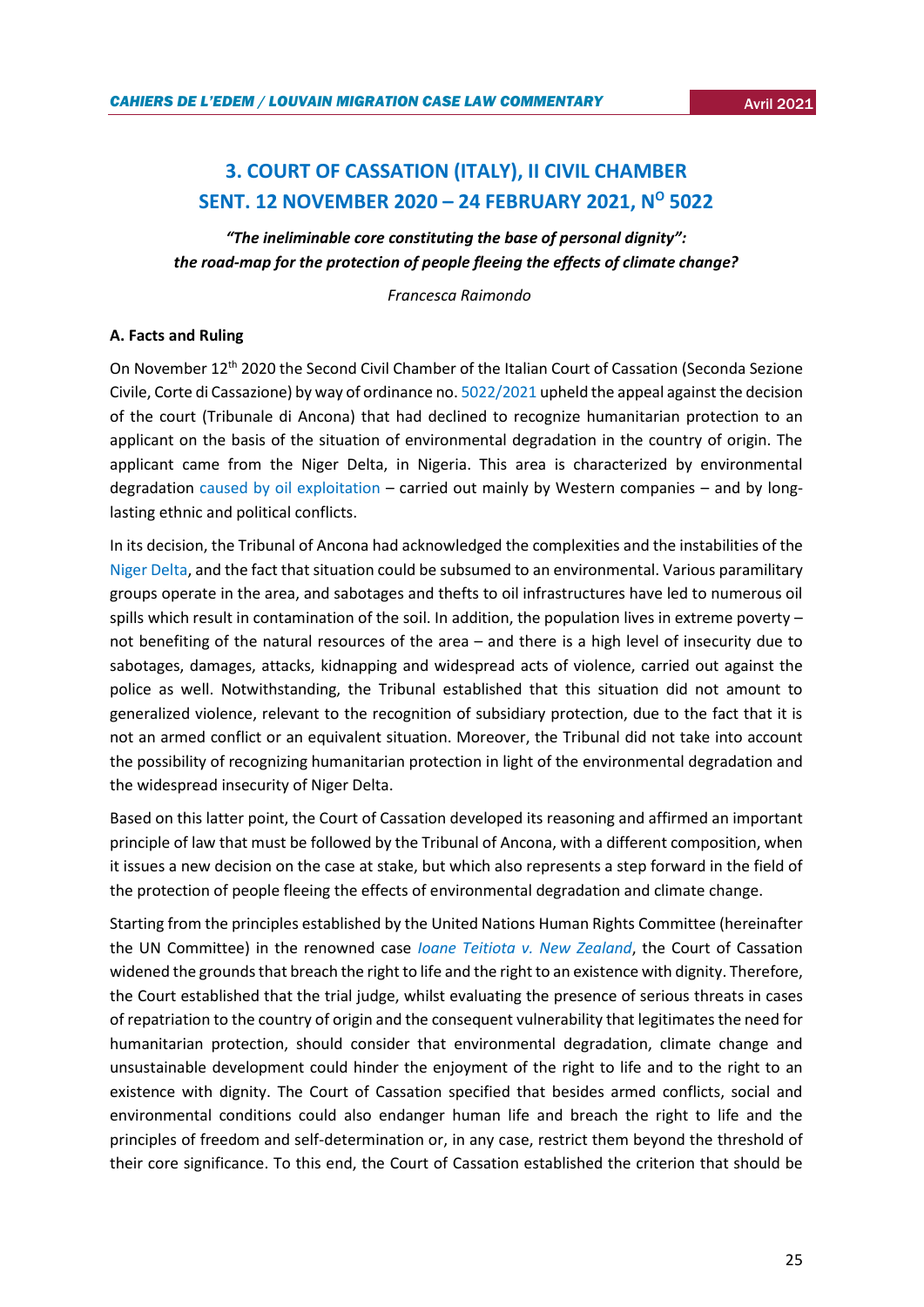followed by the trial judge: "*the ineliminable core constituting the base of personal dignity*" represents the basic limit below which the right to life and the right to decent living conditions are not ensured. Thus, this limit must not be exceeded in the case of armed conflict as well as when there are, *in concreto*, social, environmental or climate degrading situations, climate changes or the unsustainable exploitation of natural resources to a point where human survival is at risk, and the fundamental right to life and the paramount principles of freedom and self-determination are breached or are below the above-mentioned minimum threshold.

#### **B. Discussion**

**.** 

## *1. The Humanitarian Protection regime in Italy: vulnerability in context*

In the decision commented, the Court of Cassation refers multiple times to humanitarian protection status and to the ground of individual vulnerability that justifies its recognition. Some clarification on the humanitarian protection regime is necessary, for two reasons. First of all, the general precondition for granting this protection is a situation of vulnerability. Thus, the flexibility in the application of this protection – both in the legal text and in the jurisprudential interpretation – has led to its recognition in a wide array of situations. Secondly, because of its flexibility, the humanitarian protection regime has progressively becom[e the largest gateway](http://www.libertaciviliimmigrazione.dlci.interno.gov.it/it/documentazione/statistica/i-numeri-dellasilo) for receiving protection in Italy until 2018. In that year, the humanitarian protection was abrogated by the [Decree Law no. 113/2018,](https://www.gazzettaufficiale.it/eli/id/2018/10/04/18G00140/sg) known also as the [Security Decree or Salvini Decree,](https://www.ecre.org/salvini-decree-approved-by-italian-senate-amid-citizens-protests-and-institutional-criticism/) implemented by Law no. 132/2018. The Government's aim was to limit the issuance of this permit only in certain cases. Therefore, the humanitarian protection has been replaced by special protection permits and permits for "special cases" concerning certain established categories and situations. Recently, the humanitarian protection permits have been partly re-introduced, with different name, through [Decree Law no.](https://www.gazzettaufficiale.it/eli/id/2020/10/21/20G00154/sg)  [130/2020](https://www.gazzettaufficiale.it/eli/id/2020/10/21/20G00154/sg) that has softened the restrictive rules on migration championed by the then-Minister of Interior Salvini.

The humanitarian protection regime was introduced with the Law 40/1998 and thereafter enshrined in art. 5(6) of the [Legislative Decree 286/1998](https://www.normattiva.it/uri-res/N2Ls?urn:nir:stato:decreto.legislativo:1998-07-25;286) (Consolidated Act of provisions concerning the immigration regulations and foreign national conditions norms; hereinafter Consolidated Act) and applied to those who were not eligible for refugee status or subsidiary protection but could not be expelled due to "*serious reasons of humanitarian nature, or resulting from constitutional or*  international obligations of the State<sup>"1</sup>. As specified by a [Circular of the Ministry of Interior in 2015,](http://briguglio.asgi.it/immigrazione-e-asilo/2016/febbraio/circ-comm-naz-asilo-30-7-2015.pdf) the "international obligations of the State" on which the issuance of humanitarian protection could be based include the [European Convention on human Rights,](https://www.echr.coe.int/documents/convention_eng.pdf) the [International Covenant on Civil and](https://www.ohchr.org/en/professionalinterest/pages/ccpr.aspx)  [Political Rights](https://www.ohchr.org/en/professionalinterest/pages/ccpr.aspx) and the [Convention against the Torture and Other Cruel, Inhuman or Degrading](https://www.ohchr.org/en/professionalinterest/pages/cat.aspx)  [Treatment or Punishment.](https://www.ohchr.org/en/professionalinterest/pages/cat.aspx) The humanitarian protection regime granted a two-years residence

<sup>1</sup> Even though humanitarian protection does not find its ground in the [Qualification Directive,](https://eur-lex.europa.eu/legal-content/EN/TXT/?uri=celex%3A32011L0095) it is nevertheless legitimated by EU Law, in article 6(4) of the [Directive n. 115/2008](https://eur-lex.europa.eu/legal-content/EN/TXT/?uri=celex%3A32008L0115) which establishes: "Member States may at any moment decide to grant an autonomous residence permit or other authorisation offering a right to stay for compassionate, humanitarian or other reasons to a third-country national staying illegally on their territory". A study on the complementary protection in some European countries has been done in 2009 by European Council on Refugees and Exiles (ECRE). ECRE, *[Complementary](https://www.ecre.org/wp-content/uploads/2016/07/ECRE-Complementary-Protection-in-Europe_July-2009.pdf)  [Protection in Europe](https://www.ecre.org/wp-content/uploads/2016/07/ECRE-Complementary-Protection-in-Europe_July-2009.pdf)*, July 2009.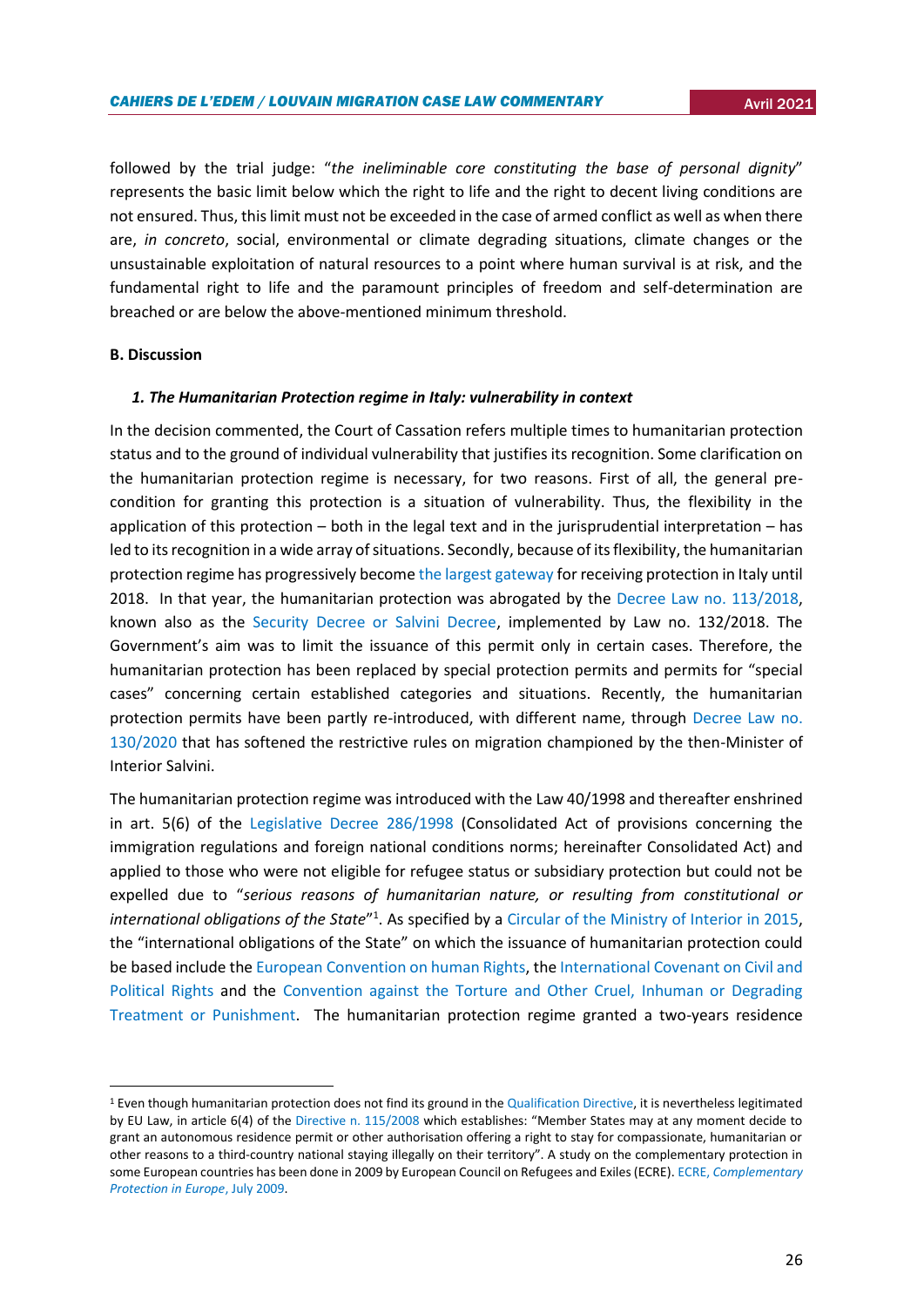permit, renewable, during which the beneficiaries had the possibility to work and study. In addition, there was the possibility to convert the residence permit into a work permit.

Humanitarian protection was considered the last resort to obtain protection in Italy and, along with refugee status and the subsidiary protection, it implemented the constitutional right to asylum enshrined in [Article 10\(3\) of the Italian Constitution](https://www.constituteproject.org/constitution/Italy_2012?lang=en). The latter establishes: "A foreigner who, in his home country, is denied the actual exercise of the democratic freedoms guaranteed by the Italian constitution shall be entitled to the right of asylum under the conditions established by law". Moreover, the United Chambers of the Supreme Court of Cassation had established that Article 10(3) is immediately preceptive, therefore it can be directly recognised by the authorities through these three forms of protection even though there is not a legislation that defines the constitutional right to asylum [\(Decision no. 907/1999\)](http://old.asgi.it/home_asgi.php%3Fn=documenti&id=2404&l=it.html). Conversely, besides refugee status, subsidiary and humanitarian protection, no direct application of Article 10(3) of the Constitution was foreseeable (Court of Cassation, [ordinance no. 10686/2012\)](http://briguglio.asgi.it/immigrazione-e-asilo/2012/settembre/ord-cass-10686-2012.pdf).

Humanitarian protection as such has been abolished by the Security Decree and has been replaced by special protection permits and permits for "special cases" concerning certain established categories and situations (such as medical treatment, particular civil value, calamity). However, the United Chambers of the Court of Cassation ruled on the [non-retroactivity](https://www.asylumlawdatabase.eu/en/content/italy-humanitarian-protection-still-relevant-those-who-applied-asylum-%E2%80%9Csalvini-decree%E2%80%9D) of the Security Decree, putting an end to a conflict of the case-law on this point (Decisions nos. [29459/2019,](https://images.go.wolterskluwer.com/Web/WoltersKluwer/%7B08722ab8-0dfa-4d42-beac-ea6cbd3488b4%7D_cassazione-civile-sezioni-unite-sentenza-29459-2019.pdf) [29460/2019,](https://www.asgi.it/wp-content/uploads/2019/11/2019_cassazione_29460.pdf) [29461/2019\)](https://sentenze.laleggepertutti.it/sentenza/cassazione-civile-n-29461-del-13-11-2019). Therefore, even though humanitarian protection does not exist anymore in the protection regime, it can be granted for the asylum procedure that had already initiated at the time of the entry into force of the Decree, on October 5<sup>th</sup> 2018.

With Decree Law no. 130/2020, implemented by Law no. 173/2020, humanitarian protection has newly found its way, to some extent, into the Italian asylum system. Even though the legislator has not resumed the old regulatory framework, and the special protection permits can now be issued only in specific hypothesis – the most striking situations of vulnerability such as torture and inhuman and degrading treatment *et alia* – it has re-introduced the reference to the respect of *constitutional or international obligations of the State* in case of the refusal or the withdrawal of the residence permit. Although it is not excluded that such a reference could be only a statement of principle, one of the conditions for granting the special protection permit is the respect of private and family life, which could be interpreted extensively and applied to a wide array of (vulnerable) situations<sup>2</sup>.

The humanitarian protection regime has represented a driving force in the implementation of the constitutional right to asylum<sup>3</sup>. Before Security Decree or Salvini Decree, the legislator had not predefined the grounds falling within the open clause of "*serious reasons of humanitarian ground*" for the recognition of humanitarian protection, not even by way of example. However, the case-law has

**.** 

<sup>&</sup>lt;sup>2</sup> Given that the decision of the Tribunal of Ancona dates back to 12.06.2019 and that the Court of Cassation refers to the humanitarian protection, it is not unreasonable to conclude that the regime applicable at the case at stake is the one in force before the Salvini Security Decree. However, in establishing the principle of law that the Tribunal should follow in issuing a new decision on the case, the Court of Cassation refers to the "humanitarian protection" as ruled in Article 19 (1 and 1.1.) of the Consolidated Act, *id est* the regime in force after the most recent amendments introduced by Decree Law no. 130/2020. With regard to the issues of transitional law in the humanitarian protection regime, please see the [Relation](https://www.meltingpot.org/IMG/pdf/rel094-2020_nov_norm_protezione_intern.le.pdf)  [n. 20 of 20.11.2020](https://www.meltingpot.org/IMG/pdf/rel094-2020_nov_norm_protezione_intern.le.pdf) of the Supreme Court of Cassation, pp. 7-10.

<sup>3</sup> L. Minniti, «Introduzione. La Costituzione italiana come limite alla regressione e spinta al rafforzamento della protezione dello straniero in Europa», *Questione Giustizia*, n. 2/2018, p. 9.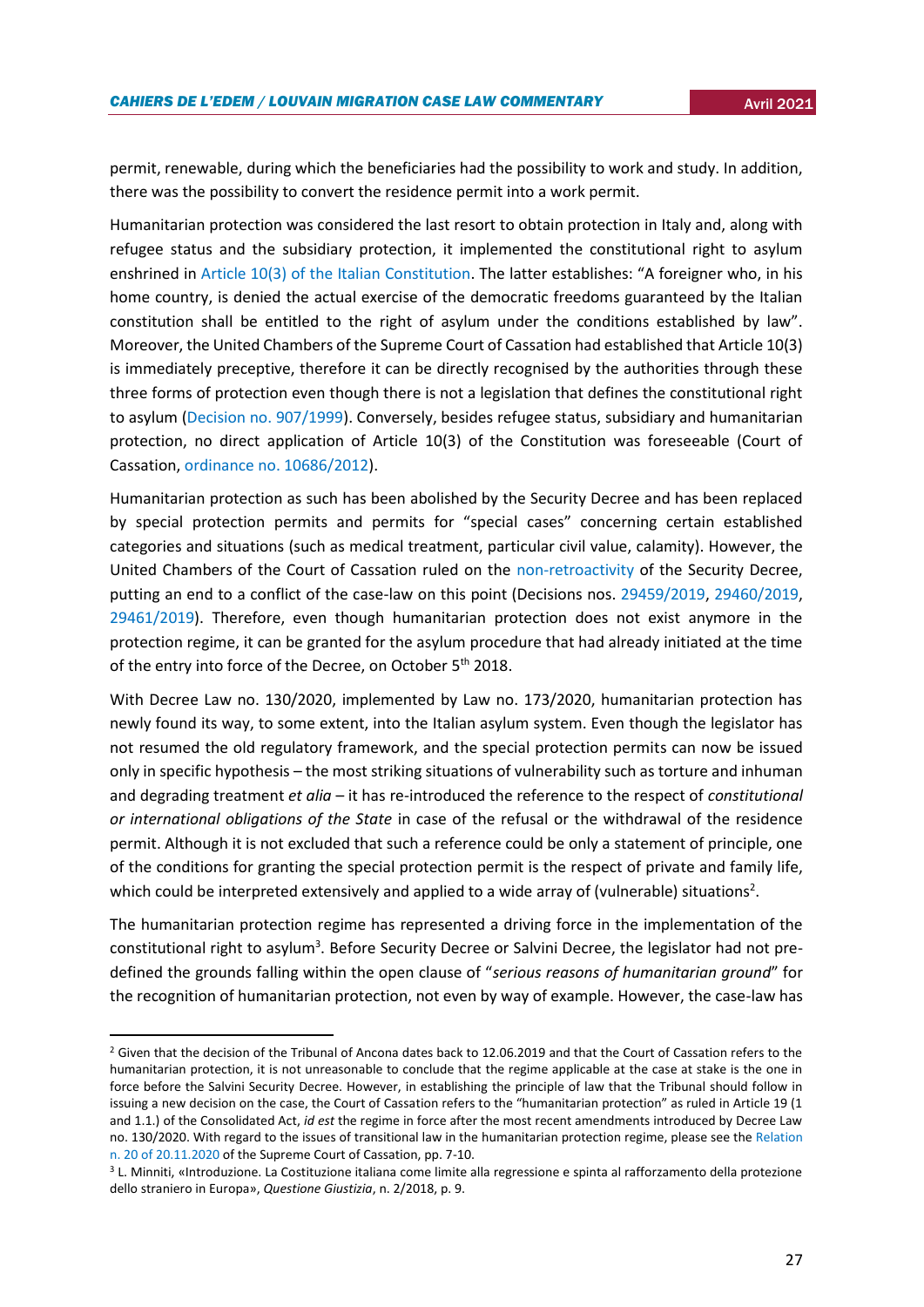progressively clarified the scope of humanitarian protection. More specifically, some criteria for the recognition of humanitarian protection have been highlighted in the [case-law:](http://briguglio.asgi.it/immigrazione-e-asilo/2016/febbraio/circ-comm-naz-asilo-30-7-2015.pdf) a) situations of vulnerability that could derive from the repatriation of the applicant; b) cases at stake which are *intrinsically different* from those that are relevant for the recognition of the status of refugee or the subsidiary protection; c) situations of vulnerability could be present even in the case where there is an impediment to granting international protection; d) an application based on humanitarian grounds (the Court mentioned healthcare problems or being a single mother with children)<sup>4</sup>. Therefore, a situation or condition of vulnerability was the general pre-condition for the recognition of humanitarian protection<sup>5</sup>. The Court of Cassation [\(Decision no. 10922/2019\)](http://www.italgiure.giustizia.it/xway/application/nif/clean/hc.dll?verbo=attach&db=snciv&id=./20190418/snciv@s10@a2019@n10922@tS.clean.pdf) specified that the judges deciding on humanitarian protection cases should verify the existence of situations of vulnerability, on an objective base, even when lack of credibility has been established with reference to the statements and other pieces of evidence that supported the request for refugee and subsidiary protection. Where necessary, the judge could also supplement the allegations of the claimant, in force of the duty of cooperation in the inquiry (*principio di cooperazione istruttoria*).

The flexibility of the concept of humanitarian protection made it capable of adapting to all the new and potentially different humanitarian grounds and situations of vulnerability that justify the granting of protection. By way of example, a recent decision of the Tribunal of Naples recognised the humanitarian protection to a Pakistani national as the repatriation to the country of origin could put the applicant in a *condition of extreme vulnerability* due to the difficult situation the country is facing during the COVID-19 pandemic and the (already existent) deficiencies of the healthcare system. Interestingly, the current situation was taken into account by the judges of the Tribunal of Naples who, of their own accord, without a specific request on this point by the defence, referred to the international sources to ascertain the security situation in Pakistan, together with the condition due to COVID-19 and the healthcare system capacity. The Tribunal of Naples recalled article 46(3) of [Procedure Directive](https://eur-lex.europa.eu/legal-content/en/ALL/?uri=celex%3A32013L0032) – which establishes that an effective remedy provides for a full and *ex nunc*  examination of both facts and points of law – and the related principle affirmed by the European Court of Justice in the *[Alheto](https://curia.europa.eu/juris/document/document.jsf?text=&docid=204382&pageIndex=0&doclang=en&mode=lst&dir=&occ=first&part=1&cid=11354865)* case: "a court or tribunal of a Member State seized at first instance of an appeal against a decision relating to an application for international protection must examine both facts and points of law (…), which the body that took that decision took into account or could have taken into account, and those which arose after the adoption of that decision" (para. 118). Therefore, humanitarian protection was issued in order to protect the applicant's right to health – that could have been put at risk in Pakistan – and taking into account the level of integration in Italy (Tribunal [of Naples, 25.06.2020\)](https://www.questionegiustizia.it/data/doc/2600/trib-napoli-umanitaria-covid-pakistan.pdf). Likewise, the Tribunal of Bari granted the humanitarian protection to a Bangladeshi national, in light of the pandemic situation in the country [\(Tribunal of Bari, 24.07.2020\)](https://www.meltingpot.org/IMG/pdf/tribunale_bari_ord_24092020.pdf).

## *2. Environmental conditions and the risk for the right to life and the principles of freedom and self-determination*

The decision commented herein is particularly important because the Court of Cassation has clearly established that environmental conditions, more specifically *environmental disaster, climate change* 

 $\overline{a}$ 

<sup>4</sup> More recently, *ex multis*, Court of Cassation[, Decision no. 4455/2018;](https://www.questionegiustizia.it/data/doc/1584/cassazione_4455_2018.pdf) Court of Cassation[, Decision n. 8020/2020.](https://www.meltingpot.org/Il-riconoscimento-della-protezione-umanitaria-deve-fondarsi.html#.YIpGQ_kzZPY) 

<sup>5</sup> M. Balboni, «Abolizione della protezione umanitaria e tipizzazione dei casi di protezione: limiti e conseguenze (art. 1 d.l. no. 113/2018, conv. con modd. da l. 132/2018)», F. Curi (ed.), *Il Decreto Salvini. Immigrazione e sicurezza. Commento al d.l. 4 ottobre 2018, no. 113, conv. con mod. in Legge 1 dicembre 2018, no. 132*, Pisa, Pacini Giuridica, 2019, p. 22.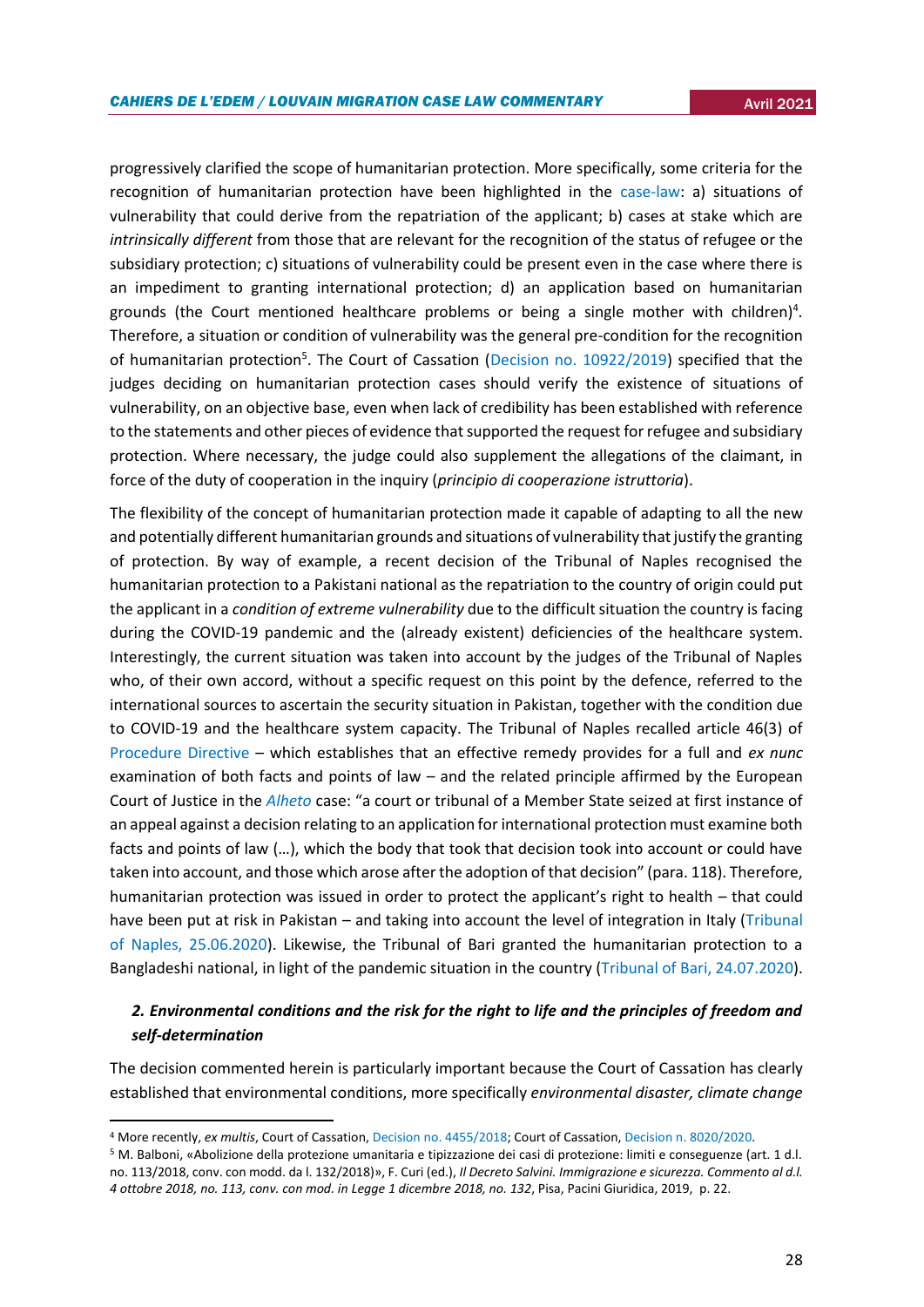*and the unsustainable exploitation of the natural resources*, must be taken into due account, in relation to the protection of the right to life and the principles of freedom and self-determination, when evaluating the granting of humanitarian protection.

The Court of Cassation started the reasoning by drawing attention to the decision of the United Nations Human Rights Committee (hereinafter "UN Committee") in the case Ioane Teitiota v. New Zealand (commented in the [Cahier by Marie Courtoy\)](https://uclouvain.be/en/research-institutes/juri/cedie/news/united-nations-human-rights-committee-views-on-communication-no-2728-2016-ioane-teitiota-v-new-zealand-october-24-2019.html). The UN Committee was called to decide on the refusal by the New-Zealand authorities to recognize the status of refugee to Mr. Teitiota. Indeed, the case attracted world-wide attention. The applicant was a resident of Tawara Island in the Republic of Kiribati in the Pacific where the rise in the sea level, caused by climate change, has led to costal erosion and is increasing every day the likelihood that the island will become uninhabitable and, ultimately, go underwater. Therefore, Ioane Teitiota equated his situation to the one of migrants fleeing war given that the rising level of the sea caused a wide array of consequences affecting land, housing and property (e.g. reduction of the inhabitable land on Tawara, increased population density per square kilometre, house crisis, land disputes, shortage of freshwater, destruction of the crops) leading to a deterioration in people's health and a growing level of social tension.

The Court of Cassation acknowledged that, even though the application of Mr. Teitiota had been rejected, the UN Committee affirmed important principles of law that were deemed relevant for the case at stake. The Court of Cassation recalled the decisive passages of the decision. First of all, the UN Committee highlighted the obligation on the States parties to respect and ensure the right to life and the right not to be arbitrarily deprived of one's life, enshrined in Article 6 of the [International](https://www.ohchr.org/en/professionalinterest/pages/ccpr.aspx)  [Covenant on Civil and Political Rights](https://www.ohchr.org/en/professionalinterest/pages/ccpr.aspx), which must be interpreted as extending also to the "*reasonably foreseeable threats and life-threatening situations"* that can result in the loss of life. However, States could violate Article 6 of the Covenant even when there is no loss of life. Among such *threats* and *situations*, the UN Committee mentioned "*environmental degradation, climate change and unsustainable development"* which represent some of *the "most pressing and serious threats to the ability of present and future generations to enjoy the right to life*" (para. 9.4). Likewise, individual well-being could also be adversely affected by severe environmental degradation, leading to a violation of the right to life (para. 9.5). In addition, the UN Committee stressed that the right to life should not be interpreted in a restrictive manner, but it includes also "*the right of individuals to enjoy a life with dignity and to be free from acts or omissions that would cause their unnatural or premature death*" (para. 9.4).

In light of the UN Committee decision, the Court of Cassation highlighted that, when the trial judge ascertains a situation of environmental degradation, such as the one in the Niger Delta, the assessment of the serious threats in the country of origin – that need to be done for the recognition of the humanitarian protection – should take into due account the risk for the right to life and for the right to an existence with dignity deriving from environmental disaster, climate change and unsustainable development. Indeed, the Court noted that the right to life and the paramount principles of freedom and self-determination are at risk not only in the case of an armed conflict, but also when there are situations that, *in concreto*, put at risk the above-mentioned rights, including degradations at social, environmental or climate level.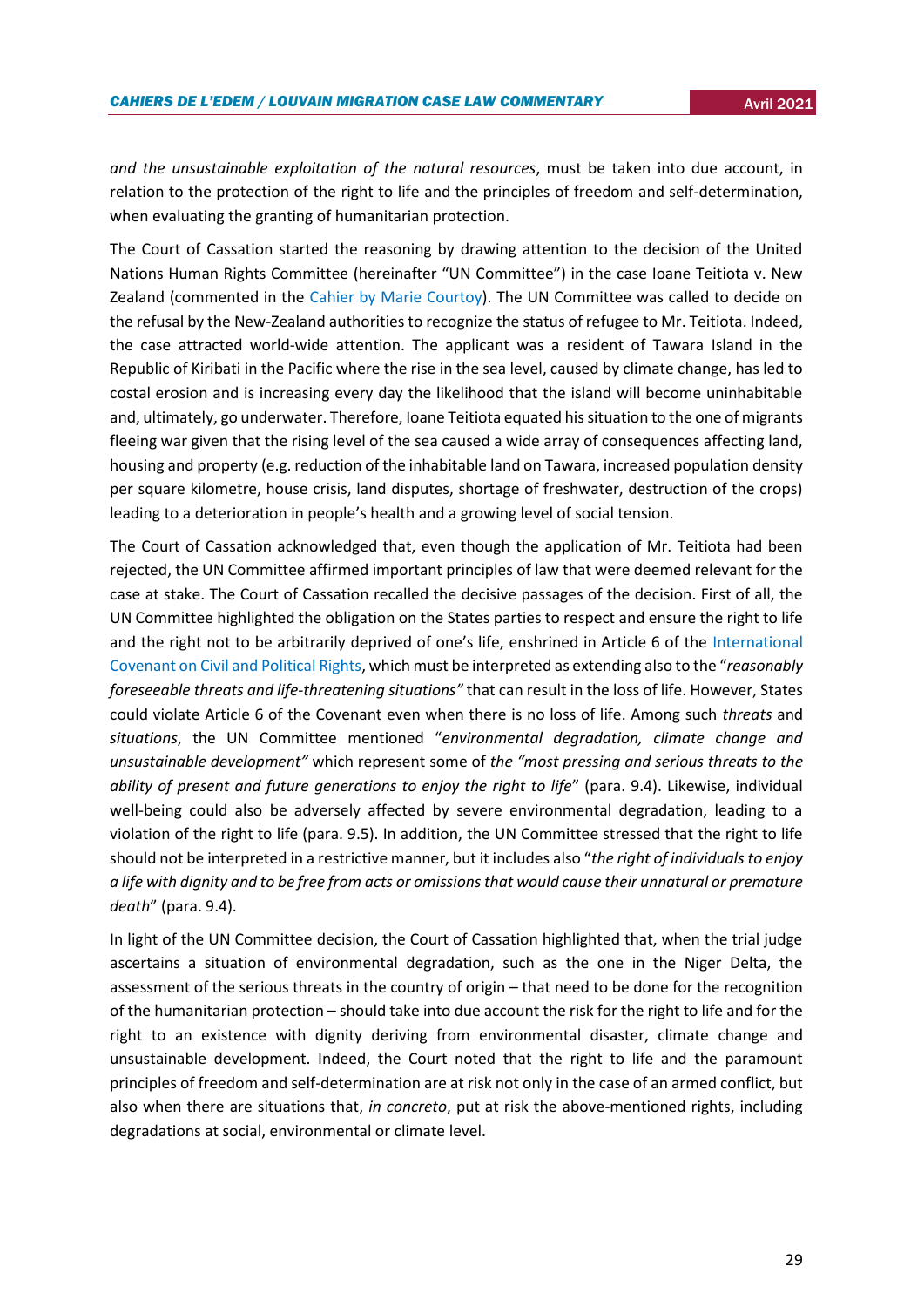Other Italian Tribunals have already recognised the right to humanitarian protection due to the situation in the country of origin – connected with environmental and climate conditions – that could have interfered with the individual's fundamental rights. Numerous cases were connected to natural calamities (such as floodwaters, water streams, earthquakes), but some of them recognised humanitarian protection for reasons related more specifically to climate change. By way of example, the [Tribunal of Aquila](https://www.dirittoimmigrazionecittadinanza.it/allegati/fascicolo-n-2-2018/umanitaria-3/245-trib-aq-16-2-2018/file) (16.02.2018) granted humanitarian protection to a Bangladeshi national on this basis. The judge of Aquila highlighted that, due to deforestation and climate change, currently the rainy season in Bangladesh leads to the underwatering of the land, due to higher raising of the water level. Therefore, small land owners lose their source of subsistence and are forced to migrate. Moreover, the judge took note of the growing phenomenon of land grabbing. Likewise, th[e Tribunal](https://www.meltingpot.org/IMG/pdf/tribunale_di_cagliari_ord_31032019.pdf)  [of Cagliari](https://www.meltingpot.org/IMG/pdf/tribunale_di_cagliari_ord_31032019.pdf) (12.03.2019) has issued the humanitarian protection to a Senegalese national. Indeed, even though Senegal is one of the most stable economies in Africa, it is still affected by a high poverty rate and precarious healthcare system, and the State was facing a humanitarian crisis due to drought of the 2017.

## *3. Conclusion*

Article 20 of the Consolidate Act establishes that temporary protection measures could be adopted by the Government to respond to humanitarian emergencies, which include natural calamities. In addition, article 20-*bis of* the Security Decree of 2018 introduced specific permit for calamity. Undoubtedly it is too soon to, on the one hand, evaluate the reach of article 20-*bis* and, on the other, to welcome the decision of the Court of Cassation as definitive change especially in light of the numerous amendments occurred with reference to the humanitarian protection in the last few years. Nonetheless, this decision is of historical significance, in part also because of the reference to the UN Committee decision. Thus, it is an important step towards the recognition of the mobility and the migration connected (or caused by) environmental conditions and climate change, and it highlights the necessity to address them in the near future.

#### **C. Suggested Reading**

**To read the case :** [Court of Cassation \(Italy\), II Civil Chamber, sent. 12 November 2020](http://dirittifondamentali.it/wp-content/uploads/2021/03/Cass.-civ.-5022-2021.pdf) – 24 February 2021, [no. 5022](http://dirittifondamentali.it/wp-content/uploads/2021/03/Cass.-civ.-5022-2021.pdf)

**Case law:** United Nations Human Rights Committee, Views on Communication No. 2728/2016, *[Ioane](https://tbinternet.ohchr.org/_layouts/15/treatybodyexternal/Download.aspx?symbolno=CCPR/C/127/D/2728/2016&Lang=en)  [Teitiota v. New Zealand](https://tbinternet.ohchr.org/_layouts/15/treatybodyexternal/Download.aspx?symbolno=CCPR/C/127/D/2728/2016&Lang=en)*, 24 October 2019.

#### **Doctrine :**

A. BRAMBILLA, ["Migrazioni indotte da cause ambientali: quale tutela nell'ambito dell'ordinamento](https://www.dirittoimmigrazionecittadinanza.it/archivio-saggi-commenti/saggi/fascicolo-2017-n-2/78-migrazioni-indotte-da-cause-ambientali-quale-tutela-nell-ambito-dell-ordinamento-giuridico-europeo-e-nazionale/file)  [giuridico europeo e nazionale?"](https://www.dirittoimmigrazionecittadinanza.it/archivio-saggi-commenti/saggi/fascicolo-2017-n-2/78-migrazioni-indotte-da-cause-ambientali-quale-tutela-nell-ambito-dell-ordinamento-giuridico-europeo-e-nazionale/file), *Diritto, Immigrazione e Cittadinanza*, Fascicolo 2/2017;

M. COURTOY, ["An historic decision for 'climate refugees'? Putting it into perspective"](https://uclouvain.be/en/research-institutes/juri/cedie/news/united-nations-human-rights-committee-views-on-communication-no-2728-2016-ioane-teitiota-v-new-zealand-october-24-2019.html), *Cahiers de l'EDEM,* February 2020;

E. COLOMBO, ["Il ruolo dellq protezione umanitaria nel panorama normative europeo e le possibili](http://www.eurojus.it/pdf/colombo-erika.docx.pdf)  [implicazioni della sua abolizione"](http://www.eurojus.it/pdf/colombo-erika.docx.pdf), *Eurojus*, Fascicolo 1 – 2019;